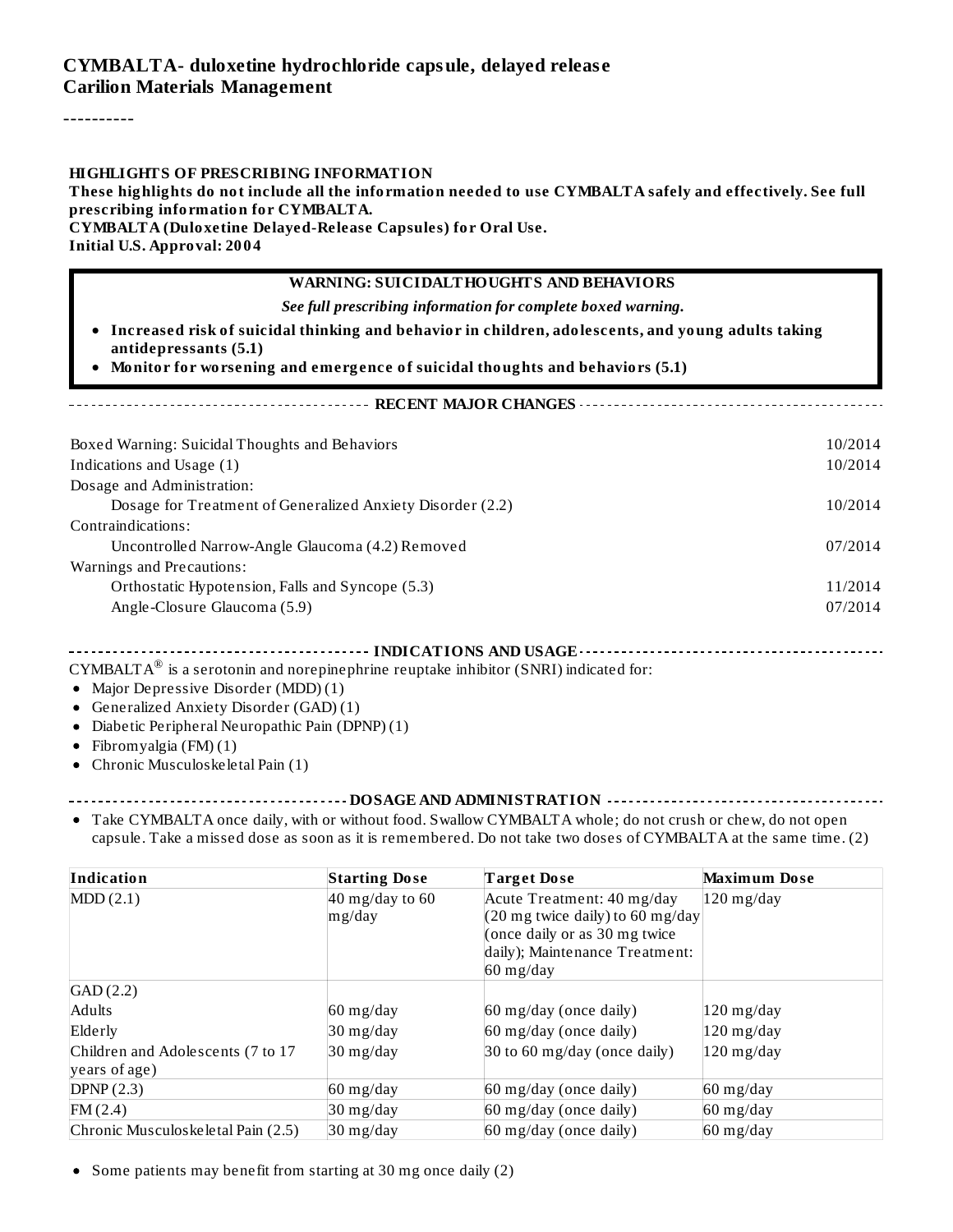- There is no evidence that doses greater than 60 mg/day confers additional benefit, while some adverse reactions were observed to be dose-dependent (2)
- Discontinuing CYMBALTA: Gradually reduce dosage to avoid discontinuation symptoms (2.7, 5.7)
- Hepatic Impairment: Avoid use in patients with chronic liver disease or cirrhosis (5.14)
- Renal Impairment: Avoid use in patients with severe renal impairment, GFR <30 mL/min (5.14)  $\bullet$

#### **DOSAGE FORMS AND STRENGTHS**

20 mg, 30 mg, and 60 mg delayed-release capsules (3)

#### **CONTRAINDICATIONS**

- Serotonin Syndrome and MAOIs: Do not use MAOIs intended to treat psychiatric disorders with CYMBALTA or within 5 days of stopping treatment with CYMBALTA. Do not use CYMBALTA within 14 days of stopping an MAOI intended to treat psychiatric disorders. In addition, do not start CYMBALTA in a patient who is being treated with linezolid or intravenous methylene blue (4)
- **WARNINGS AND PRECAUTIONS**
- Hepatotoxicity: Hepatic failure, sometimes fatal, has been reported in patients treated with CYMBALTA. CYMBALTA should be discontinued in patients who develop jaundice or other evidence of clinically significant liver dysfunction and should not be resumed unless another cause can be established. CYMBALTA should not be prescribed to patients with substantial alcohol use or evidence of chronic liver disease (5.2)
- Orthostatic Hypotension, Falls and Syncope: Cases have been reported with CYMBALTA therapy (5.3)
- Serotonin Syndrome: Serotonin syndrome has been reported with SSRIs and SNRIs, including with CYMBALTA, both when taken alone, but especially when co-administered with other serotonergic agents (including triptans, tricyclic antidepressants, fentanyl, lithium, tramadol, tryptophan, buspirone and St. John's Wort). If such symptoms occur, discontinue CYMBALTA and initiate supportive treatment. If concomitant use of CYMBALTA with other serotonergic drugs is clinically warranted, patients should be made aware of a potential increased risk for serotonin syndrome, particularly during treatment initiation and dose increases (5.4)
- Abnormal Bleeding: CYMBALTA may increase the risk of bleeding events. Patients should be cautioned about the risk of bleeding associated with the concomitant use of CYMBALTA and NSAIDs, aspirin, or other drugs that affect coagulation (5.5, 7.4)
- Severe Skin Reactions: Severe skin reactions, including erythema multiforme and Stevens-Johnson Syndrome (SJS), can occur with CYMBALTA. CYMBALTA should be discontinued at the first appearance of blisters, peeling rash, mucosal erosions, or any other sign of hypersensitivity if no other etiology can be identified. (5.6)
- Discontinuation: May result in symptoms, including dizziness, headache, nausea, diarrhea, paresthesia, irritability,  $\bullet$ vomiting, insomnia, anxiety, hyperhidrosis, and fatigue (5.7)
- Activation of mania or hypomania has occurred (5.8)
- Angle-Closure Glaucoma: Angle-closure glaucoma has occurred in patients with untreated anatomically narrow angles treated with antidepressants. (5.9)
- Seizures: Prescribe with care in patients with a history of seizure disorder (5.10)
- Blood Pressure: Monitor blood pressure prior to initiating treatment and periodically throughout treatment (5.11)
- Inhibitors of CYP1A2 or Thioridazine: Should not administer with CYMBALTA (5.12)  $\bullet$
- Hyponatremia: Cases of hyponatremia have been reported (5.13)
- Glucose Control in Diabetes: In diabetic peripheral neuropathic pain patients, small increases in fasting blood glucose,  $\bullet$ and  $HbA_{1c}$  have been observed (5.14)
- Conditions that Slow Gastric Emptying: Use cautiously in these patients (5.14)  $\bullet$
- Urinary Hesitation and Retention (5.15)  $\bullet$

#### **To report SUSPECTED ADVERSE REACTIONS, contact Eli Lilly and Company at 1-800-LillyRx (1-800-545- 5979) or FDA at 1-800-FDA-1088 or www.fda.gov/medwatch.**

**DRUG INTERACTIONS**

- Potent inhibitors of CYP1A2 should be avoided (7.1).
- Potent inhibitors of CYP2D6 may increase CYMBALTA concentrations (7.2).
- CYMBALTA is a moderate inhibitor of CYP2D6 (7.9).
- **USE IN SPECIFIC POPULATIONS**
- Pregnancy: Based on animal data may cause fetal harm (8.1)
- Nursing Mothers: Exercise caution when administered to a nursing woman (8.3)

#### **See 17 for PATIENT COUNSELING INFORMATION and Medication Guide.**

**ADVERSE REACTIONS** Most common adverse reactions (≥5% and at least twice the incidence of placebo patients): nausea, dry mouth,  $\bullet$ somnolence, constipation, decreased appetite, and hyperhidrosis (6.3).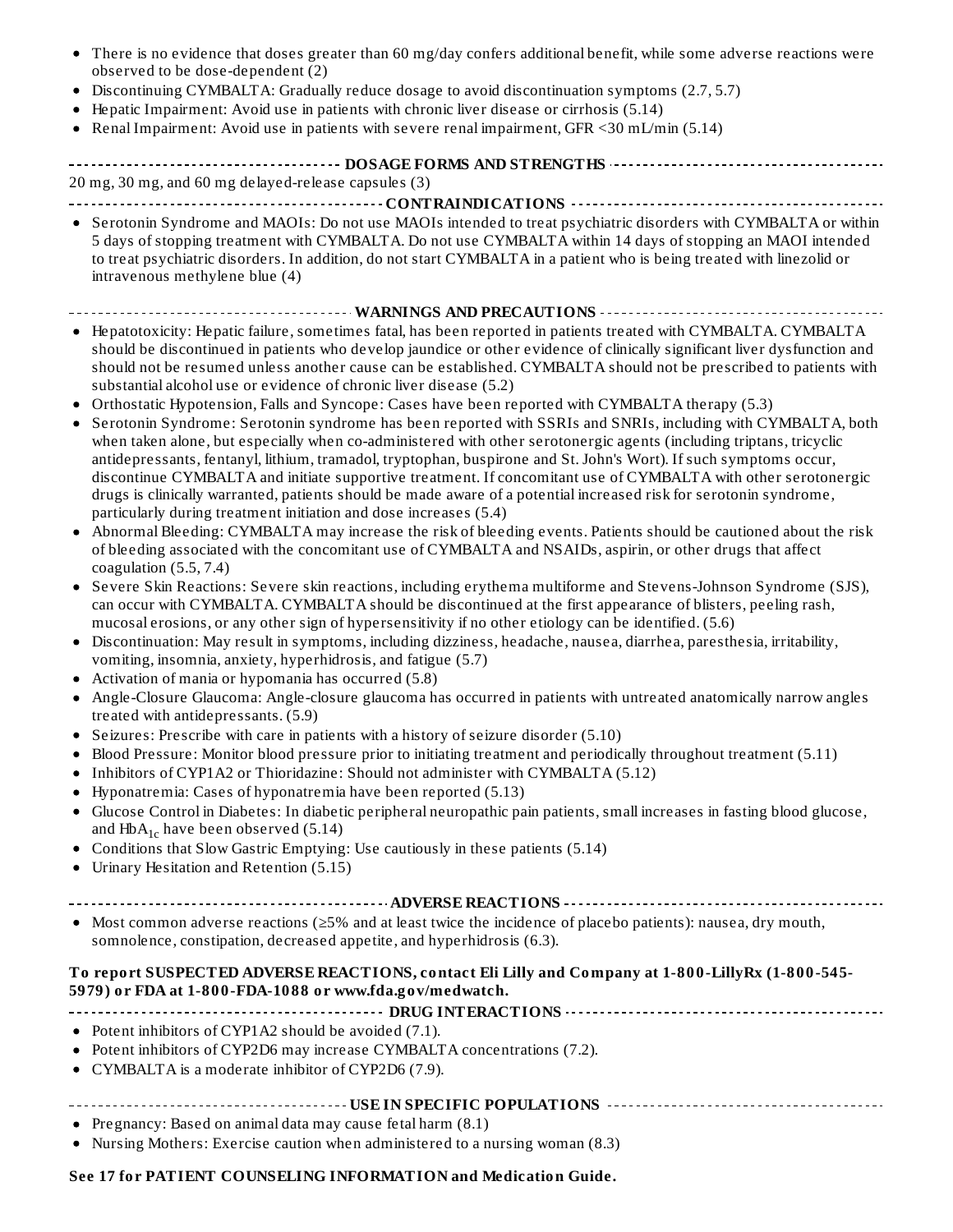## **FULL PRESCRIBING INFORMATION: CONTENTS\* WARNING: SUICIDAL THOUGHTS AND BEHAVIORS**

## **1 INDICATIONS AND USAGE**

#### **2 DOSAGE AND ADMINISTRATION**

2.1 Dosage for Treatment of Major Depressive Disorder

- 2.2 Dosage for Treatment of Generalized Anxiety Disorder
- 2.3 Dosage for Treatment of Diabetic Peripheral Neuropathic Pain
- 2.4 Dosage for Treatment of Fibromyalgia
- 2.5 Dosage for Treatment of Chronic Musculoskeletal Pain
- 2.6 Dosing in Special Populations
- 2.7 Discontinuing CYMBALTA

2.8 Switching a Patient to or from a Monoamine Oxidase Inhibitor (MAOI) Intended to Treat Psychiatric Disorders

2.9 Use of CYMBALTA with Other MAOIs such as Linezolid or Methylene Blue

#### **3 DOSAGE FORMS AND STRENGTHS**

#### **4 CONTRAINDICATIONS**

#### **5 WARNINGS AND PRECAUTIONS**

- 5.1 Suicidal Thoughts and Behaviors in Children, Adolescents, and Young Adults
- 5.2 Hepatotoxicity
- 5.3 Orthostatic Hypotension, Falls and Syncope
- 5.4 Serotonin Syndrome
- 5.5 Abnormal Bleeding
- 5.6 Severe Skin Reactions
- 5.7 Discontinuation of Treatment with CYMBALTA
- 5.8 Activation of Mania/Hypomania
- 5.9 Angle-Closure Glaucoma
- 5.10 Seizures
- 5.11 Effect on Blood Pressure
- 5.12 Clinically Important Drug Interactions
- 5.13 Hyponatremia
- 5.14 Use in Patients with Concomitant Illness
- 5.15 Urinary Hesitation and Retention
- 5.16 Laboratory Tests

#### **6 ADVERSE REACTIONS**

6.1 Clinical Trial Data Sources

6.2 Adverse Reactions Reported as Reasons for Discontinuation of Treatment in Adult Placebo-Controlled Trials

6.3 Most Common Adult Adverse Reactions

6.4 Adverse Reactions Occurring at an Incidence of 5% or More Among CYMBALTA-Treated Patients in Adult Placebo-Controlled Trials

6.5 Adverse Reactions Occurring at an Incidence of 2% or More Among CYMBALTA-Treated Patients in Adult Placebo-Controlled Trials

6.6 Effects on Male and Female Sexual Function in Adults

6.7 Vital Sign Changes in Adults

6.8 Laboratory Changes in Adults

6.9 Electrocardiogram Changes in Adults

6.10 Other Adverse Reactions Observed During the Premarketing and Postmarketing Clinical Trial Evaluation of CYMBALTA in Adults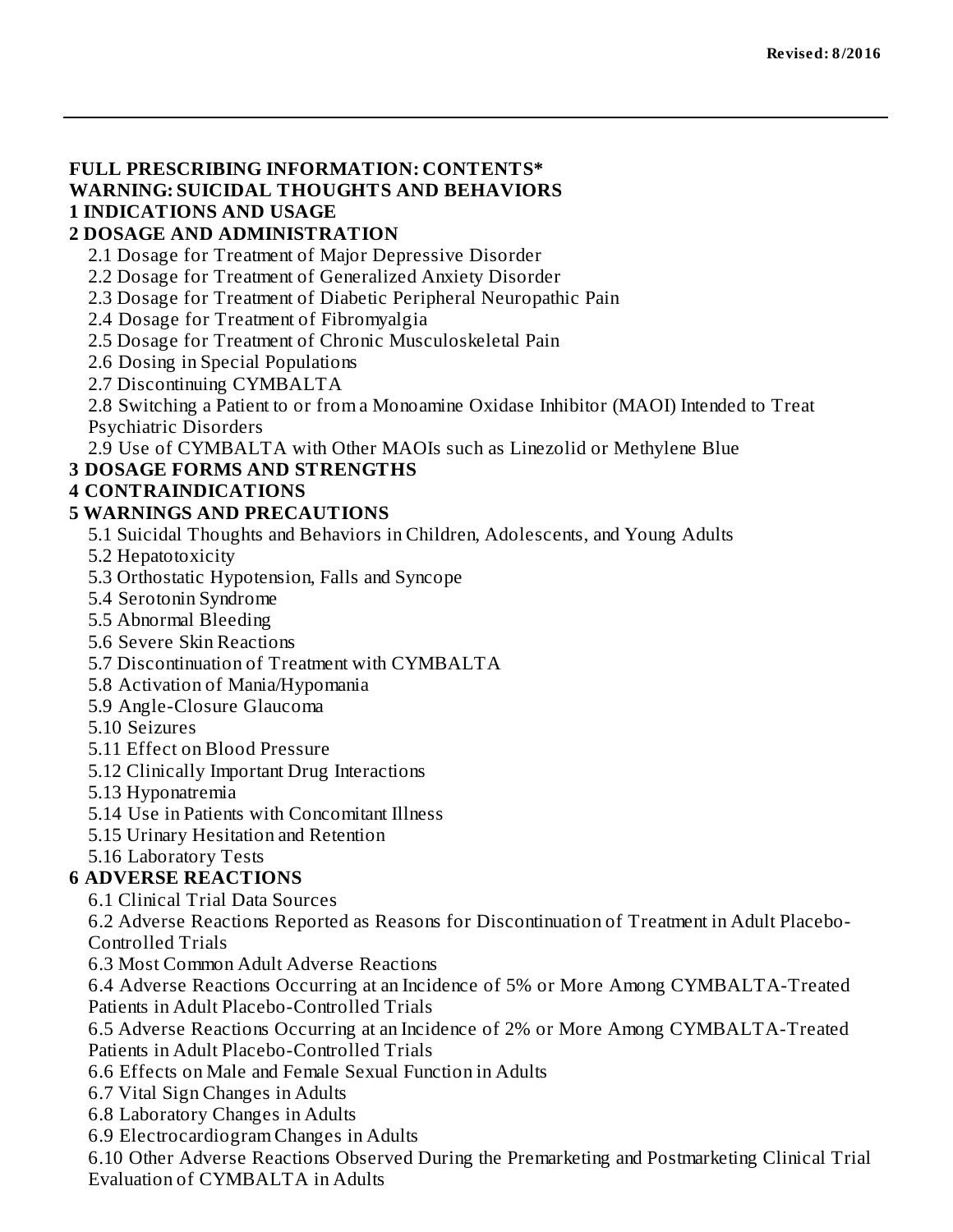6.11 Adverse Reactions Observed in Children and Adolescent Placebo-Controlled Clinical Trials

6.12 Postmarketing Spontaneous Reports

#### **7 DRUG INTERACTIONS**

- 7.1 Inhibitors of CYP1A2
- 7.2 Inhibitors of CYP2D6
- 7.3 Dual Inhibition of CYP1A2 and CYP2D6
- 7.4 Drugs that Interfere with Hemostasis (e.g., NSAIDs, Aspirin, and Warfarin)
- 7.5 Lorazepam
- 7.6 Temazepam
- 7.7 Drugs that Affect Gastric Acidity
- 7.8 Drugs Metabolized by CYP1A2
- 7.9 Drugs Metabolized by CYP2D6
- 7.10 Drugs Metabolized by CYP2C9
- 7.11 Drugs Metabolized by CYP3A
- 7.12 Drugs Metabolized by CYP2C19
- 7.13 Monoamine Oxidase Inhibitors (MAOIs)
- 7.14 Serotonergic Drugs
- 7.15 Alcohol
- 7.16 CNS Drugs
- 7.17 Drugs Highly Bound to Plasma Protein

## **8 USE IN SPECIFIC POPULATIONS**

- 8.1 Pregnancy
- 8.3 Nursing Mothers
- 8.4 Pediatric Use
- 8.5 Geriatric Use
- 8.6 Gender
- 8.7 Smoking Status
- 8.8 Race
- 8.9 Hepatic Impairment
- 8.10 Severe Renal Impairment

### **9 DRUG ABUSE AND DEPENDENCE**

- 9.2 Abuse
- 9.3 Dependence

### **10 OVERDOSAGE**

- 10.1 Signs and Symptoms
- 10.2 Management of Overdose

### **11 DESCRIPTION**

### **12 CLINICAL PHARMACOLOGY**

- 12.1 Mechanism of Action
- 12.2 Pharmacodynamics
- 12.3 Pharmacokinetics

### **13 NONCLINICAL TOXICOLOGY**

13.1 Carcinogenesis, Mutagenesis, Impairment of Fertility

### **14 CLINICAL STUDIES**

- 14.1 Major Depressive Disorder
- 14.2 Generalized Anxiety Disorder
- 14.3 Diabetic Peripheral Neuropathic Pain
- 14.4 Fibromyalgia
- 14.5 Chronic Musculoskeletal Pain

### **HOW SUPPLIED**

## **17 PATIENT COUNSELING INFORMATION**

\* Sections or subsections omitted from the full prescribing information are not listed.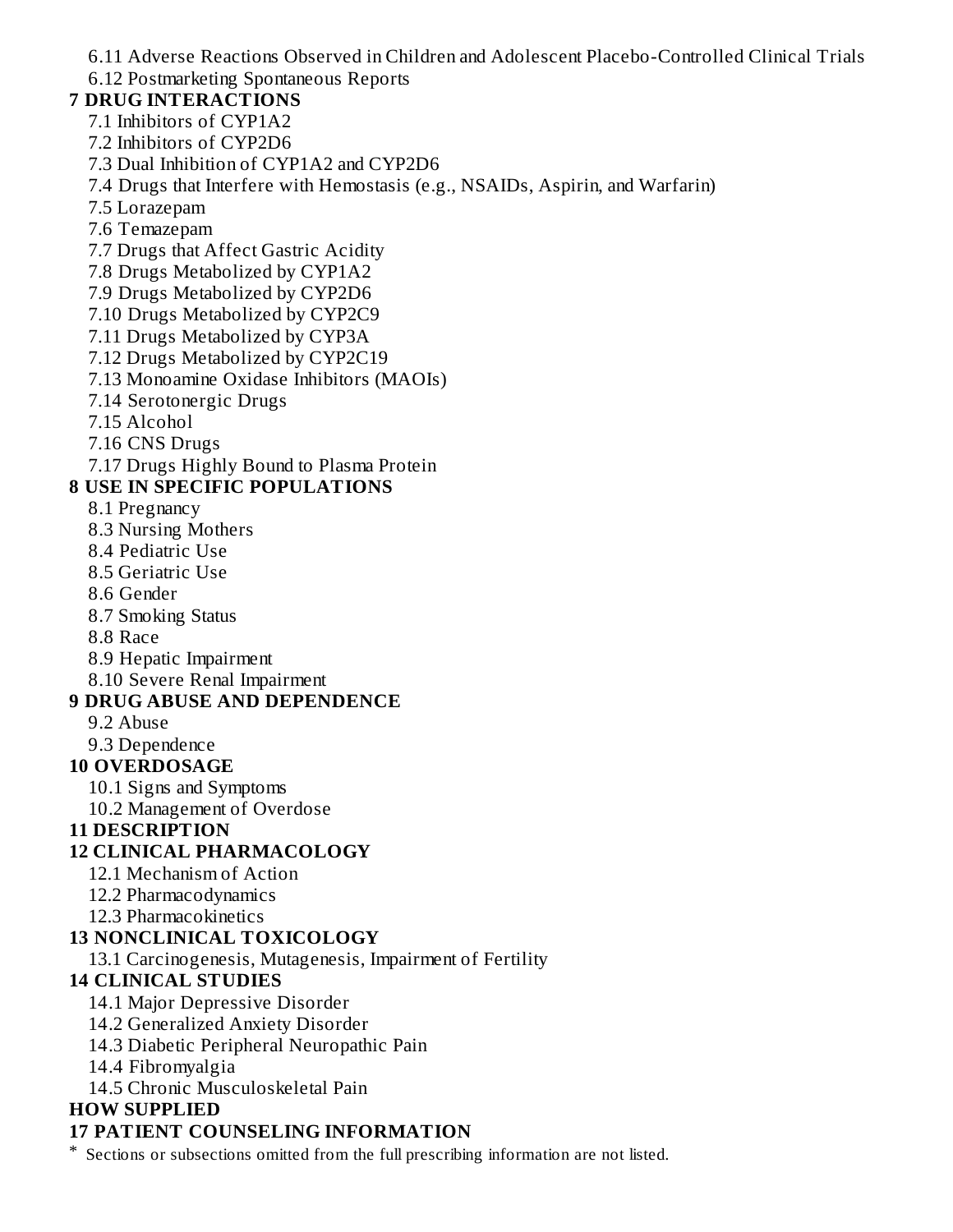#### **FULL PRESCRIBING INFORMATION**

#### **WARNING: SUICIDAL THOUGHTS AND BEHAVIORS**

**Antidepressants increas ed the risk of suicidal thoughts and behavior in children, adoles cents, and young adults in short-term studies. Thes e studies did not show an increas e in the risk of suicidal thoughts and behavior with antidepressant us e in patients over age 24; there was a reduction in risk with antidepressant us e in patients aged 65 and older** *[see Warnings and Precautions (5.1)]*.

**In patients of all ages who are started on antidepressant therapy, monitor clos ely for wors ening, and for emergence of suicidal thoughts and behaviors. Advis e families and caregivers of the need for clos e obs ervation and communication with the pres criber** *[see Warnings and Precautions (5.1)]*.

#### **1 INDICATIONS AND USAGE**

CYMBALTA $^{\circledR}$  is indicated for the treatment of:

- Major Depressive Disorder *[see Clinical Studies (14.1 )]*
- Generalized Anxiety Disorder *[see Clinical Studies (14.2 )]*
- Diabetic Peripheral Neuropathy *[see Clinical Studies (14.3 )]*
- Fibromyalgia *[see Clinical Studies (14.4 )]*
- Chronic Musculoskeletal Pain *[see Clinical Studies (14.5 )]*

### **2 DOSAGE AND ADMINISTRATION**

Swallow CYMBALTA whole. Do not chew or crush. Do not open the capsule and sprinkle its contents on food or mix with liquids. All of these might affect the enteric coating. CYMBALTA can be given without regard to meals. If a dose of CYMBALTA is missed, take the missed dose as soon as it is remembered. If it is almost time for the next dose, skip the missed dose and take the next dose at the regular time. Do not take two doses of CYMBALTA at the same time.

### **2.1 Dosage for Treatment of Major Depressive Disorder**

Administer CYMBALTA at a total dose of 40 mg/day (given as 20 mg twice daily) to 60 mg/day (given either once daily or as 30 mg twice daily). For some patients, it may be desirable to start at 30 mg once daily for 1 week, to allow patients to adjust to the medication before increasing to 60 mg once daily. While a 120 mg/day dose was shown to be effective, there is no evidence that doses greater than 60 mg/day confer any additional benefits. The safety of doses above 120 mg/day has not been adequately evaluated. Periodically reassess to determine the need for maintenance treatment and the appropriate dose for such treatment *[see Clinical Studies (14.1)]*.

### **2.2 Dosage for Treatment of Generalized Anxiety Disorder**

Adults — For most patients, initiate CYMBALTA 60 mg once daily. For some patients, it may be desirable to start at 30 mg once daily for 1 week, to allow patients to adjust to the medication before increasing to 60 mg once daily. While a 120 mg once daily dose was shown to be effective, there is no evidence that doses greater than 60 mg/day confer additional benefit. Nevertheless, if a decision is made to increase the dose beyond 60 mg once daily, increase dose in increments of 30 mg once daily. The safety of doses above 120 mg once daily has not been adequately evaluated. Periodically reassess to determine the continued need for maintenance treatment and the appropriate dose for such treatment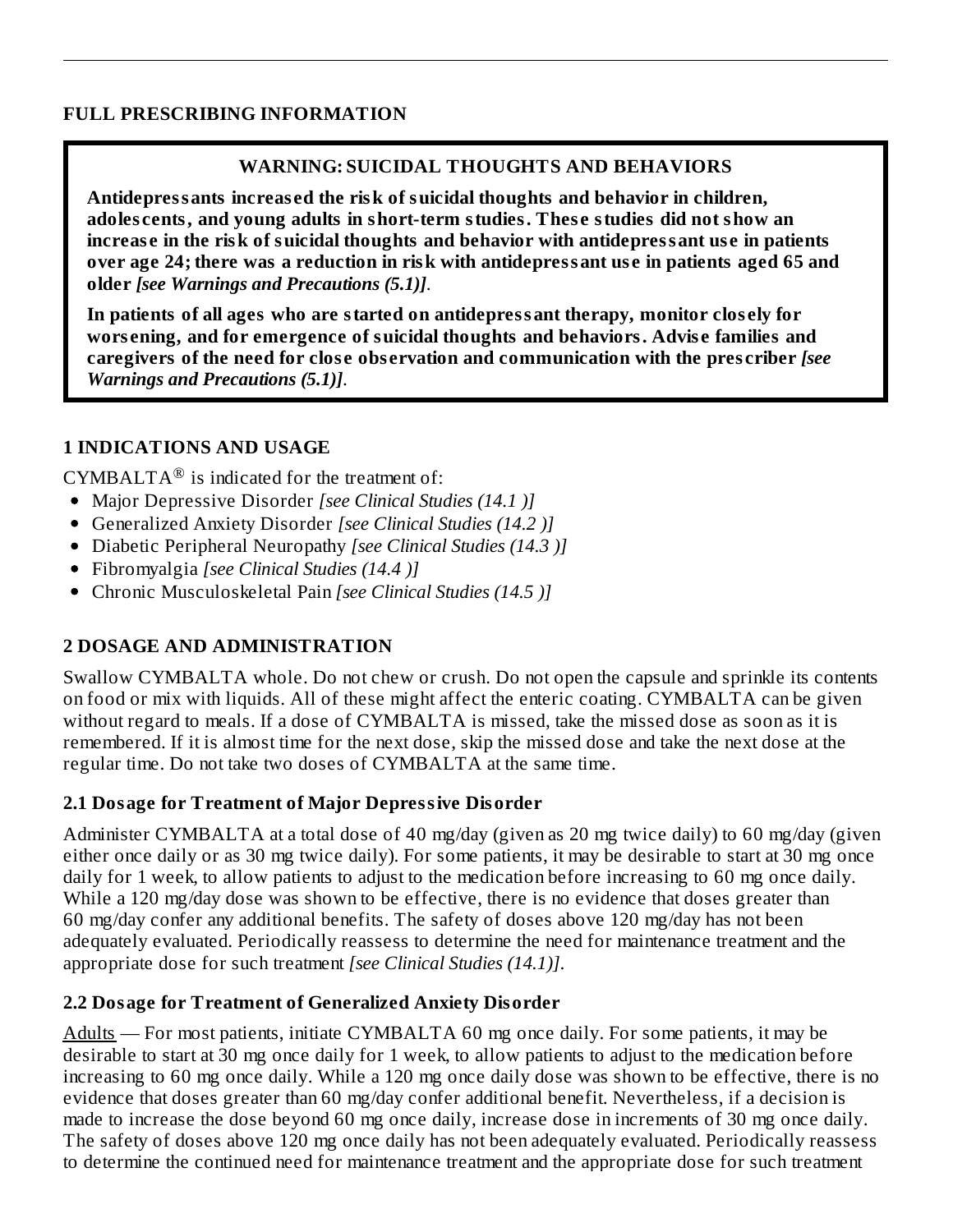### *[see Clinical Studies (14.2)]*.

Elderly — Initiate CYMBALTA at a dose of 30 mg once daily for 2 weeks before considering an increase to the target dose of 60 mg. Thereafter, patients may benefit from doses above 60 mg once daily. If a decision is made to increase the dose beyond 60 mg once daily, increase dose in increments of 30 mg once daily. The maximum dose studied was 120 mg per day. Safety of doses above 120 mg once daily has not been adequately evaluated *[see Clinical Studies (14.2)]*.

Children and Adolescents (7 to 17 years of age) — Initiate CYMBALTA at a dose of 30 mg once daily for 2 weeks before considering an increase to 60 mg. The recommended dose range is 30 to 60 mg once daily. Some patients may benefit from doses above 60 mg once daily. If a decision is made to increase the dose beyond 60 mg once daily, increase dose in increments of 30 mg once daily. The maximum dose studied was 120 mg per day. The safety of doses above 120 mg once daily has not been evaluated *[see Clinical Studies (14.2)]*.

## **2.3 Dosage for Treatment of Diabetic Peripheral Neuropathic Pain**

Administer CYMBALTA 60 mg once daily. There is no evidence that doses higher than 60 mg confer additional significant benefit and the higher dose is clearly less well tolerated *[see Clinical Studies (14.3)]*. For patients for whom tolerability is a concern, a lower starting dose may be considered.

Since diabetes is frequently complicated by renal disease, consider a lower starting dose and gradual increase in dose for patients with renal impairment *[see Dosage and Administration (2.6), Use in Specific Populations (8.10), and Clinical Pharmacology (12.3)]*.

## **2.4 Dosage for Treatment of Fibromyalgia**

Administer CYMBALTA 60 mg once daily. Begin treatment at 30 mg once daily for 1 week, to allow patients to adjust to the medication before increasing to 60 mg once daily. Some patients may respond to the starting dose. There is no evidence that doses greater than 60 mg/day confer additional benefit, even in patients who do not respond to a 60 mg dose, and higher doses are associated with a higher rate of adverse reactions *[see Clinical Studies (14.4)]*.

### **2.5 Dosage for Treatment of Chronic Mus culoskeletal Pain**

Administer CYMBALTA 60 mg once daily. Begin treatment at 30 mg for one week, to allow patients to adjust to the medication before increasing to 60 mg once daily. There is no evidence that higher doses confer additional benefit, even in patients who do not respond to a 60 mg dose, and higher doses are associated with a higher rate of adverse reactions *[see Clinical Studies (14.5)]*.

### **2.6 Dosing in Special Populations**

Hepatic Impairment — Avoid use in patients with chronic liver disease or cirrhosis *[see Warnings and Precautions (5.14) and Use in Specific Populations (8.9)]*.

Severe Renal Impairment — Avoid use in patients with severe renal impairment, GFR <30 mL/min *[see Warnings and Precautions (5.14) and Use in Specific Populations (8.10)]*.

### **2.7 Dis continuing CYMBALTA**

Adverse reactions after discontinuation of CYMBALTA, after abrupt or tapered discontinuation, include: dizziness, headache, nausea, diarrhea, paresthesia, irritability, vomiting, insomnia, anxiety, hyperhidrosis, and fatigue. A gradual reduction in dosage rather than abrupt cessation is recommended whenever possible *[see Warnings and Precautions (5.7)]*.

#### **2.8 Switching a Patient to or from a Monoamine Oxidas e Inhibitor (MAOI) Intended to Treat Psychiatric Disorders**

At least 14 days should elapse between discontinuation of an MAOI intended to treat psychiatric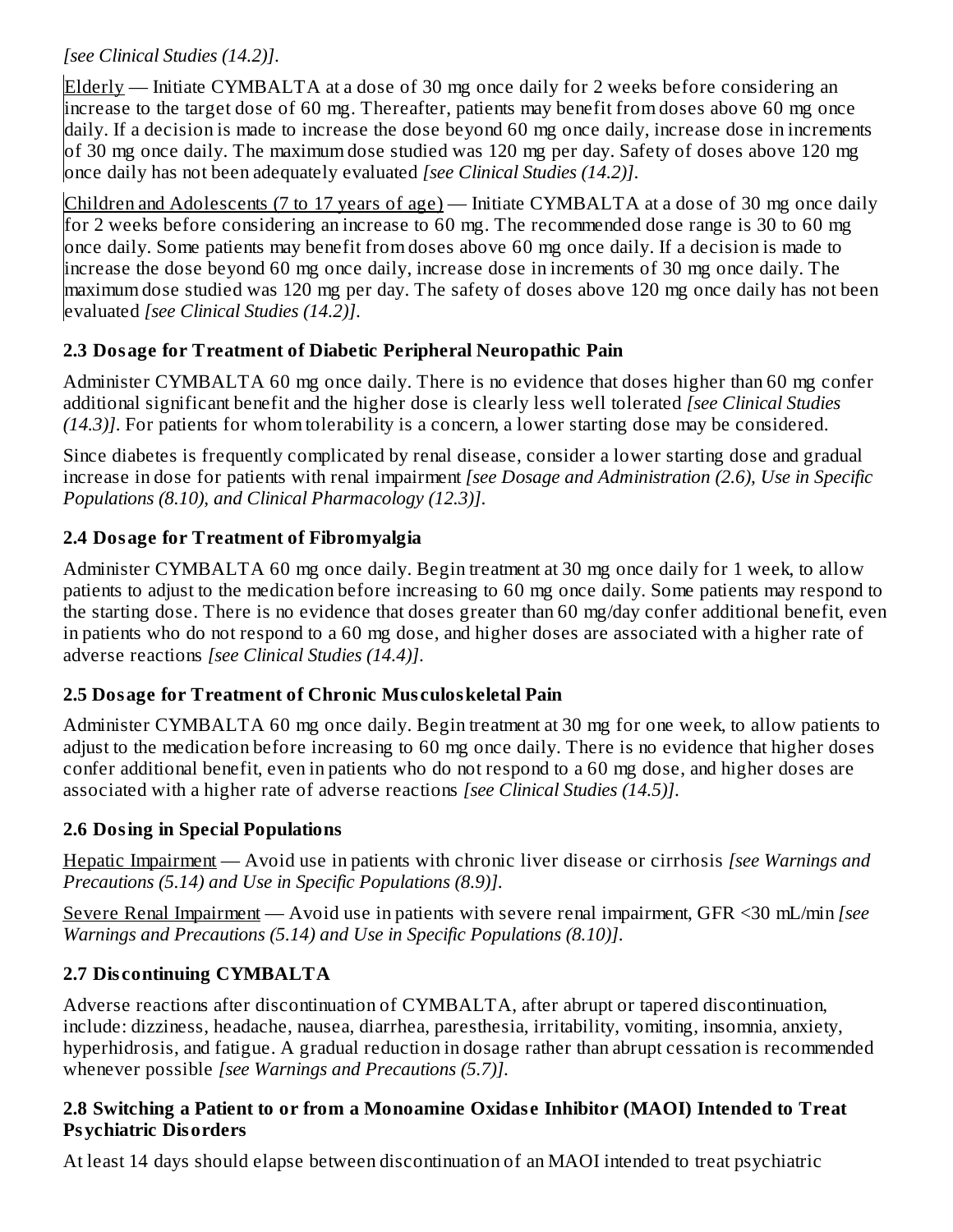disorders and initiation of therapy with CYMBALTA. Conversely, at least 5 days should be allowed after stopping CYMBALTA before starting an MAOI intended to treat psychiatric disorders *[see Contraindications (4)].*

## **2.9 Us e of CYMBALTA with Other MAOIs such as Linezolid or Methylene Blue**

Do not start CYMBALTA in a patient who is being treated with linezolid or intravenous methylene blue because there is an increased risk of serotonin syndrome. In a patient who requires more urgent treatment of a psychiatric condition, other interventions, including hospitalization, should be considered *[see Contraindications (4)].*

In some cases, a patient already receiving CYMBALTA therapy may require urgent treatment with linezolid or intravenous methylene blue. If acceptable alternatives to linezolid or intravenous methylene blue treatment are not available and the potential benefits of linezolid or intravenous methylene blue treatment are judged to outweigh the risks of serotonin syndrome in a particular patient, CYMBALTA should be stopped promptly, and linezolid or intravenous methylene blue can be administered. The patient should be monitored for symptoms of serotonin syndrome for 5 days or until 24 hours after the last dose of linezolid or intravenous methylene blue, whichever comes first. Therapy with CYMBALTA may be resumed 24 hours after the last dose of linezolid or intravenous methylene blue *[see Warnings and Precautions (5.4)]*.

The risk of administering methylene blue by non-intravenous routes (such as oral tablets or by local injection) or in intravenous doses much lower than 1 mg/kg with CYMBALTA is unclear. The clinician should, nevertheless, be aware of the possibility of emergent symptoms of serotonin syndrome with such use *[see Warnings and Precautions (5.4)]*.

## **3 DOSAGE FORMS AND STRENGTHS**

CYMBALTA is available as delayed release capsules:

20 mg opaque green capsules imprinted with "Lilly 3235 20mg"

30 mg opaque white and blue capsules imprinted with "Lilly 3240 30mg"

60 mg opaque green and blue capsules imprinted with "Lilly 3270 60mg"

## **4 CONTRAINDICATIONS**

Monoamine Oxidase Inhibitors (MAOIs) — The use of MAOIs intended to treat psychiatric disorders with CYMBALTA or within 5 days of stopping treatment with CYMBALTA is contraindicated because of an increased risk of serotonin syndrome. The use of CYMBALTA within 14 days of stopping an MAOI intended to treat psychiatric disorders is also contraindicated *[see Dosage and Administration (2.8) and Warnings and Precautions (5.4)]*.

Starting CYMBALTA in a patient who is being treated with MAOIs such as linezolid or intravenous methylene blue is also contraindicated because of an increased risk of serotonin syndrome *[see Dosage and Administration (2.9) and Warnings and Precautions (5.4)]*.

## **5 WARNINGS AND PRECAUTIONS**

## **5.1 Suicidal Thoughts and Behaviors in Children, Adoles cents, and Young Adults**

Patients with major depressive disorder (MDD), both adult and pediatric, may experience worsening of their depression and/or the emergence of suicidal ideation and behavior (suicidality) or unusual changes in behavior, whether or not they are taking antidepressant medications, and this risk may persist until significant remission occurs. Suicide is a known risk of depression and certain other psychiatric disorders, and these disorders themselves are the strongest predictors of suicide. There has been a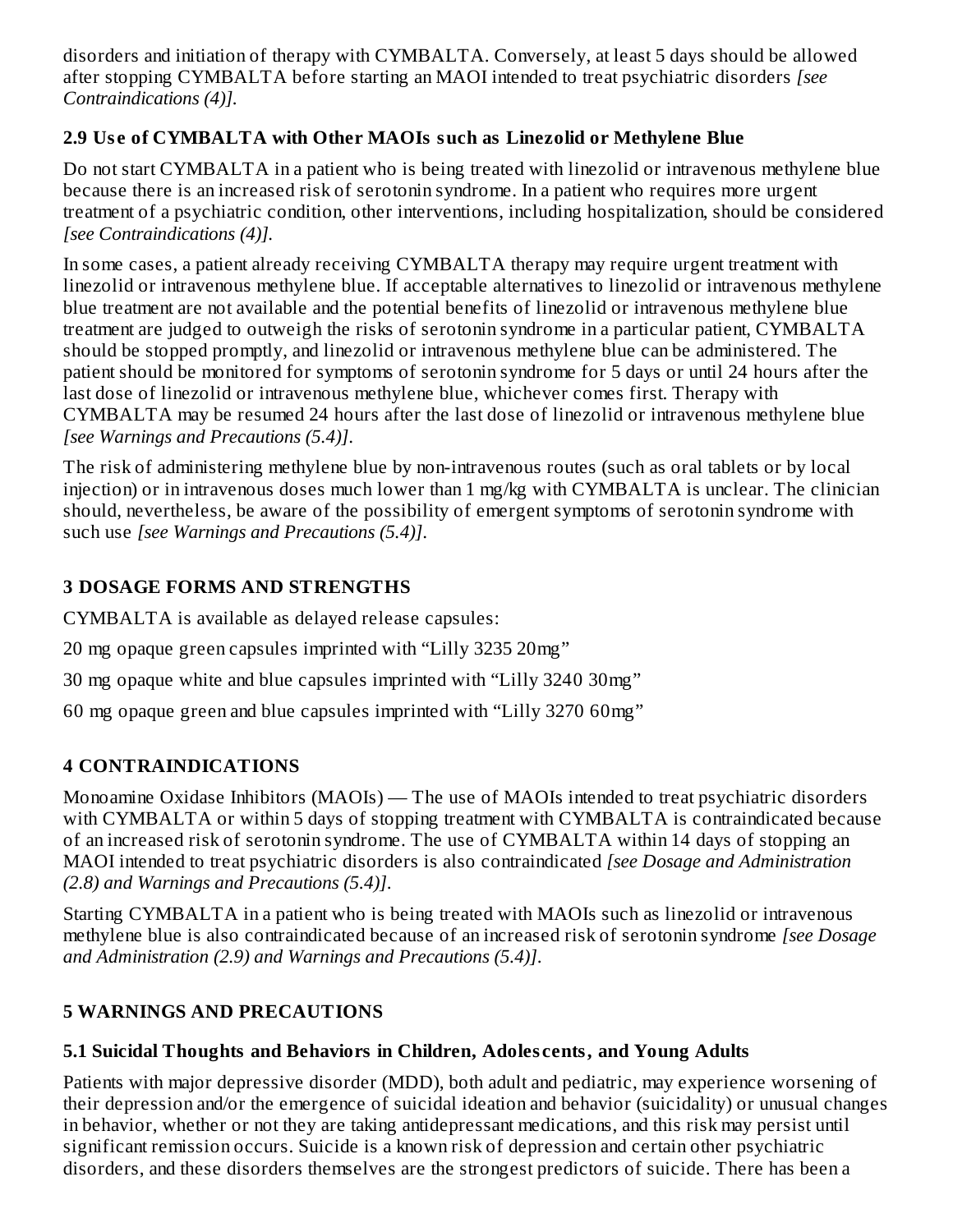long-standing concern, however, that antidepressants may have a role in inducing worsening of depression and the emergence of suicidality in certain patients during the early phases of treatment.

Pooled analyses of short-term placebo-controlled trials of antidepressant drugs (SSRIs and others) showed that these drugs increase the risk of suicidal thinking and behavior (suicidality) in children, adolescents, and young adults (ages 18-24) with major depressive disorder (MDD) and other psychiatric disorders. Short-term studies did not show an increase in the risk of suicidality with antidepressants compared to placebo in adults beyond age 24; there was a reduction with antidepressants compared to placebo in adults aged 65 and older.

The pooled analyses of placebo-controlled trials in children and adolescents with MDD, obsessive compulsive disorder (OCD), or other psychiatric disorders included a total of 24 short-term trials of 9 antidepressant drugs in over 4400 patients. The pooled analyses of placebo-controlled trials in adults with MDD or other psychiatric disorders included a total of 295 short-term trials (median duration of 2 months) of 11 antidepressant drugs in over 77,000 patients. There was considerable variation in risk of suicidality among drugs, but a tendency toward an increase in the younger patients for almost all drugs studied. There were differences in absolute risk of suicidality across the different indications, with the highest incidence in MDD. The risk of differences (drug vs placebo), however, were relatively stable within age strata and across indications. These risk differences (drug-placebo difference in the number of cases of suicidality per 1000 patients treated) are provided in Table 1.

| <b>Age Range</b> | Drug-Placebo Difference in Number of Cases of<br><b>Suicidality per 1000 Patients Treated</b> |
|------------------|-----------------------------------------------------------------------------------------------|
|                  | Increases Compared to Placebo                                                                 |
| $<$ 18           | 14 additional cases                                                                           |
| $18 - 24$        | 5 additional cases                                                                            |
|                  | Decreases Compared to Placebo                                                                 |
| $25 - 64$        | 1 fewer case                                                                                  |
| $\geq 65$        | 6 fewer cases                                                                                 |

**Table 1**

No suicides occurred in any of the pediatric trials. There were suicides in the adult trials, but the number was not sufficient to reach any conclusion about drug effect on suicide.

It is unknown whether the suicidality risk extends to longer-term use, i.e., beyond several months. However, there is substantial evidence from placebo-controlled maintenance trials in adults with depression that the use of antidepressants can delay the recurrence of depression.

#### **All patients being treated with antidepressants for any indication should be monitored appropriately and obs erved clos ely for clinical wors ening, suicidality, and unusual changes in** behavior, especially during the initial few months of a course of drug therapy, or at times of dose **changes, either increas es or decreas es.**

The following symptoms, anxiety, agitation, panic attacks, insomnia, irritability, hostility, aggressiveness, impulsivity, akathisia (psychomotor restlessness), hypomania, and mania, have been reported in adult and pediatric patients being treated with antidepressants for major depressive disorder as well as for other indications, both psychiatric and nonpsychiatric. Although a causal link between the emergence of such symptoms and either the worsening of depression and/or the emergence of suicidal impulses has not been established, there is concern that such symptoms may represent precursors to emerging suicidality.

Consideration should be given to changing the therapeutic regimen, including possibly discontinuing the medication, in patients whose depression is persistently worse, or who are experiencing emergent suicidality or symptoms that might be precursors to worsening depression or suicidality, especially if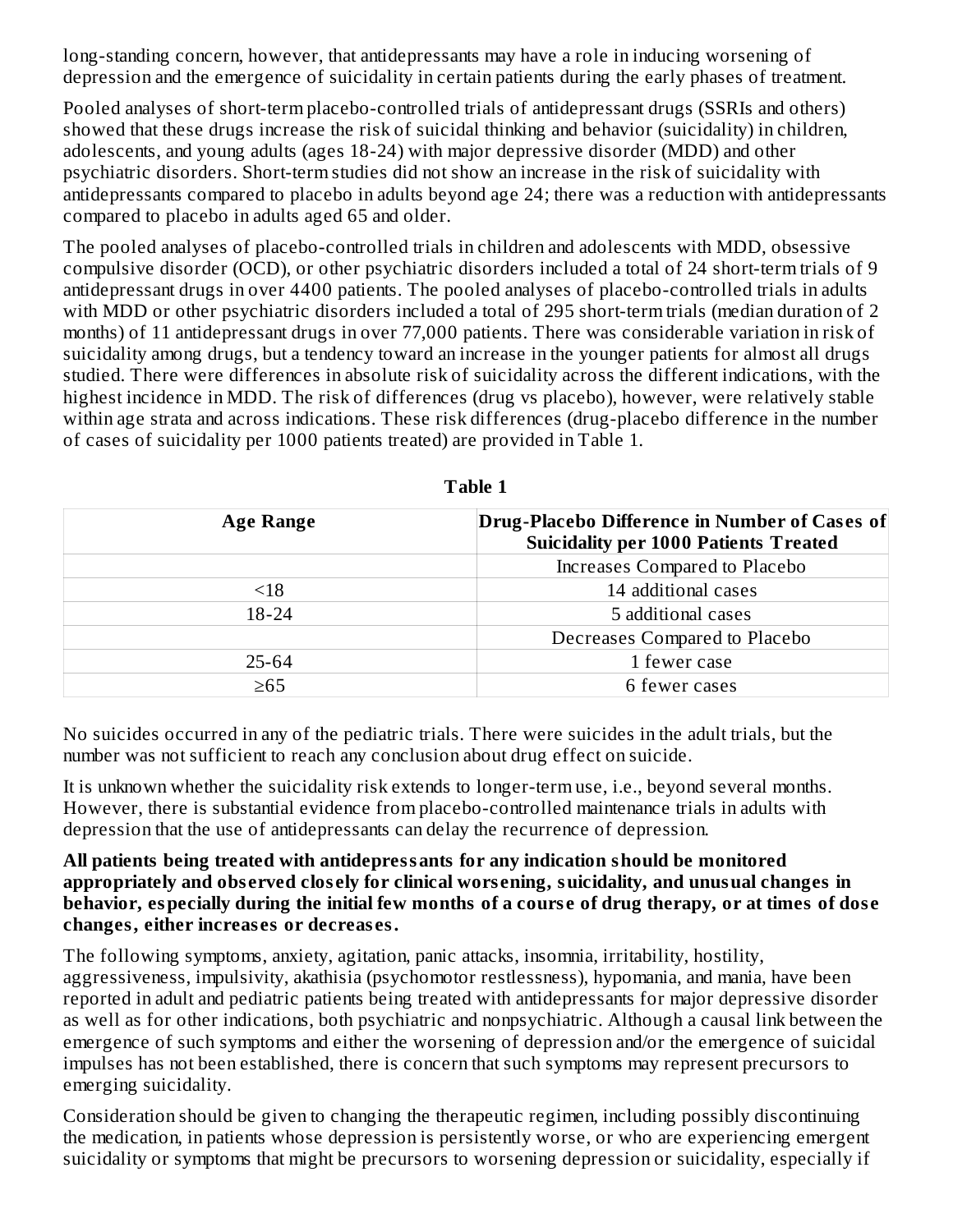these symptoms are severe, abrupt in onset, or were not part of the patient's presenting symptoms.

If the decision has been made to discontinue treatment, medication should be tapered, as rapidly as is feasible, but with recognition that discontinuation can be associated with certain symptoms *[see Dosage and Administration (2.7) and Warnings and Precautions (5.7) for descriptions of the risks of discontinuation of CYMBALTA]*.

**Families and caregivers of patients being treated with antidepressants for major depressive disorder or other indications, both psychiatric and nonpsychiatric, should be alerted about the need to monitor patients for the emergence of agitation, irritability, unusual changes in behavior, and the other symptoms des cribed above, as well as the emergence of suicidality, and to report such symptoms immediately to health care providers. Such monitoring should include daily obs ervation by families and caregivers. Pres criptions for CYMBALTA should be written for the smallest quantity of capsules consistent with good patient management, in order to reduce the risk of overdos e.**

**Screening Patients for Bipolar Disorder** — A major depressive episode may be the initial presentation of bipolar disorder. It is generally believed (though not established in controlled trials) that treating such an episode with an antidepressant alone may increase the likelihood of precipitation of a mixed/manic episode in patients at risk for bipolar disorder. Whether any of the symptoms described above represent such a conversion is unknown. However, prior to initiating treatment with an antidepressant, patients with depressive symptoms should be adequately screened to determine if they are at risk for bipolar disorder; such screening should include a detailed psychiatric history, including a family history of suicide, bipolar disorder, and depression. It should be noted that CYMBALTA is not approved for use in treating bipolar depression.

#### **5.2 Hepatotoxicity**

There have been reports of hepatic failure, sometimes fatal, in patients treated with CYMBALTA. These cases have presented as hepatitis with abdominal pain, hepatomegaly, and elevation of transaminase levels to more than twenty times the upper limit of normal with or without jaundice, reflecting a mixed or hepatocellular pattern of liver injury. CYMBALTA should be discontinued in patients who develop jaundice or other evidence of clinically significant liver dysfunction and should not be resumed unless another cause can be established.

Cases of cholestatic jaundice with minimal elevation of transaminase levels have also been reported. Other postmarketing reports indicate that elevated transaminases, bilirubin, and alkaline phosphatase have occurred in patients with chronic liver disease or cirrhosis.

CYMBALTA increased the risk of elevation of serum transaminase levels in development program clinical trials. Liver transaminase elevations resulted in the discontinuation of 0.3% (92/34,756) of CYMBALTA-treated patients. In most patients, the median time to detection of the transaminase elevation was about two months. In adult placebo-controlled trials in any indication, for patients with normal and abnormal baseline ALT values, elevation of ALT >3 times the upper limit of normal occurred in 1.25% (144/11,496) of CYMBALTA-treated patients compared to 0.45% (39/8716) of placebo-treated patients. In adult placebo-controlled studies using a fixed dose design, there was evidence of a dose response relationship for ALT and AST elevation of >3 times the upper limit of normal and >5 times the upper limit of normal, respectively.

Because it is possible that CYMBALTA and alcohol may interact to cause liver injury or that CYMBALTA may aggravate pre-existing liver disease, CYMBALTA should not be prescribed to patients with substantial alcohol use or evidence of chronic liver disease.

### **5.3 Orthostatic Hypotension, Falls and Syncope**

Orthostatic hypotension, falls and syncope have been reported with therapeutic doses of CYMBALTA. Syncope and orthostatic hypotension tend to occur within the first week of therapy but can occur at any time during CYMBALTA treatment, particularly after dose increases. The risk of falling appears to be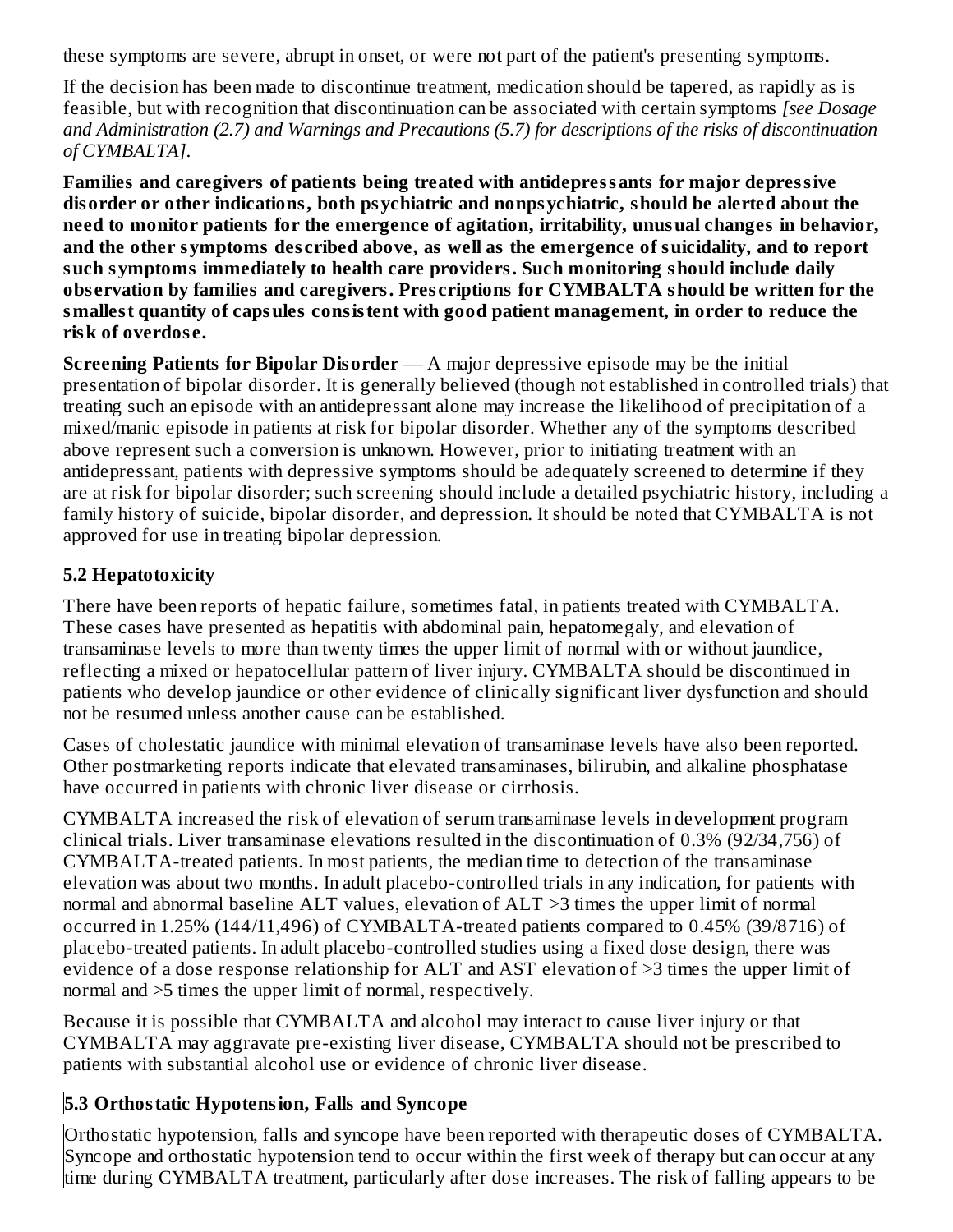related to the degree of orthostatic decrease in blood pressure as well as other factors that may increase the underlying risk of falls.

In an analysis of patients from all placebo-controlled trials, patients treated with CYMBALTA reported a higher rate of falls compared to patients treated with placebo. Risk appears to be related to the presence of orthostatic decrease in blood pressure. The risk of blood pressure decreases may be greater in patients taking concomitant medications that induce orthostatic hypotension (such as antihypertensives) or are potent CYP1A2 inhibitors *[see Warnings and Precautions (5.12) and Drug Interactions (7.1)]* and in patients taking CYMBALTA at doses above 60 mg daily. Consideration should be given to dose reduction or discontinuation of CYMBALTA in patients who experience symptomatic orthostatic hypotension, falls and/or syncope during CYMBALTA therapy.

Risk of falling also appeared to be proportional to a patient's underlying risk for falls and appeared to increase steadily with age. As elderly patients tend to have a higher underlying risk for falls due to a higher prevalence of risk factors such as use of multiple medications, medical comorbidities and gait disturbances, the impact of increasing age by itself is unclear. Falls with serious consequences including bone fractures and hospitalizations have been reported *[see Adverse Reactions (6.10) and Patient Counseling Information (17)]*.

#### **5.4 Serotonin Syndrome**

The development of a potentially life-threatening serotonin syndrome has been reported with SNRIs and SSRIs, including CYMBALTA, alone but particularly with concomitant use of other serotonergic drugs (including triptans, tricyclic antidepressants, fentanyl, lithium, tramadol, tryptophan, buspirone, and St. John's Wort) and with drugs that impair metabolism of serotonin (in particular, MAOIs, both those intended to treat psychiatric disorders and also others, such as linezolid and intravenous methylene blue).

Serotonin syndrome symptoms may include mental status changes (e.g., agitation, hallucinations, delirium, and coma), autonomic instability (e.g., tachycardia, labile blood pressure, dizziness, diaphoresis, flushing, hyperthermia), neuromuscular symptoms (e.g., tremor, rigidity, myoclonus, hyperreflexia, incoordination), seizures, and/or gastrointestinal symptoms (e.g., nausea, vomiting, diarrhea). Patients should be monitored for the emergence of serotonin syndrome.

The concomitant use of CYMBALTA with MAOIs intended to treat psychiatric disorders is contraindicated. CYMBALTA should also not be started in a patient who is being treated with MAOIs such as linezolid or intravenous methylene blue. All reports with methylene blue that provided information on the route of administration involved intravenous administration in the dose range of 1 mg/kg to 8 mg/kg. No reports involved the administration of methylene blue by other routes (such as oral tablets or local tissue injection) or at lower doses. There may be circumstances when it is necessary to initiate treatment with an MAOI such as linezolid or intravenous methylene blue in a patient taking CYMBALTA. CYMBALTA should be discontinued before initiating treatment with the MAOI *[see Dosage and Administration (2.8, 2.9), and Contraindications (4)].*

If concomitant use of CYMBALTA with other serotonergic drugs including triptans, tricyclic antidepressants, fentanyl, lithium, tramadol, buspirone, tryptophan and St. John's Wort is clinically warranted, patients should be made aware of a potential increased risk for serotonin syndrome, particularly during treatment initiation and dose increases. Treatment with CYMBALTA and any concomitant serotonergic agents, should be discontinued immediately if the above events occur and supportive symptomatic treatment should be initiated.

### **5.5 Abnormal Bleeding**

SSRIs and SNRIs, including CYMBALTA, may increase the risk of bleeding events. Concomitant use of aspirin, nonsteroidal anti-inflammatory drugs, warfarin, and other anti-coagulants may add to this risk. Case reports and epidemiological studies (case-control and cohort design) have demonstrated an association between use of drugs that interfere with serotonin reuptake and the occurrence of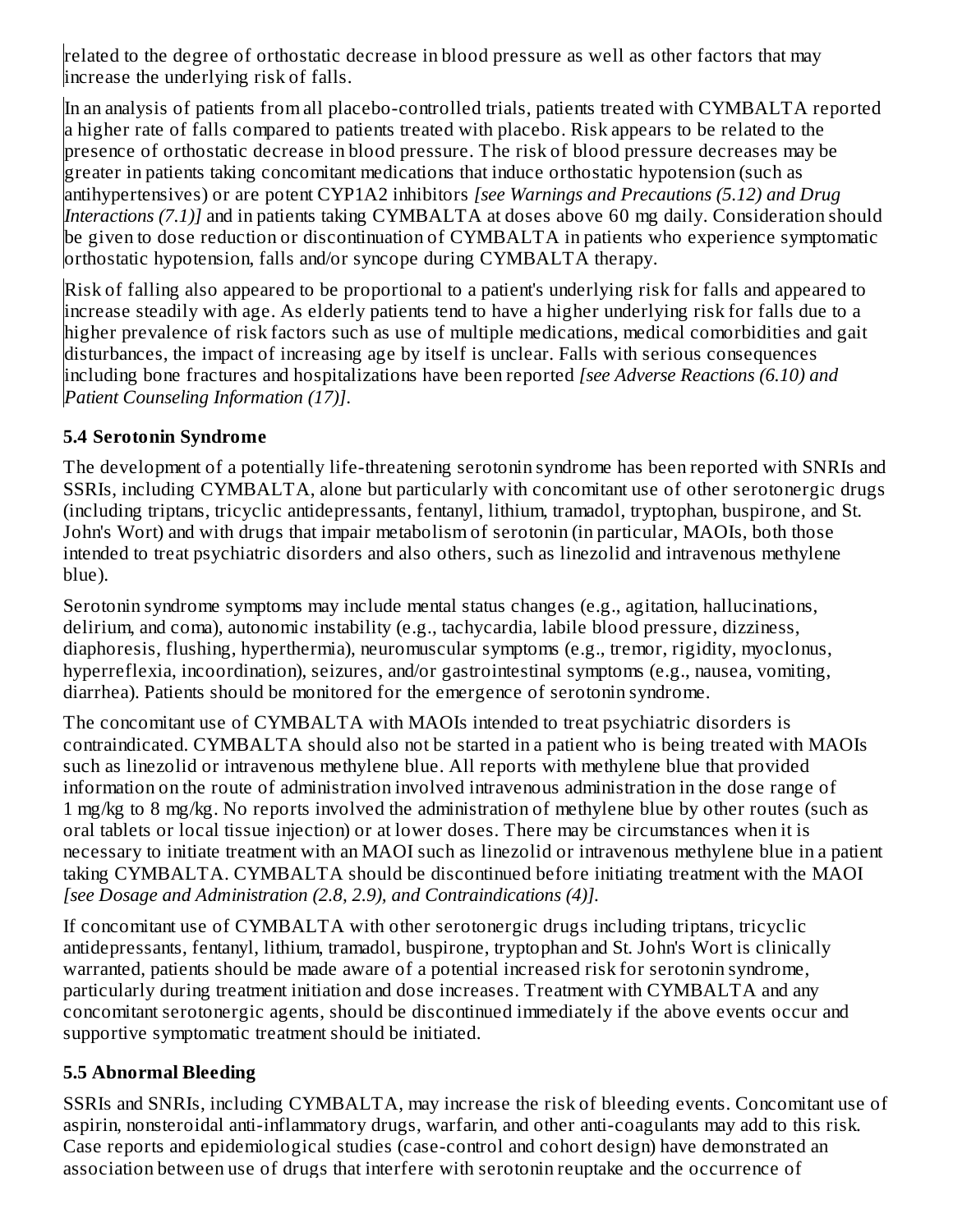gastrointestinal bleeding. Bleeding events related to SSRIs and SNRIs use have ranged from ecchymoses, hematomas, epistaxis, and petechiae to life-threatening hemorrhages.

Patients should be cautioned about the risk of bleeding associated with the concomitant use of CYMBALTA and NSAIDs, aspirin, or other drugs that affect coagulation.

#### **5.6 Severe Skin Reactions**

Severe skin reactions, including erythema multiforme and Stevens-Johnson Syndrome (SJS), can occur with CYMBALTA. The reporting rate of SJS associated with CYMBALTA use exceeds the general population background incidence rate for this serious skin reaction (1 to 2 cases per million person years). The reporting rate is generally accepted to be an underestimate due to underreporting.

CYMBALTA should be discontinued at the first appearance of blisters, peeling rash, mucosal erosions, or any other sign of hypersensitivity if no other etiology can be identified.

### **5.7 Dis continuation of Treatment with CYMBALTA**

Discontinuation symptoms have been systematically evaluated in patients taking CYMBALTA. Following abrupt or tapered discontinuation in adult placebo-controlled clinical trials, the following symptoms occurred at 1% or greater and at a significantly higher rate in CYMBALTA-treated patients compared to those discontinuing from placebo: dizziness, headache, nausea, diarrhea, paresthesia, irritability, vomiting, insomnia, anxiety, hyperhidrosis, and fatigue.

During marketing of other SSRIs and SNRIs (serotonin and norepinephrine reuptake inhibitors), there have been spontaneous reports of adverse events occurring upon discontinuation of these drugs, particularly when abrupt, including the following: dysphoric mood, irritability, agitation, dizziness, sensory disturbances (e.g., paresthesias such as electric shock sensations), anxiety, confusion, headache, lethargy, emotional lability, insomnia, hypomania, tinnitus, and seizures. Although these events are generally self-limiting, some have been reported to be severe.

Patients should be monitored for these symptoms when discontinuing treatment with CYMBALTA. A gradual reduction in the dose rather than abrupt cessation is recommended whenever possible. If intolerable symptoms occur following a decrease in the dose or upon discontinuation of treatment, then resuming the previously prescribed dose may be considered. Subsequently, the physician may continue decreasing the dose but at a more gradual rate *[see Dosage and Administration (2.7)]*.

### **5.8 Activation of Mania/Hypomania**

In adult placebo-controlled trials in patients with major depressive disorder, activation of mania or hypomania was reported in 0.1% (4/3779) of CYMBALTA-treated patients and 0.04% (1/2536) of placebo-treated patients. No activation of mania or hypomania was reported in DPNP, GAD, fibromyalgia, or chronic musculoskeletal pain placebo-controlled trials. Activation of mania or hypomania has been reported in a small proportion of patients with mood disorders who were treated with other marketed drugs effective in the treatment of major depressive disorder. As with these other agents, CYMBALTA should be used cautiously in patients with a history of mania.

## **5.9 Angle-Closure Glaucoma**

The pupillary dilation that occurs following use of many antidepressant drugs including CYMBALTA may trigger an angle closure attack in a patient with anatomically narrow angles who does not have a patent iridectomy.

### **5.10 Seizures**

CYMBALTA has not been systematically evaluated in patients with a seizure disorder, and such patients were excluded from clinical studies. In adult placebo-controlled clinical trials, seizures/convulsions occurred in 0.02% (3/12,722) of patients treated with CYMBALTA and 0.01% (1/9513) of patients treated with placebo. CYMBALTA should be prescribed with care in patients with a history of a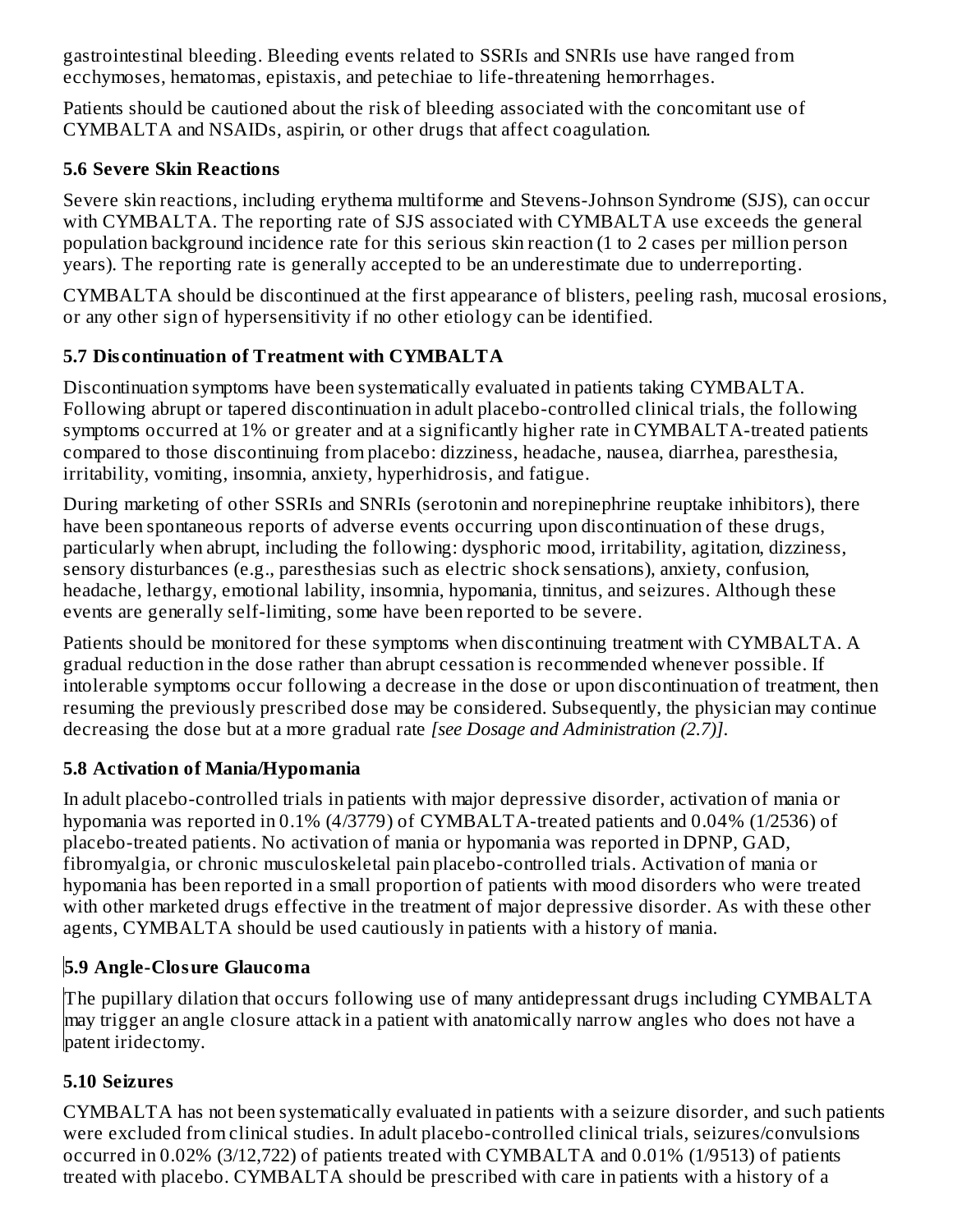seizure disorder.

## **5.11 Effect on Blood Pressure**

In adult placebo-controlled clinical trials across indications from baseline to endpoint, CYMBALTA treatment was associated with mean increases of 0.5 mm Hg in systolic blood pressure and 0.8 mm Hg in diastolic blood pressure compared to mean decreases of 0.6 mm Hg systolic and 0.3 mm Hg diastolic in placebo-treated patients. There was no significant difference in the frequency of sustained (3 consecutive visits) elevated blood pressure. In a clinical pharmacology study designed to evaluate the effects of CYMBALTA on various parameters, including blood pressure at supratherapeutic doses with an accelerated dose titration, there was evidence of increases in supine blood pressure at doses up to 200 mg twice daily. At the highest 200 mg twice daily dose, the increase in mean pulse rate was 5.0 to 6.8 beats and increases in mean blood pressure were 4.7 to 6.8 mm Hg (systolic) and 4.5 to 7 mm Hg (diastolic) up to 12 hours after dosing.

Blood pressure should be measured prior to initiating treatment and periodically measured throughout treatment *[see Adverse Reactions (6.7)]*.

### **5.12 Clinically Important Drug Interactions**

Both CYP1A2 and CYP2D6 are responsible for CYMBALTA metabolism.

## Potential for Other Drugs to Affect CYMBALTA

*CYP1A2 Inhibitors* — Co-administration of CYMBALTA with potent CYP1A2 inhibitors should be avoided *[see Drug Interactions (7.1)]*.

*CYP2D6 Inhibitors* — Because CYP2D6 is involved in CYMBALTA metabolism, concomitant use of CYMBALTA with potent inhibitors of CYP2D6 would be expected to, and does, result in higher concentrations (on average of 60%) of CYMBALTA *[see Drug Interactions (7.2)]*.

### Potential for CYMBALTA to Affect Other Drugs

*Drugs Metabolized by CYP2D6* — Co-administration of CYMBALTA with drugs that are extensively metabolized by CYP2D6 and that have a narrow therapeutic index, including certain antidepressants (tricyclic antidepressants [TCAs], such as nortriptyline, amitriptyline, and imipramine), phenothiazines and Type 1C antiarrhythmics (e.g., propafenone, flecainide), should be approached with caution. Plasma TCA concentrations may need to be monitored and the dose of the TCA may need to be reduced if a TCA is co-administered with CYMBALTA. Because of the risk of serious ventricular arrhythmias and sudden death potentially associated with elevated plasma levels of thioridazine, CYMBALTA and thioridazine should not be co-administered *[see Drug Interactions (7.9)]*.

Other Clinically Important Drug Interactions

*Alcohol* — Use of CYMBALTA concomitantly with heavy alcohol intake may be associated with severe liver injury. For this reason, CYMBALTA should not be prescribed for patients with substantial alcohol use *[see Warnings and Precautions (5.2) and Drug Interactions (7.15)]*.

*CNS Acting Drugs* — Given the primary CNS effects of CYMBALTA, it should be used with caution when it is taken in combination with or substituted for other centrally acting drugs, including those with a similar mechanism of action *[see Warnings and Precautions (5.12) and Drug Interactions (7.16)]*.

## **5.13 Hyponatremia**

Hyponatremia may occur as a result of treatment with SSRIs and SNRIs, including CYMBALTA. In many cases, this hyponatremia appears to be the result of the syndrome of inappropriate antidiuretic hormone secretion (SIADH). Cases with serum sodium lower than 110 mmol/L have been reported and appeared to be reversible when CYMBALTA was discontinued. Elderly patients may be at greater risk of developing hyponatremia with SSRIs and SNRIs. Also, patients taking diuretics or who are otherwise volume depleted may be at greater risk *[see Use in Specific Populations (8.5)]*. Discontinuation of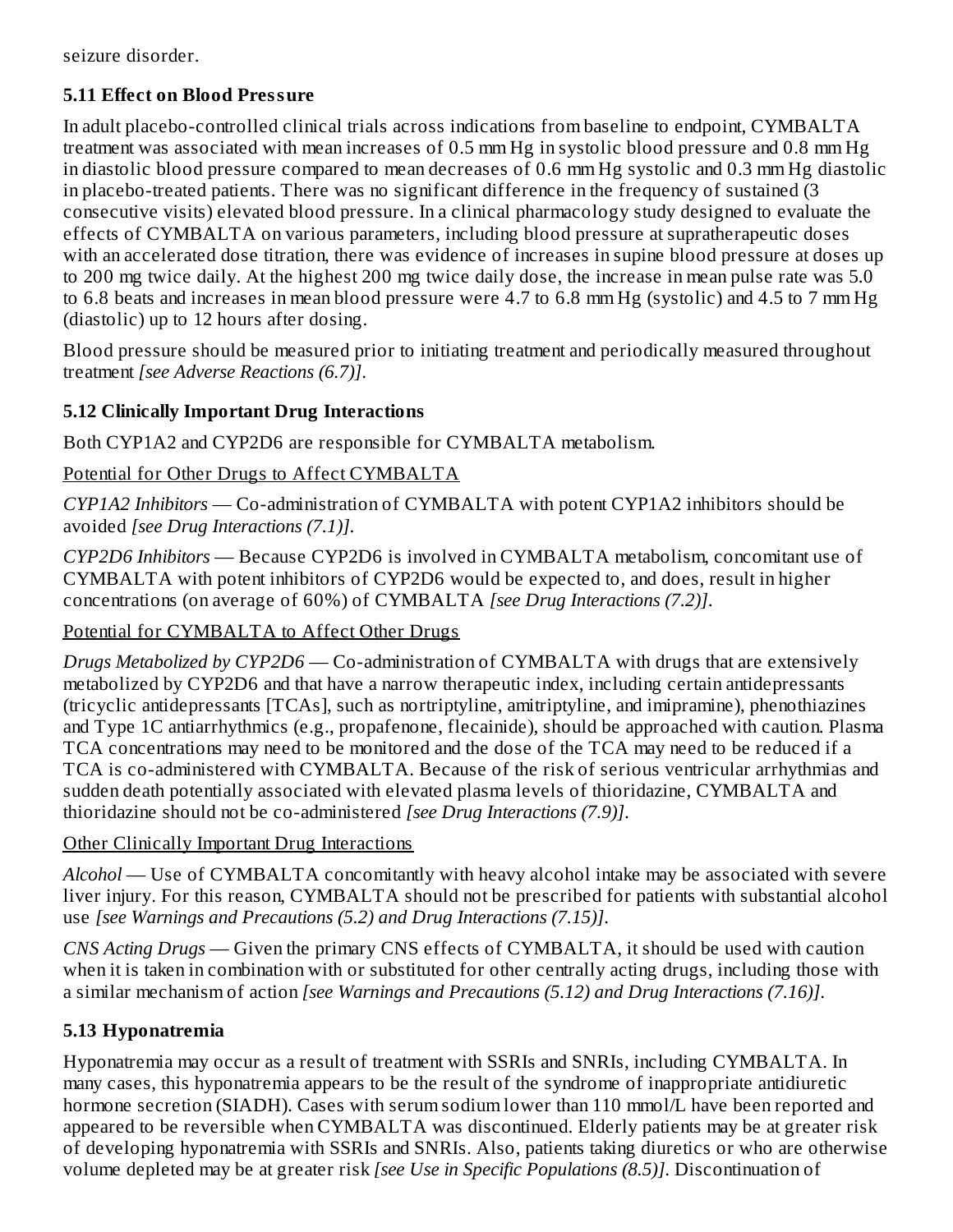CYMBALTA should be considered in patients with symptomatic hyponatremia and appropriate medical intervention should be instituted.

Signs and symptoms of hyponatremia include headache, difficulty concentrating, memory impairment, confusion, weakness, and unsteadiness, which may lead to falls. More severe and/or acute cases have been associated with hallucination, syncope, seizure, coma, respiratory arrest, and death.

## **5.14 Us e in Patients with Concomitant Illness**

Clinical experience with CYMBALTA in patients with concomitant systemic illnesses is limited. There is no information on the effect that alterations in gastric motility may have on the stability of CYMBALTA's enteric coating. In extremely acidic conditions, CYMBALTA, unprotected by the enteric coating, may undergo hydrolysis to form naphthol. Caution is advised in using CYMBALTA in patients with conditions that may slow gastric emptying (e.g., some diabetics).

CYMBALTA has not been systematically evaluated in patients with a recent history of myocardial infarction or unstable coronary artery disease. Patients with these diagnoses were generally excluded from clinical studies during the product's premarketing testing.

Hepatic Impairment — Avoid use in patients with chronic liver disease or cirrhosis *[see Dosage and Administration (2.6), Warnings and Precautions (5.2), and Use in Specific Populations (8.9)]*.

Severe Renal Impairment — Avoid use in patients with severe renal impairment, GFR < 30 mL/min. Increased plasma concentration of CYMBALTA, and especially of its metabolites, occur in patients with end-stage renal disease (requiring dialysis) *[see Dosage and Administration (2.6) and Use in Specific Populations (8.10)]*.

Glycemic Control in Patients with Diabetes — As observed in DPNP trials, CYMBALTA treatment worsens glycemic control in some patients with diabetes. In three clinical trials of CYMBALTA for the management of neuropathic pain associated with diabetic peripheral neuropathy, the mean duration of diabetes was approximately 12 years, the mean baseline fasting blood glucose was 176 mg/dL, and the mean baseline hemoglobin  $\rm A_{1c}$  (Hb $\rm A_{1c})$  was 7.8%. In the 12-week acute treatment phase of these studies, CYMBALTA was associated with a small increase in mean fasting blood glucose as compared to placebo. In the extension phase of these studies, which lasted up to 52 weeks, mean fasting blood glucose increased by 12 mg/dL in the CYMBALTA group and decreased by 11.5 mg/dL in the routine care group.  $HbA_{1c}$  increased by 0.5% in the CYMBALTA and by 0.2% in the routine care groups.

### **5.15 Urinary Hesitation and Retention**

CYMBALTA is in a class of drugs known to affect urethral resistance. If symptoms of urinary hesitation develop during treatment with CYMBALTA, consideration should be given to the possibility that they might be drug-related.

In post marketing experience, cases of urinary retention have been observed. In some instances of urinary retention associated with CYMBALTA use, hospitalization and/or catheterization has been needed.

## **5.16 Laboratory Tests**

No specific laboratory tests are recommended.

## **6 ADVERSE REACTIONS**

The following serious adverse reactions are described below and elsewhere in the labeling:

- Suicidal Thoughts and Behaviors in Children, Adolescents and Young Adults *[see Boxed Warning and Warnings and Precautions (5.1)]*
- Hepatotoxicity *[see Warnings and Precautions (5.2)]*
- Orthostatic Hypotension, Falls and Syncope *[see Warnings and Precautions (5.3)]*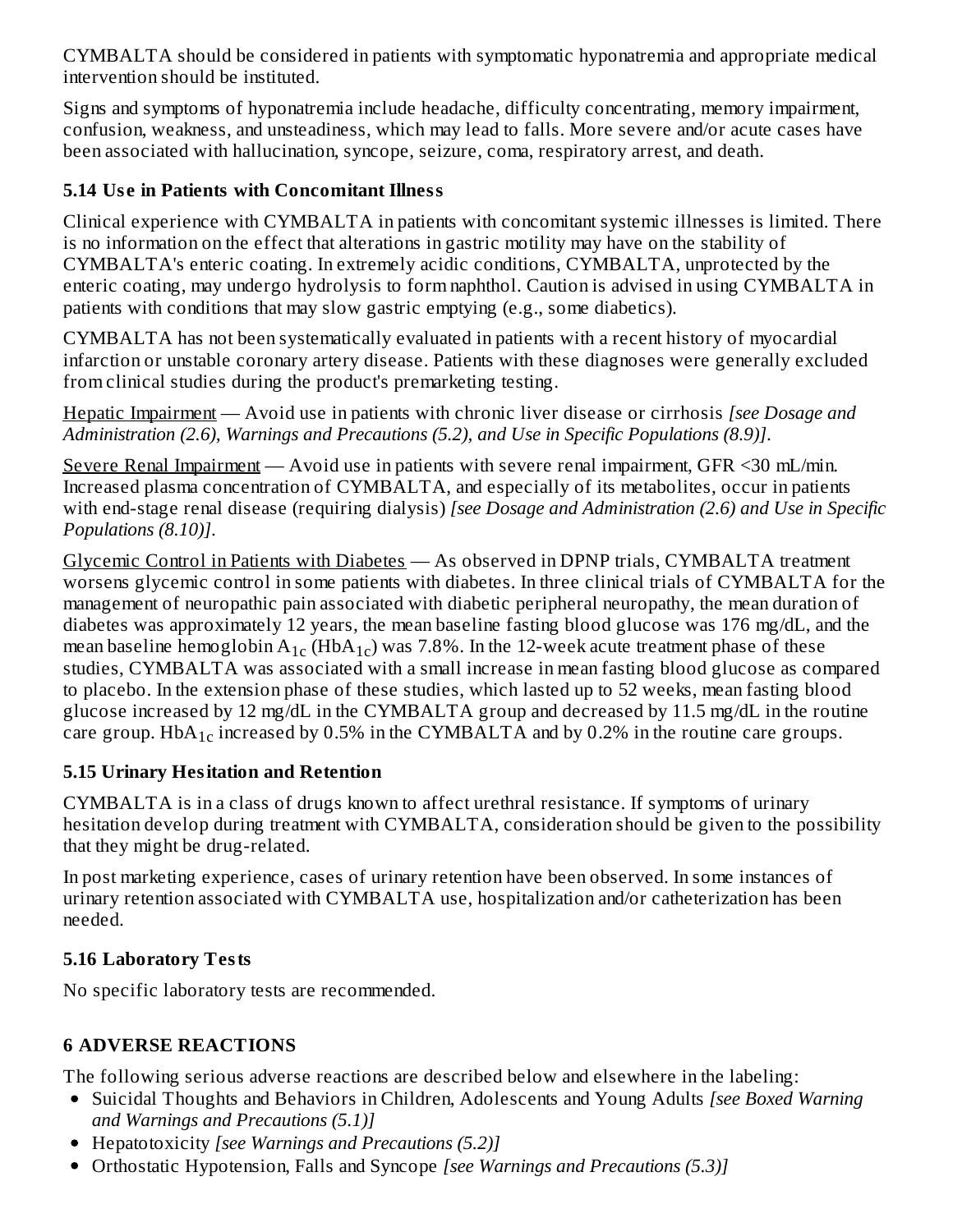- Serotonin Syndrome *[see Warnings and Precautions (5.4)]*
- Abnormal Bleeding *[see Warnings and Precautions (5.5)]*
- Severe Skin Reactions *[see Warnings and Precautions (5.6)]*
- Discontinuation of Treatment with CYMBALTA *[see Warnings and Precautions (5.7)]*
- Activation of Mania/Hypomania *[see Warnings and Precautions (5.8)]*
- Angle-Closure Glaucoma *[see Warnings and Precautions (5.9)]*
- Seizures *[see Warnings and Precautions (5.10)]*
- Effect on Blood Pressure *[see Warnings and Precautions (5.11)]*
- Clinically Important Drug Interactions *[see Warnings and Precautions (5.12)]*
- Hyponatremia *[see Warnings and Precautions (5.13)]*
- Urinary Hesitation and Retention *[see Warnings and Precautions (5.15)]*

## **6.1 Clinical Trial Data Sources**

Because clinical trials are conducted under widely varying conditions, adverse reaction rates observed in the clinical trials of a drug cannot be directly compared to rates in the clinical trials of another drug and may not reflect the rates observed in practice.

The stated frequencies of adverse reactions represent the proportion of individuals who experienced, at least once, a treatment-emergent adverse reaction of the type listed. A reaction was considered treatment-emergent if it occurred for the first time or worsened while receiving therapy following baseline evaluation. Reactions reported during the studies were not necessarily caused by the therapy, and the frequencies do not reflect investigator impression (assessment) of causality.

Adults — The data described below reflect exposure to CYMBALTA in placebo-controlled trials for MDD (N=3779), GAD (N=1018), OA (N=503), CLBP (N=600), DPNP (N=906), and FM (N=1294). The population studied was 17 to 89 years of age; 65.7%, 60.8%, 60.6%, 42.9%, and 94.4% female; and 81.8%, 72.6%, 85.3%, 74.0%, and 85.7% Caucasian for MDD, GAD, OA and CLBP, DPNP, and FM, respectively. Most patients received doses of a total of 60 to 120 mg per day *[see Clinical Studies (14)]*.The data below do not include results of the trial examining the efficacy of CYMBALTA in patients  $\geq 65$  years old for the treatment of generalized anxiety disorder; however, the adverse reactions observed in this geriatric sample were generally similar to adverse reactions in the overall adult population.

Children and Adolescents — The data described below reflect exposure to CYMBALTA in pediatric, 10-week, placebo-controlled trials for MDD (N=341) and GAD (N=135). The population studied (N=476) was 7 to 17 years of age with 42.4% children age 7 to 11 years of age, 50.6% female, and 68.6% white. Patients received 30-120 mg per day during placebo-controlled acute treatment studies. Additional data come from the overall total of 822 pediatric patients (age 7 to 17 years of age) with 41.7% children age 7 to 11 years of age and 51.8% female exposed to CYMBALTA in MDD and GAD clinical trials up to 36-weeks in length, in which most patients received 30-120 mg per day.

#### **6.2 Advers e Reactions Reported as Reasons for Dis continuation of Treatment in Adult Placebo-Controlled Trials**

Major Depressive Disorder — Approximately 8.4% (319/3779) of the patients who received CYMBALTA in placebo-controlled trials for MDD discontinued treatment due to an adverse reaction, compared with 4.6% (117/2536) of the patients receiving placebo. Nausea (CYMBALTA 1.1%, placebo 0.4%) was the only common adverse reaction reported as a reason for discontinuation and considered to be drug-related (i.e., discontinuation occurring in at least 1% of the CYMBALTA-treated patients and at a rate of at least twice that of placebo).

Generalized Anxiety Disorder — Approximately 13.7% (139/1018) of the patients who received CYMBALTA in placebo-controlled trials for GAD discontinued treatment due to an adverse reaction, compared with 5.0% (38/767) for placebo. Common adverse reactions reported as a reason for discontinuation and considered to be drug-related (as defined above) included nausea (CYMBALTA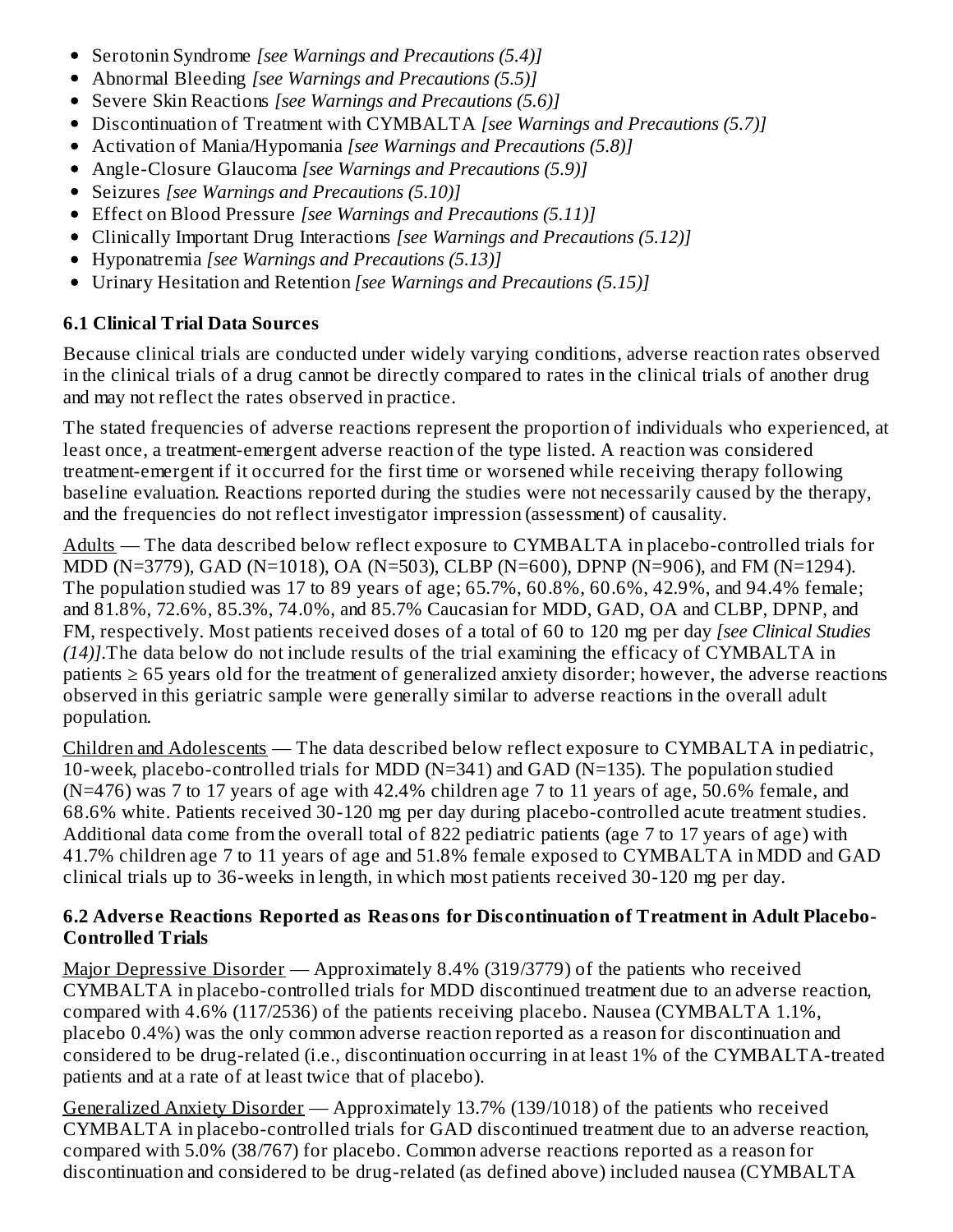3.3%, placebo 0.4%), and dizziness (CYMBALTA 1.3%, placebo 0.4%).

Diabetic Peripheral Neuropathic Pain — Approximately 12.9% (117/906) of the patients who received CYMBALTA in placebo-controlled trials for DPNP discontinued treatment due to an adverse reaction, compared with 5.1% (23/448) for placebo. Common adverse reactions reported as a reason for discontinuation and considered to be drug-related (as defined above) included nausea (CYMBALTA 3.5%, placebo 0.7%), dizziness (CYMBALTA 1.2%, placebo 0.4%), and somnolence (CYMBALTA 1.1%, placebo 0.0%).

Fibromyalgia — Approximately 17.5% (227/1294) of the patients who received CYMBALTA in 3 to 6 month placebo-controlled trials for FM discontinued treatment due to an adverse reaction, compared with 10.1% (96/955) for placebo. Common adverse reactions reported as a reason for discontinuation and considered to be drug-related (as defined above) included nausea (CYMBALTA 2.0%, placebo 0.5%), headache (CYMBALTA 1.2%, placebo 0.3%), somnolence (CYMBALTA 1.1%, placebo 0.0%), and fatigue (CYMBALTA 1.1%, placebo 0.1%).

Chronic Pain due to Osteoarthritis — Approximately 15.7% (79/503) of the patients who received CYMBALTA in 13-week, placebo-controlled trials for chronic pain due to OA discontinued treatment due to an adverse reaction, compared with 7.3% (37/508) for placebo. Common adverse reactions reported as a reason for discontinuation and considered to be drug-related (as defined above) included nausea (CYMBALTA 2.2%, placebo 1.0%).

Chronic Low Back Pain — Approximately 16.5% (99/600) of the patients who received CYMBALTA in 13-week, placebo-controlled trials for CLBP discontinued treatment due to an adverse reaction, compared with 6.3% (28/441) for placebo. Common adverse reactions reported as a reason for discontinuation and considered to be drug-related (as defined above) included nausea (CYMBALTA 3.0%, placebo 0.7%), and somnolence (CYMBALTA 1.0%, placebo 0.0%).

#### **6.3 Most Common Adult Advers e Reactions**

Pooled Trials for all Approved Indications — The most commonly observed adverse reactions in CYMBALTA-treated patients (incidence of at least 5% and at least twice the incidence in placebo patients) were nausea, dry mouth, somnolence, constipation, decreased appetite, and hyperhidrosis.

Diabetic Peripheral Neuropathic Pain — The most commonly observed adverse reactions in CYMBALTA-treated patients (as defined above) were nausea, somnolence, decreased appetite, constipation, hyperhidrosis, and dry mouth.

Fibromyalgia — The most commonly observed adverse reactions in CYMBALTA-treated patients (as defined above) were nausea, dry mouth, constipation, somnolence, decreased appetite, hyperhidrosis, and agitation.

Chronic Pain due to Osteoarthritis — The most commonly observed adverse reactions in CYMBALTAtreated patients (as defined above) were nausea, fatigue, constipation, dry mouth, insomnia, somnolence, and dizziness.

Chronic Low Back Pain — The most commonly observed adverse reactions in CYMBALTA-treated patients (as defined above) were nausea, dry mouth, insomnia, somnolence, constipation, dizziness, and fatigue.

#### **6.4 Advers e Reactions Occurring at an Incidence of 5% or More Among CYMBALTA-Treated Patients in Adult Placebo-Controlled Trials**

Table 2 gives the incidence of treatment-emergent adverse reactions in placebo-controlled trials for approved indications that occurred in 5% or more of patients treated with CYMBALTA and with an incidence greater than placebo.

#### **Table 2: Treatment-Emergent Advers e Reactions:Incidence of 5% or More and Greater than Placebo in Placebo-Controlled Trials of Approved Indications a**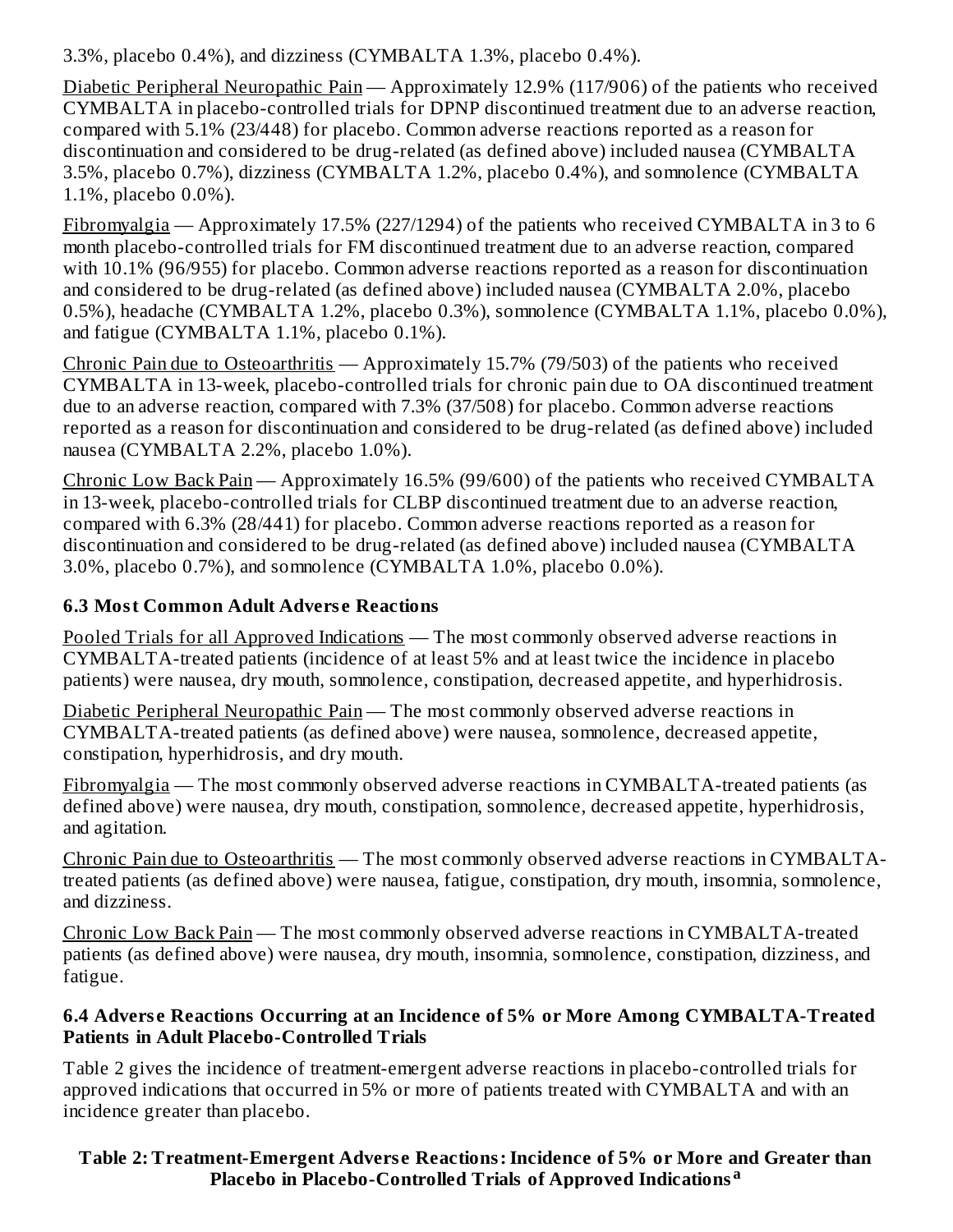|                                 | <b>Percentage of Patients Reporting Reaction</b> |                              |  |  |
|---------------------------------|--------------------------------------------------|------------------------------|--|--|
| <b>Adverse Reaction</b>         | <b>CYMBALTA</b><br>$(N=8100)$                    | <b>Placebo</b><br>$(N=5655)$ |  |  |
| Nauseac                         | 23                                               | 8                            |  |  |
| Headache                        | 14                                               | 12                           |  |  |
| Dry mouth                       | 13                                               |                              |  |  |
| Somnolence <sup>e</sup>         | 10                                               | З                            |  |  |
| Fatigue <sup>b,c</sup>          | 9                                                |                              |  |  |
| Insomnia <sup>d</sup>           | 9                                                | 5                            |  |  |
| Constipation <sup>c</sup>       | 9                                                |                              |  |  |
| Dizziness <sup>c</sup>          | 9                                                | 5                            |  |  |
| Diarrhea                        | 9                                                | 6                            |  |  |
| Decreased appetite <sup>c</sup> |                                                  | ר                            |  |  |
| Hyperhidrosis <sup>c</sup>      | 6                                                |                              |  |  |
| Abdominal pain <sup>f</sup>     |                                                  |                              |  |  |

**Placebo in Placebo-Controlled Trials of Approved Indications**

<sup>a</sup> The inclusion of an event in the table is determined based on the percentages before rounding; however, the percentages displayed in the table are rounded to the nearest integer.

- <sup>b</sup> Also includes asthenia.
- <sup>c</sup> Events for which there was a significant dose-dependent relationship in fixed-dose studies, excluding three MDD studies which did not have a placebo lead-in period or dose titration.
- <sup>d</sup> Also includes initial insomnia, middle insomnia, and early morning awakening.
- <sup>e</sup> Also includes hypersomnia and sedation.
- $^{\rm f}$  Also includes abdominal discomfort, abdominal pain lower, abdominal pain upper, abdominal tenderness, and gastrointestinal pain.

#### **6.5 Advers e Reactions Occurring at an Incidence of 2% or More Among CYMBALTA-Treated Patients in Adult Placebo-Controlled Trials**

Pooled MDD and GAD Trials — Table 3 gives the incidence of treatment-emergent adverse reactions in MDD and GAD placebo-controlled trials for approved indications that occurred in 2% or more of patients treated with CYMBALTA and with an incidence greater than placebo.

#### **Table 3: Treatment-Emergent Advers e Reactions:Incidence of 2% or More and Greater than Placebo in MDD and GAD Placebo-Controlled Trials a,b**

|                                                  | <b>Percentage of Patients Reporting Reaction</b> |                              |  |  |
|--------------------------------------------------|--------------------------------------------------|------------------------------|--|--|
| <b>System Organ Class / Adverse Reaction</b>     | <b>CYMBALTA</b><br>$(N=4797)$                    | <b>Placebo</b><br>$(N=3303)$ |  |  |
| <b>Cardiac Disorders</b>                         |                                                  |                              |  |  |
| Palpitations                                     |                                                  |                              |  |  |
| <b>Eye Disorders</b>                             |                                                  |                              |  |  |
| Vision blurred                                   | 3                                                |                              |  |  |
| <b>Gas trointes tinal Dis orders</b>             |                                                  |                              |  |  |
| Nauseac                                          | 23                                               | 8                            |  |  |
| Dry mouth                                        | 14                                               | 6                            |  |  |
| Constipation <sup>c</sup>                        | 9                                                |                              |  |  |
| Diarrhea                                         | 9                                                | 6                            |  |  |
| Abdominal pain <sup>d</sup>                      |                                                  |                              |  |  |
| Vomiting                                         |                                                  | 2                            |  |  |
| <b>General Disorders and Administration Site</b> |                                                  |                              |  |  |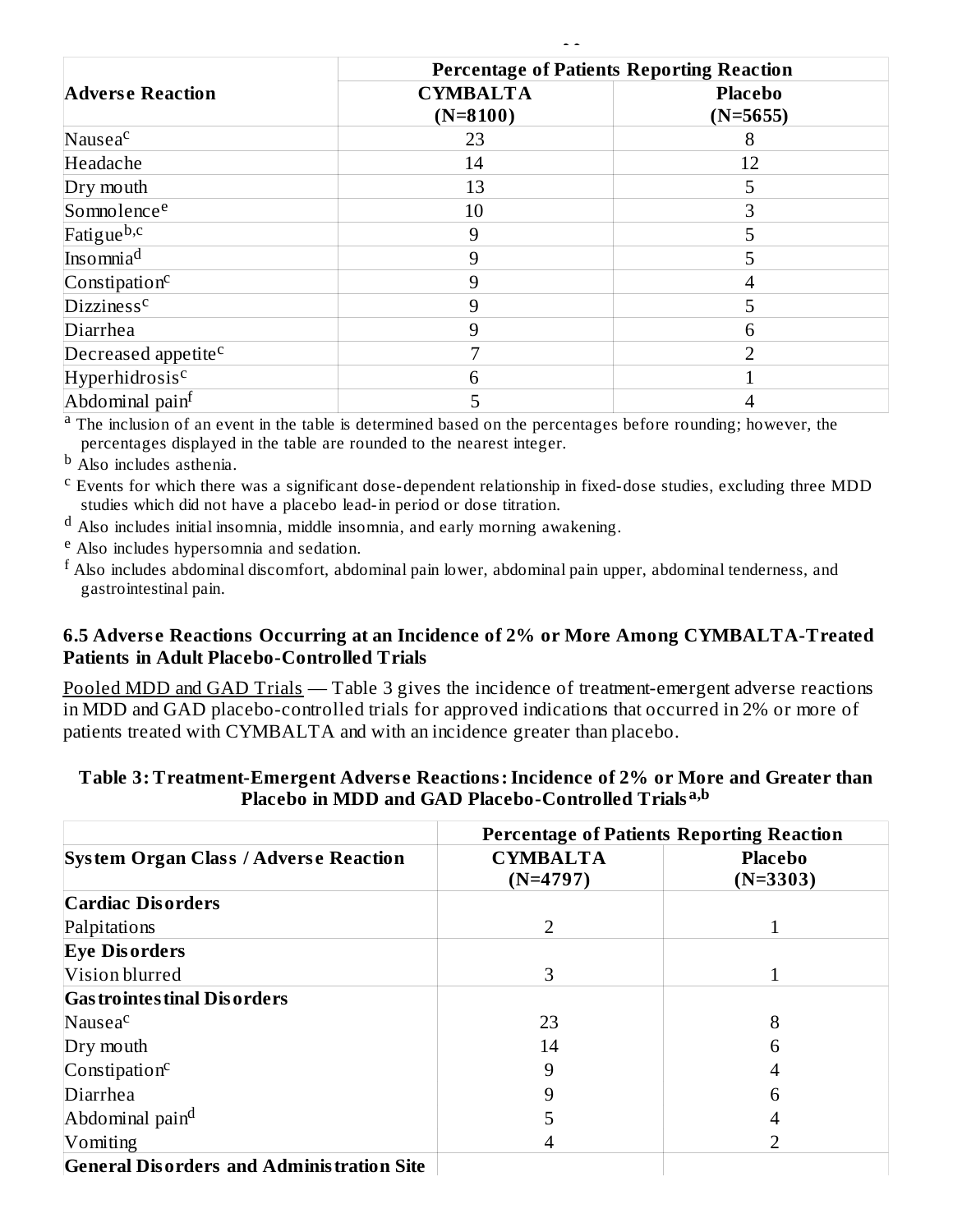| <b>Conditions</b>                               |                |                |  |  |
|-------------------------------------------------|----------------|----------------|--|--|
| Fatigue <sup>e</sup>                            | 9              | 5              |  |  |
| <b>Metabolism and Nutrition Disorders</b>       |                |                |  |  |
| Decreased appetite <sup>c</sup>                 | 6              | $\overline{2}$ |  |  |
| <b>Nervous System Disorders</b>                 |                |                |  |  |
| Headache                                        | 14             | 14             |  |  |
| Dizziness <sup>c</sup>                          | 9              | 5              |  |  |
| Somnolence <sup>f</sup>                         | 9              | 3              |  |  |
| Tremor                                          | 3              |                |  |  |
| <b>Psychiatric Disorders</b>                    |                |                |  |  |
| Insomnia <sup>g</sup>                           | 9              | 5              |  |  |
| Agitation <sup>h</sup>                          | 4              |                |  |  |
| Anxiety                                         | 3              | 2              |  |  |
| <b>Reproductive System and Breast Disorders</b> |                |                |  |  |
| Erectile dysfunction                            | 4              |                |  |  |
| Ejaculation delayed <sup>c</sup>                | $\overline{2}$ |                |  |  |
| Libido decreased <sup>i</sup>                   | 3              | 1              |  |  |
| Orgasm abnormal <sup>j</sup>                    | 2              | $<$ 1          |  |  |
| <b>Respiratory, Thoracic, and Mediastinal</b>   |                |                |  |  |
| <b>Disorders</b>                                |                |                |  |  |
| Yawning                                         | 2              | $\leq$ 1       |  |  |
| <b>Skin and Subcutaneous Tissue Disorders</b>   |                |                |  |  |
| Hyperhidrosis                                   | 6              | $\overline{2}$ |  |  |

<sup>a</sup> The inclusion of an event in the table is determined based on the percentages before rounding; however, the percentages displayed in the table are rounded to the nearest integer.

 $^{\rm b}$  For GAD, there were no adverse events that were significantly different between treatments in adults ≥65 years that were also not significant in the adults <65 years.

<sup>c</sup> Events for which there was a significant dose-dependent relationship in fixed-dose studies, excluding three MDD studies which did not have a placebo lead-in period or dose titration.

<sup>d</sup> Also includes abdominal pain upper, abdominal pain lower, abdominal tenderness, abdominal discomfort, and gastrointestinal pain

- <sup>e</sup> Also includes asthenia
- $^{\rm f}$  Also includes hypersomnia and sedation
- <sup>g</sup> Also includes initial insomnia, middle insomnia, and early morning awakening
- $^{\rm h}$  Also includes feeling jittery, nervousness, restlessness, tension and psychomotor hyperactivity
- <sup>i</sup> Also includes loss of libido
- <sup>j</sup> Also includes anorgasmia

DPNP, FM, OA, and CLBP — Table 4 gives the incidence of treatment-emergent adverse events that occurred in 2% or more of patients treated with CYMBALTA (determined prior to rounding) in the premarketing acute phase of DPNP, FM, OA, and CLBP placebo-controlled trials and with an incidence greater than placebo.

#### **Table 4: Treatment-Emergent Advers e Reactions:Incidence of 2% or More and Greater than Placebo in DPNP, FM, OA, and CLBP Placebo-Controlled Trials a**

|                                              | <b>Percentage of Patients Reporting Reaction</b> |                              |  |  |
|----------------------------------------------|--------------------------------------------------|------------------------------|--|--|
| <b>System Organ Class / Adverse Reaction</b> | <b>CYMBALTA</b><br>$(N=3303)$                    | <b>Placebo</b><br>$(N=2352)$ |  |  |
| <b>Gas trointes tinal Dis orders</b>         |                                                  |                              |  |  |
| Nausea                                       | 23                                               |                              |  |  |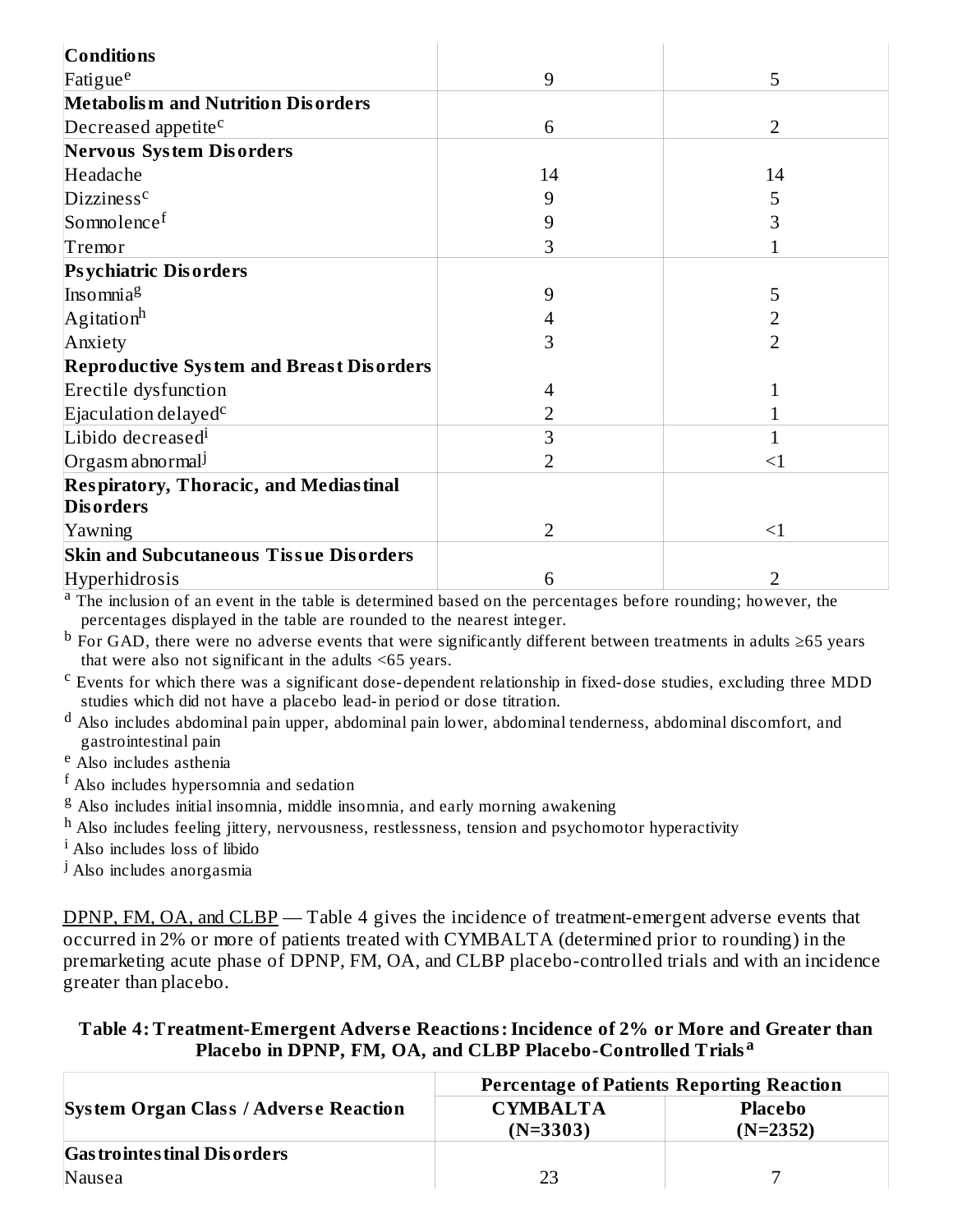| Dry Mouth <sup>b</sup>                           | 11             | 3              |
|--------------------------------------------------|----------------|----------------|
| Constipationb                                    | 10             | 3              |
| Diarrhea                                         | 9              | 5              |
| Abdominal Pain <sup>c</sup>                      | 5              | 4              |
| Vomiting                                         | 3              | $\overline{2}$ |
| Dyspepsia                                        | 2              | $\mathbf{1}$   |
| <b>General Disorders and Administration Site</b> |                |                |
| <b>Conditions</b>                                |                |                |
| Fatigue <sup>d</sup>                             | 11             | 5              |
| <b>Infections and Infestations</b>               |                |                |
| Nasopharyngitis                                  | 4              | 4              |
| <b>Upper Respiratory Tract Infection</b>         | 3              | 3              |
| Influenza                                        | $\overline{2}$ | $\overline{2}$ |
| <b>Metabolism and Nutrition Disorders</b>        |                |                |
| Decreased Appetiteb                              | 8              | $\mathbf{1}$   |
| Musculos keletal and Connective Tissue           |                |                |
| Musculoskeletal Paine                            | 3              | 3              |
| Muscle Spasms                                    | 2              | 2              |
| <b>Nervous System Disorders</b>                  |                |                |
| Headache                                         | 13             | 8              |
| Somnolence <sup>b,f</sup>                        | 11             | 3              |
| <b>Dizziness</b>                                 | 9              | 5              |
| Paraesthesia <sup>g</sup>                        | $\overline{2}$ | 2              |
| Tremor <sup>b</sup>                              | $\overline{2}$ | $<$ 1          |
| <b>Psychiatric Disorders</b>                     |                |                |
| Insomnia <sup>b,h</sup>                          | 10             | 5              |
| Agitation                                        | 3              | 1              |
| Reproductive System and Breast Disorders         |                |                |
| Erectile Dysfunction <sup>b</sup>                | 4              | $\leq$ 1       |
| Ejaculation Disorder <sup>j</sup>                | 2              | $\leq$ 1       |
| <b>Respiratory, Thoracic, and Mediastinal</b>    |                |                |
| <b>Disorders</b>                                 |                |                |
| Cough                                            | 2              | 2              |
| <b>Skin and Subcutaneous Tissue Disorders</b>    |                |                |
| Hyperhidrosis                                    | 6              | 1              |
| <b>Vascular Disorders</b>                        |                |                |
| Flushing <sup>k</sup>                            | 3              | 1              |
| Blood pressure increased <sup>1</sup>            | 2              | 1              |

The inclusion of an event in the table is determined based on the percentages before rounding; however, the percentages displayed in the table are rounded to the nearest integer. a

 $^{\rm b}$  Incidence of 120 mg/day is significantly greater than the incidence for 60 mg/day.

<sup>c</sup> Also includes abdominal discomfort, abdominal pain lower, abdominal pain upper, abdominal tenderness and gastrointestinal pain

<sup>d</sup> Also includes asthenia

<sup>e</sup> Also includes myalgia and neck pain

 $^{\rm f}$  Also includes hypersomnia and sedation

g<br><sup>g</sup> Also includes hypoaesthesia, hypoaesthesia facial, genital hypoaesthesia and paraesthesia oral

<sup>h</sup> Also includes initial insomnia, middle insomnia, and early morning awakening.

 $^{\rm i}$  Also includes feeling jittery, nervousness, restlessness, tension and psychomotor hyperactivity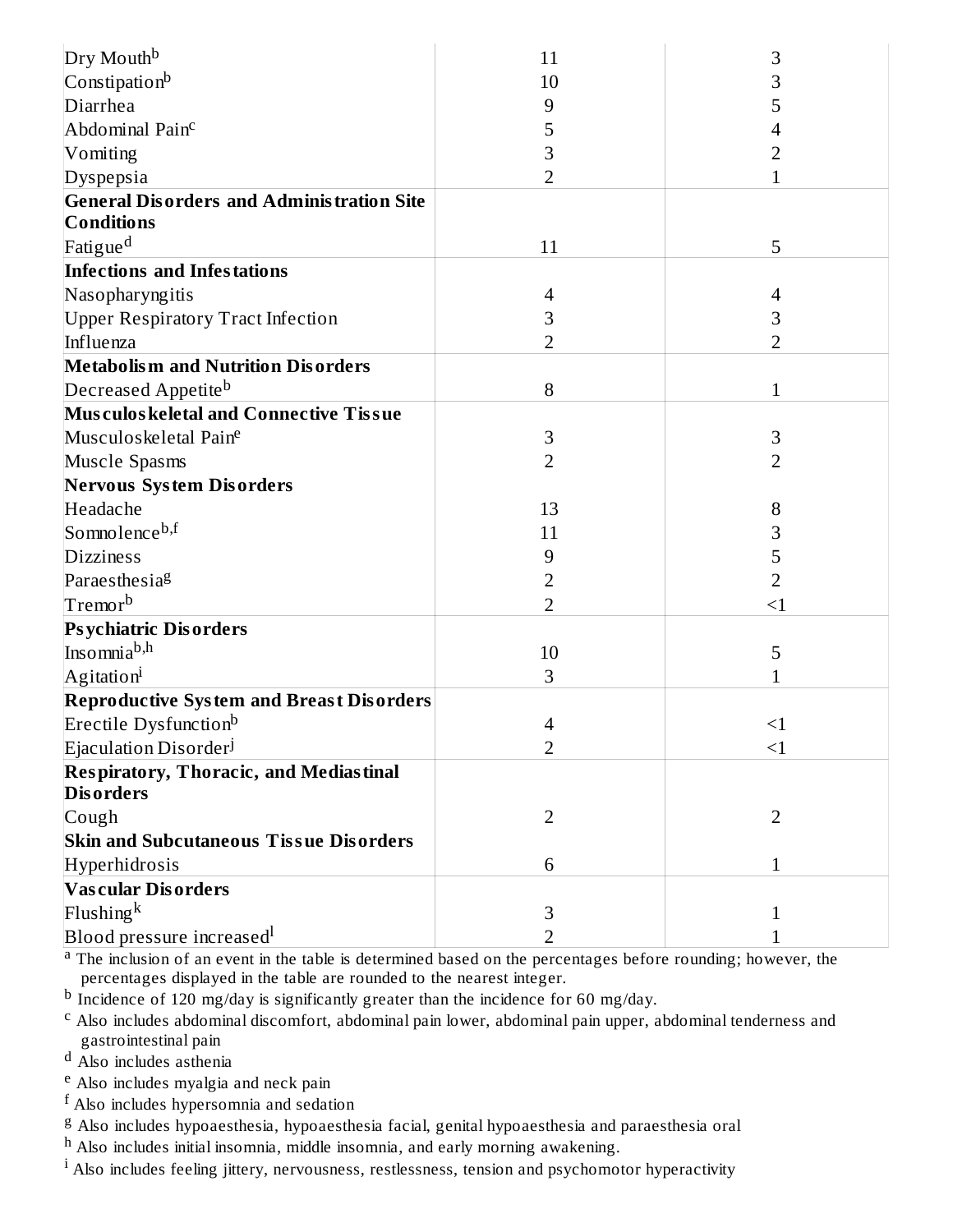#### <sup>j</sup> Also includes ejaculation failure

#### <sup>k</sup> Also includes hot flush

 $^{\rm l}$  Also includes blood pressure diastolic increased, blood pressure systolic increased, diastolic hypertension, essential hypertension, hypertension, hypertensive crisis, labile hypertension, orthostatic hypertension, secondary hypertension, and systolic hypertension

## **6.6 Effects on Male and Female Sexual Function in Adults**

Changes in sexual desire, sexual performance and sexual satisfaction often occur as manifestations of psychiatric disorders or diabetes, but they may also be a consequence of pharmacologic treatment. Because adverse sexual reactions are presumed to be voluntarily underreported, the Arizona Sexual Experience Scale (ASEX), a validated measure designed to identify sexual side effects, was used prospectively in 4 MDD placebo-controlled trials. In these trials, as shown in Table 5 below, patients treated with CYMBALTA experienced significantly more sexual dysfunction, as measured by the total score on the ASEX, than did patients treated with placebo. Gender analysis showed that this difference occurred only in males. Males treated with CYMBALTA experienced more difficulty with ability to reach orgasm (ASEX Item 4) than males treated with placebo. Females did not experience more sexual dysfunction on CYMBALTA than on placebo as measured by ASEX total score. Negative numbers signify an improvement from a baseline level of dysfunction, which is commonly seen in depressed patients. Physicians should routinely inquire about possible sexual side effects.

|                                        | Male Patients <sup>a</sup> |                | Female Patients <sup>a</sup> |                |
|----------------------------------------|----------------------------|----------------|------------------------------|----------------|
|                                        | <b>CYMBALTA</b>            | <b>Placebo</b> | <b>CYMBALTA</b>              | <b>Placebo</b> |
|                                        | $(n=175)$                  | $(n=83)$       | $(n=241)$                    | $(n=126)$      |
| $ASEX$ Total (Items 1-5)               | 0.56 <sup>b</sup>          | $-1.07$        | $-1.15$                      | $-1.07$        |
| Item $1$ — Sex drive                   | $-0.07$                    | $-0.12$        | $-0.32$                      | $-0.24$        |
| Item $2 -$ Arousal                     | 0.01                       | $-0.26$        | $-0.21$                      | $-0.18$        |
| Item $3$ — Ability to achieve erection | 0.03                       | $-0.25$        | $-0.17$                      | $-0.18$        |
| (men); Lubrication (women)             |                            |                |                              |                |
| Item $4$ — Ease of reaching orgasm     | 0.40 <sup>c</sup>          | $-0.24$        | $-0.09$                      | $-0.13$        |
| Item 5 — Orgasm satisfaction           | 0.09                       | $-0.13$        | $-0.11$                      | $-0.17$        |

**Table 5: Mean Change in ASEX Scores by Gender in MDD Placebo-Controlled Trials**

a n=Number of patients with non-missing change score for ASEX total

 $^{\rm b}$  p=0.013 versus placebo

<sup>c</sup> p<0.001 versus placebo

## **6.7 Vital Sign Changes in Adults**

In placebo-controlled clinical trials across approved indications for change from baseline to endpoint, CYMBALTA treatment was associated with mean increases of 0.23 mm Hg in systolic blood pressure and 0.73 mm Hg in diastolic blood pressure compared to mean decreases of 1.09 mm Hg systolic and 0.55 mm Hg diastolic in placebo-treated patients. There was no significant difference in the frequency of sustained (3 consecutive visits) elevated blood pressure *[see Warnings and Precautions (5.3, 5.11)]*.

CYMBALTA treatment, for up to 26 weeks in placebo-controlled trials across approved indications, typically caused a small increase in heart rate for change from baseline to endpoint compared to placebo of up to 1.37 beats per minute (increase of 1.20 beats per minute in CYMBALTA - treated patients, decrease of 0.17 beats per minute in placebo-treated patients).

### **6.8 Laboratory Changes in Adults**

CYMBALTA treatment in placebo-controlled clinical trials across approved indications, was associated with small mean increases from baseline to endpoint in ALT, AST, CPK, and alkaline phosphatase; infrequent, modest, transient, abnormal values were observed for these analytes in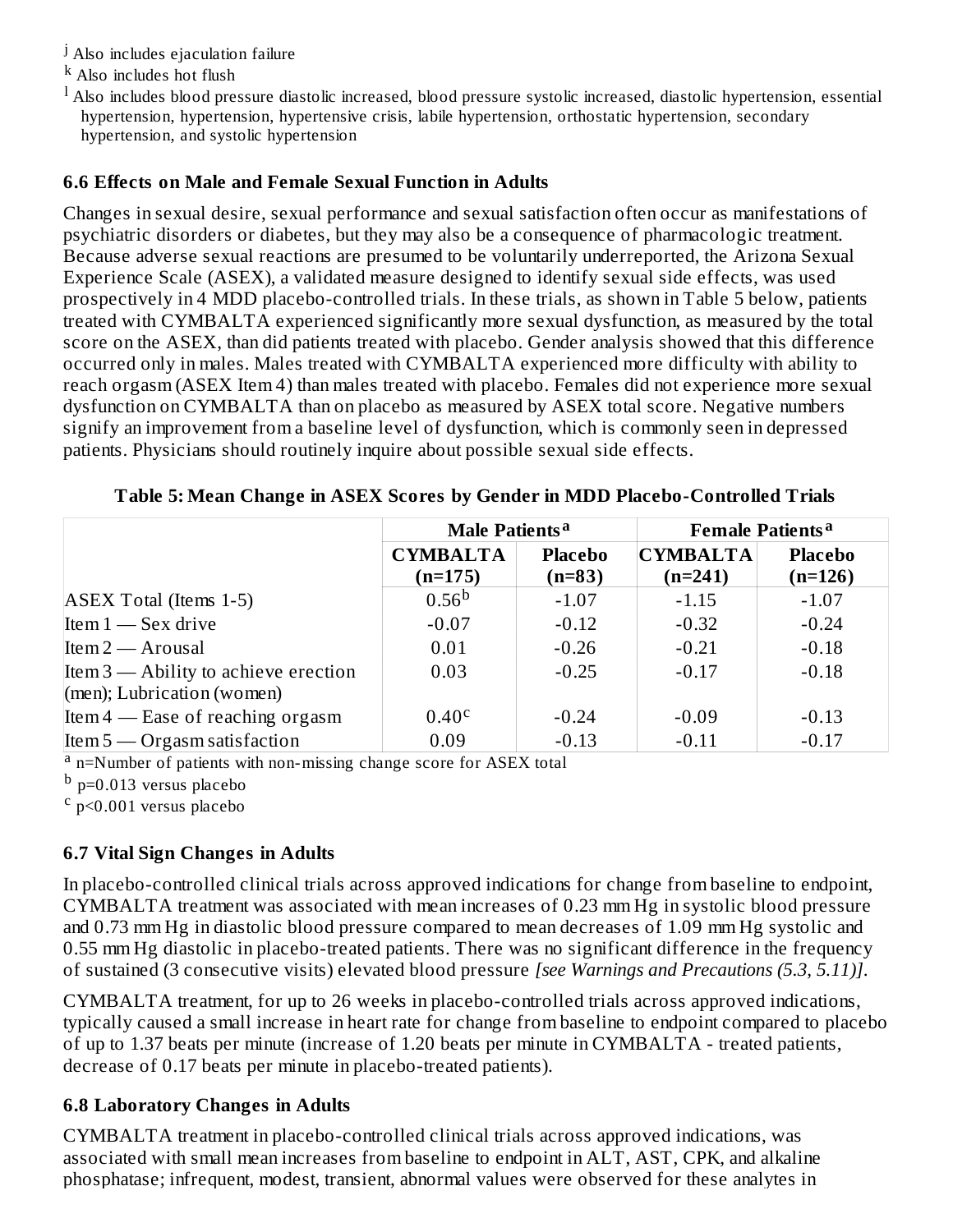phosphatase; infrequent, modest, transient, abnormal values were observed for these analytes in CYMBALTA-treated patients when compared with placebo-treated patients *[see Warnings and Precautions (5.2)]*. High bicarbonate, cholesterol, and abnormal (high or low) potassium, were observed more frequently in CYMBALTA treated patients compared to placebo.

## **6.9 Electrocardiogram Changes in Adults**

The effect of CYMBALTA 160 mg and 200 mg administered twice daily to steady state was evaluated in a randomized, double-blinded, two-way crossover study in 117 healthy female subjects. No QT interval prolongation was detected. CYMBALTA appears to be associated with concentrationdependent but not clinically meaningful QT shortening.

#### **6.10 Other Advers e Reactions Obs erved During the Premarketing and Postmarketing Clinical Trial Evaluation of CYMBALTA in Adults**

Following is a list of treatment-emergent adverse reactions reported by patients treated with CYMBALTA in clinical trials. In clinical trials of all indications, 34,756 patients were treated with CYMBALTA. Of these, 26.9% (9337) took CYMBALTA for at least 6 months, and 12.4% (4317) for at least one year. The following listing is not intended to include reactions (1) already listed in previous tables or elsewhere in labeling, (2) for which a drug cause was remote, (3) which were so general as to be uninformative, (4) which were not considered to have significant clinical implications, or (5) which occurred at a rate equal to or less than placebo.

Reactions are categorized by body system according to the following definitions: frequent adverse reactions are those occurring in at least 1/100 patients; infrequent adverse reactions are those occurring in 1/100 to 1/1000 patients; rare reactions are those occurring in fewer than 1/1000 patients.

**Cardiac Disorders** — *Frequent:* palpitations; *Infrequent:* myocardial infarction and tachycardia.

**Ear and Labyrinth Disorders** — *Frequent:* vertigo; *Infrequent:* ear pain and tinnitus.

**Endocrine Disorders** — *Infrequent:* hypothyroidism.

**Eye Disorders** — *Frequent:* vision blurred; *Infrequent:* diplopia, dry eye, and visual impairment.

**Gastrointestinal Disorders** — *Frequent:* flatulence; *Infrequent:* dysphagia, eructation, gastritis, gastrointestinal hemorrhage, halitosis, and stomatitis; *Rare:* gastric ulcer.

**General Disorders and Administration Site Conditions** — *Frequent:* chills/rigors; *Infrequent:* falls, feeling abnormal, feeling hot and/or cold, malaise, and thirst; *Rare:* gait disturbance.

**Infections and Infestations** — *Infrequent:* gastroenteritis and laryngitis.

**Investigations** — *Frequent:* weight increased, weight decreased; *Infrequent:* blood cholesterol increased.

**Metabolism and Nutrition Disorders** — *Infrequent:* dehydration and hyperlipidemia; *Rare:* dyslipidemia.

**Mus culoskeletal and Connective Tissue Disorders** — *Frequent:* musculoskeletal pain; *Infrequent:* muscle tightness and muscle twitching.

**Nervous System Disorders** — *Frequent:* dysgeusia, lethargy, and paraesthesia/hypoesthesia; *Infrequent:* disturbance in attention, dyskinesia, myoclonus, and poor quality sleep; *Rare:* dysarthria.

**Psychiatric Disorders** — *Frequent:* abnormal dreams and sleep disorder; *Infrequent:* apathy, bruxism, disorientation/confusional state, irritability, mood swings, and suicide attempt; *Rare:* completed suicide.

**Renal and Urinary Disorders** — *Frequent*: urinary frequency; *Infrequent:* dysuria, micturition urgency, nocturia, polyuria, and urine odor abnormal.

**Reproductive System and Breast Disorders** — *Frequent:* anorgasmia/orgasm abnormal; *Infrequent:* menopausal symptoms, sexual dysfunction, and testicular pain; *Rare:* menstrual disorder.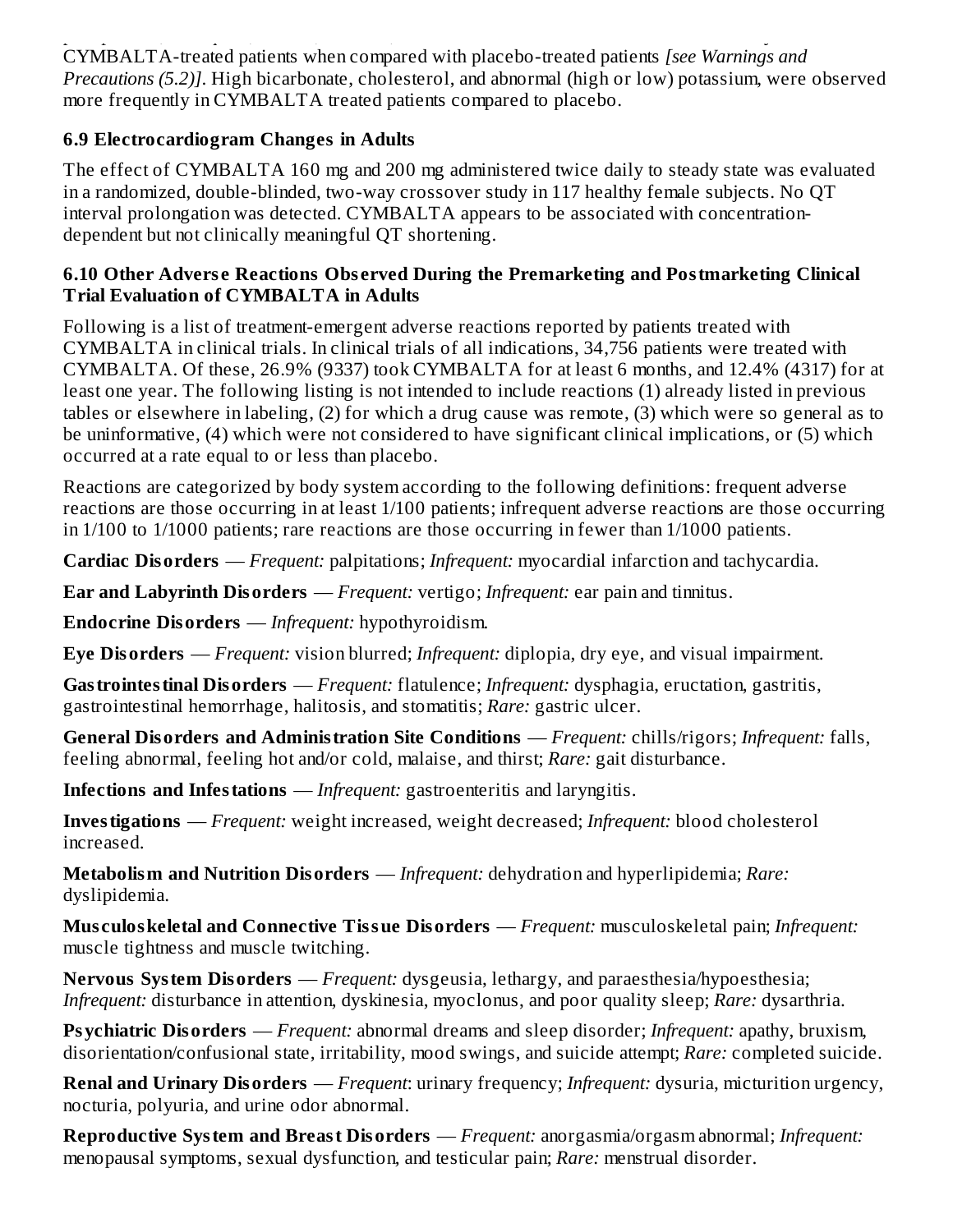**Respiratory, Thoracic and Mediastinal Disorders** — *Frequent:* yawning, oropharyngeal pain; *Infrequent:* throat tightness.

**Skin and Subcutaneous Tissue Disorders** — *Frequent:* pruritus; *Infrequent:* cold sweat, dermatitis contact, erythema, increased tendency to bruise, night sweats, and photosensitivity reaction; *Rare:* ecchymosis.

**Vas cular Disorders** — *Frequent:* hot flush; *Infrequent:* flushing, orthostatic hypotension, and peripheral coldness.

#### **6.11 Advers e Reactions Obs erved in Children and Adoles cent Placebo-Controlled Clinical Trials**

The adverse drug reaction profile observed in pediatric clinical trials (children and adolescents) was consistent with the adverse drug reaction profile observed in adult clinical trials. The specific adverse drug reactions observed in adult patients can be expected to be observed in pediatric patients (children and adolescents) *[see Adverse Reactions (6.5)]*. The most common (≥5% and twice placebo) adverse reactions observed in pediatric clinical trials include: nausea, diarrhea, decreased weight, and dizziness.

Table 6 provides the incidence of treatment-emergent adverse reactions in MDD and GAD pediatric placebo-controlled trials that occurred in greater than 2% of patients treated with CYMBALTA and with an incidence greater than placebo.

|                                                  | <b>Percentage of Pediatric Patients Reporting Reaction</b> |                |  |  |
|--------------------------------------------------|------------------------------------------------------------|----------------|--|--|
| <b>System Organ Class/Adverse Reaction</b>       | <b>CYMBALTA</b>                                            | <b>Placebo</b> |  |  |
|                                                  | $(N=476)$                                                  | $(N=362)$      |  |  |
| <b>Gas trointes tinal Disorders</b>              |                                                            |                |  |  |
| Nausea                                           | 18                                                         | 8              |  |  |
| Abdominal Pain <sup>b</sup>                      | 13                                                         | 10             |  |  |
| Vomiting                                         | 9                                                          | 4              |  |  |
| Diarrhea                                         | 6                                                          | 3              |  |  |
| Dry Mouth                                        | 2                                                          | 1              |  |  |
| <b>General Disorders and Administration Site</b> |                                                            |                |  |  |
| <b>Conditions</b>                                |                                                            |                |  |  |
| Fatigue <sup>c</sup>                             | 7                                                          | 5              |  |  |
| <b>Investigations</b>                            |                                                            |                |  |  |
| Decreased Weight <sup>d</sup>                    | 14                                                         | 6              |  |  |
| <b>Metabolism and Nutrition Disorders</b>        |                                                            |                |  |  |
| <b>Decreased Appetite</b>                        | 10                                                         | 5              |  |  |
| <b>Nervous System Disorders</b>                  |                                                            |                |  |  |
| Headache                                         | 18                                                         | 13             |  |  |
| Somnolence <sup>e</sup>                          | 11                                                         | 6              |  |  |
| <b>Dizziness</b>                                 | 8                                                          | $\overline{4}$ |  |  |
| <b>Psychiatric Disorders</b>                     |                                                            |                |  |  |
| Insomniaf                                        | 7                                                          | $\overline{4}$ |  |  |
| <b>Respiratory, Thoracic, and Mediastinal</b>    |                                                            |                |  |  |
| <b>Disorders</b>                                 |                                                            |                |  |  |
| Oropharyngeal Pain                               | 4                                                          | 2              |  |  |
| Cough                                            | 3                                                          | 1              |  |  |

#### **Table 6: Treatment-Emergent Advers e Reactions:Incidence of 2% or More and Greater than Placebo in three 10-week Pediatric Placebo-Controlled Trials a**

<sup>a</sup> The inclusion of an event in the table is determined based on the percentages before rounding; however, the percentages displayed in the table are rounded to the nearest integer. t,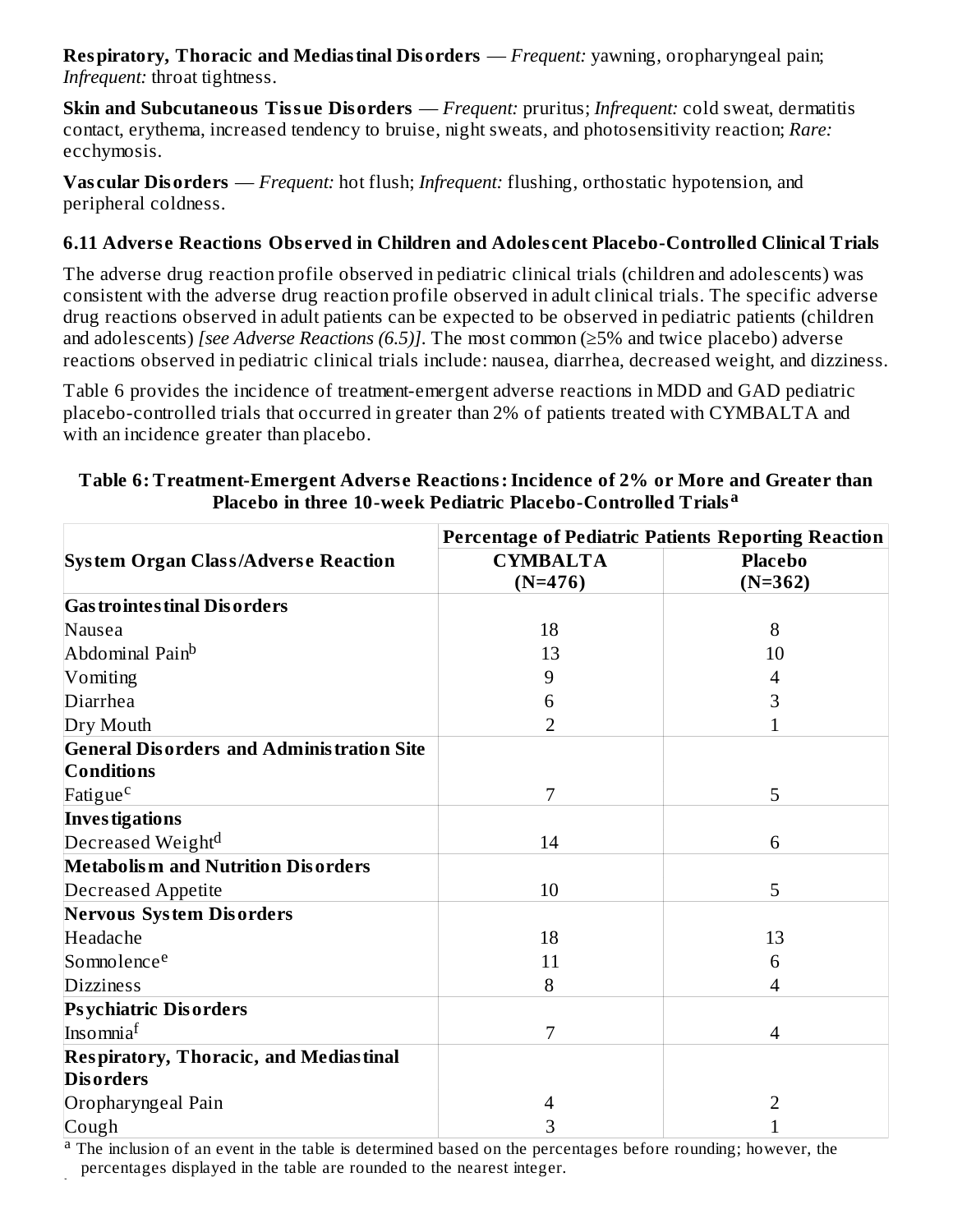- $^{\rm b}$  Also includes abdominal pain upper, abdominal pain lower, abdominal tenderness, abdominal discomfort, and gastrointestinal pain.
- <sup>c</sup> Also includes asthenia.
- $^{\rm d}$  Frequency based on weight measurement meeting potentially clinically significant threshold of ≥3.5% weight loss (N=4 67 CYMBALTA; N=354 Placebo).
- <sup>e</sup> Also includes hypersomnia and sedation.
- $^{\rm f}$  Also includes initial insomnia, insomnia, middle insomnia, and terminal insomnia.

Other adverse reactions that occurred at an incidence of less than 2% but were reported by more CYMBALTA treated patients than placebo treated patients and are associated CYMBALTA treatment: abnormal dreams (including nightmare), anxiety, flushing (including hot flush), hyperhidrosis, palpitations, pulse increased, and tremor.

Discontinuation-emergent symptoms have been reported when stopping CYMBALTA. The most commonly reported symptoms following discontinuation of CYMBALTA in pediatric clinical trials have included headache, dizziness, insomnia, and abdominal pain *[see Warnings and Precautions (5.7) and Adverse Reactions (6.2)]*.

Growth (Height and Weight) — Decreased appetite and weight loss have been observed in association with the use of SSRIs and SNRIs. Pediatric patients treated with CYMBALTA in clinical trials experienced a 0.1kg mean decrease in weight at 10 weeks, compared with a mean weight gain of approximately 0.9 kg in placebo-treated patients. The proportion of patients who experienced a clinically significant decrease in weight  $(\geq 3.5\%)$  was greater in the CYMBALTA group than in the placebo group (14% and 6%, respectively). Subsequently, over the 4- to 6-month uncontrolled extension periods, CYMBALTA-treated patients on average trended toward recovery to their expected baseline weight percentile based on population data from age- and sex-matched peers. In studies up to 9 months, CYMBALTA-treated pediatric patients experienced an increase in height of 1.7 cm on average (2.2 cm increase in children [7 to 11 years of age] and 1.3 cm increase in adolescents [12 to 17 years of age]). While height increase was observed during these studies, a mean decrease of 1% in height percentile was observed (decrease of 2% in children [7 to 11 years of age] and increase of 0.3% in adolescents [12 to 17 years of age]). Weight and height should be monitored regularly in children and adolescents treated with CYMBALTA.

### **6.12 Postmarketing Spontaneous Reports**

The following adverse reactions have been identified during post approval use of CYMBALTA. Because these reactions are reported voluntarily from a population of uncertain size, it is not always possible to reliably estimate their frequency or establish a causal relationship to drug exposure.

Adverse reactions reported since market introduction that were temporally related to CYMBALTA therapy and not mentioned elsewhere in labeling include: anaphylactic reaction, aggression and anger (particularly early in treatment or after treatment discontinuation), angioneurotic edema, angle-closure glaucoma, colitis (microscopic or unspecified), cutaneous vasculitis (sometimes associated with systemic involvement), extrapyramidal disorder, galactorrhea, gynecological bleeding, hallucinations, hyperglycemia, hyperprolactinemia, hypersensitivity, hypertensive crisis, muscle spasm, rash, restless legs syndrome, seizures upon treatment discontinuation, supraventricular arrhythmia, tinnitus (upon treatment discontinuation), trismus, and urticaria.

## **7 DRUG INTERACTIONS**

Both CYP1A2 and CYP2D6 are responsible for duloxetine metabolism.

## **7.1 Inhibitors of CYP1A2**

When duloxetine 60 mg was co-administered with fluvoxamine 100 mg, a potent CYP1A2 inhibitor, to male subjects (n=14) duloxetine AUC was increased approximately 6-fold, the  $\rm{C_{max}}$  was increased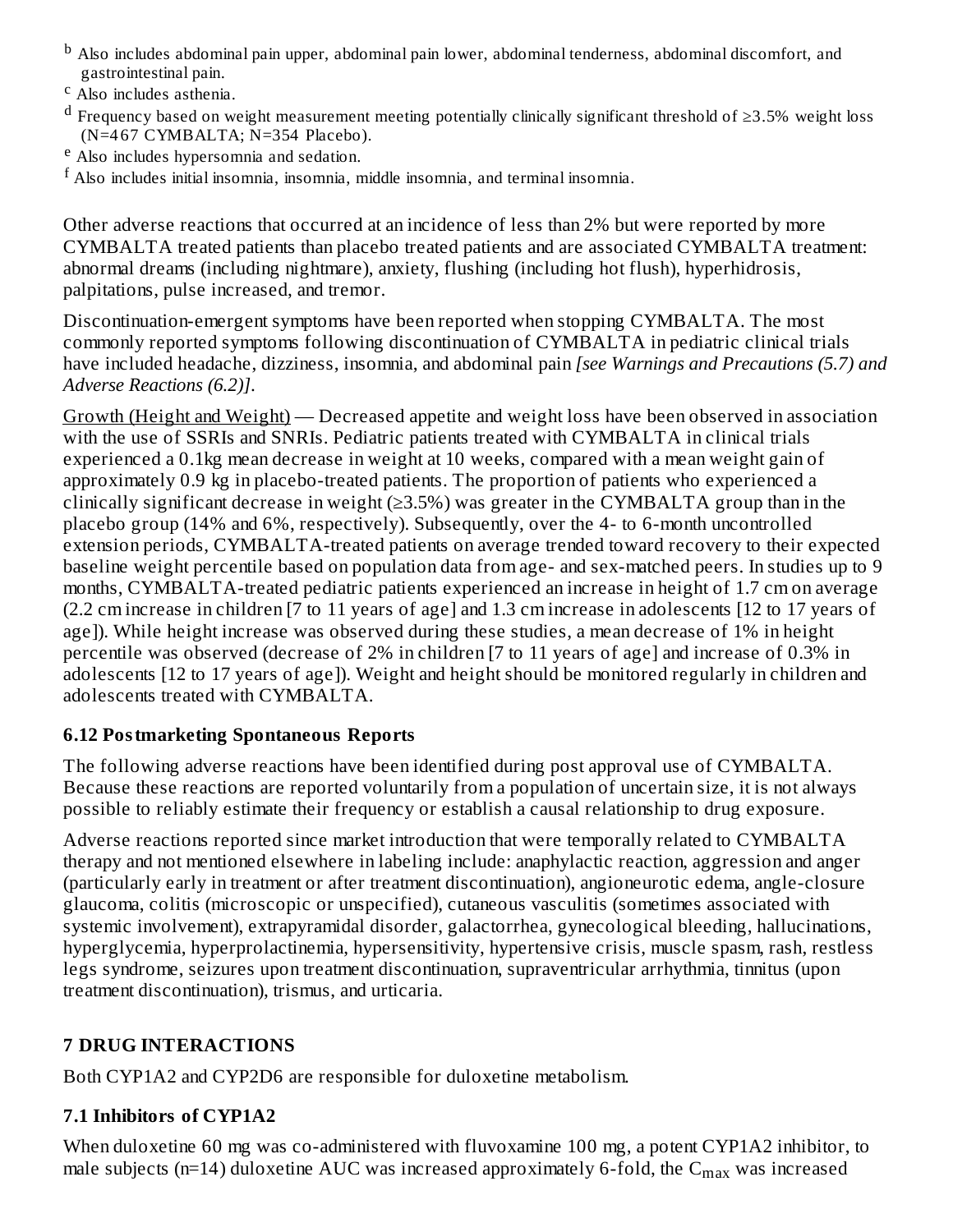about 2.5-fold, and duloxetine  $t_{1/2}$  was increased approximately 3-fold. Other drugs that inhibit CYP1A2 metabolism include cimetidine and quinolone antimicrobials such as ciprofloxacin and enoxacin *[see Warnings and Precautions (5.12)]*. ...<sub>...</sub>. 1/2

## **7.2 Inhibitors of CYP2D6**

Concomitant use of duloxetine (40 mg once daily) with paroxetine (20 mg once daily) increased the concentration of duloxetine AUC by about 60%, and greater degrees of inhibition are expected with higher doses of paroxetine. Similar effects would be expected with other potent CYP2D6 inhibitors (e.g., fluoxetine, quinidine) *[see Warnings and Precautions (5.12)]*.

## **7.3 Dual Inhibition of CYP1A2 and CYP2D6**

Concomitant administration of duloxetine 40 mg twice daily with fluvoxamine 100 mg, a potent CYP1A2 inhibitor, to CYP2D6 poor metabolizer subjects (n=14) resulted in a 6-fold increase in duloxetine AUC and  $C_{\rm max}$ .

## **7.4 Drugs that Interfere with Hemostasis (e.g., NSAIDs, Aspirin, and Warfarin)**

Serotonin release by platelets plays an important role in hemostasis. Epidemiological studies of the case-control and cohort design that have demonstrated an association between use of psychotropic drugs that interfere with serotonin reuptake and the occurrence of upper gastrointestinal bleeding have also shown that concurrent use of an NSAID or aspirin may potentiate this risk of bleeding. Altered anticoagulant effects, including increased bleeding, have been reported when SSRIs or SNRIs are coadministered with warfarin. Concomitant administration of warfarin (2-9 mg once daily) under steady state conditions with duloxetine 60 or 120 mg once daily for up to 14 days in healthy subjects ( $n=15$ ) did not significantly change INR from baseline (mean INR changes ranged from 0.05 to +0.07). The total warfarin (protein bound plus free drug) pharmacokinetics  $(AUC_{\tau,ss},C_{\max,ss}$  or  $t_{\max,ss})$  for both R- and S-warfarin were not altered by duloxetine. Because of the potential effect of duloxetine on platelets, patients receiving warfarin therapy should be carefully monitored when duloxetine is initiated or discontinued *[see Warnings and Precautions (5.5)]*.

### **7.5 Lorazepam**

Under steady-state conditions for duloxetine (60 mg Q 12 hours) and lorazepam (2 mg Q 12 hours), the pharmacokinetics of duloxetine were not affected by co-administration.

## **7.6 Temazepam**

Under steady-state conditions for duloxetine (20 mg qhs) and temazepam (30 mg qhs), the pharmacokinetics of duloxetine were not affected by co-administration.

## **7.7 Drugs that Affect Gastric Acidity**

CYMBALTA has an enteric coating that resists dissolution until reaching a segment of the gastrointestinal tract where the pH exceeds 5.5. In extremely acidic conditions, CYMBALTA, unprotected by the enteric coating, may undergo hydrolysis to form naphthol. Caution is advised in using CYMBALTA in patients with conditions that may slow gastric emptying (e.g., some diabetics). Drugs that raise the gastrointestinal pH may lead to an earlier release of duloxetine. However, coadministration of CYMBALTA with aluminum- and magnesium-containing antacids (51 mEq) or CYMBALTA with famotidine, had no significant effect on the rate or extent of duloxetine absorption after administration of a 40 mg oral dose. It is unknown whether the concomitant administration of proton pump inhibitors affects duloxetine absorption *[see Warnings and Precautions (5.14)]*.

## **7.8 Drugs Metabolized by CYP1A2**

*In vitro* drug interaction studies demonstrate that duloxetine does not induce CYP1A2 activity. Therefore, an increase in the metabolism of CYP1A2 substrates (e.g., theophylline, caffeine) resulting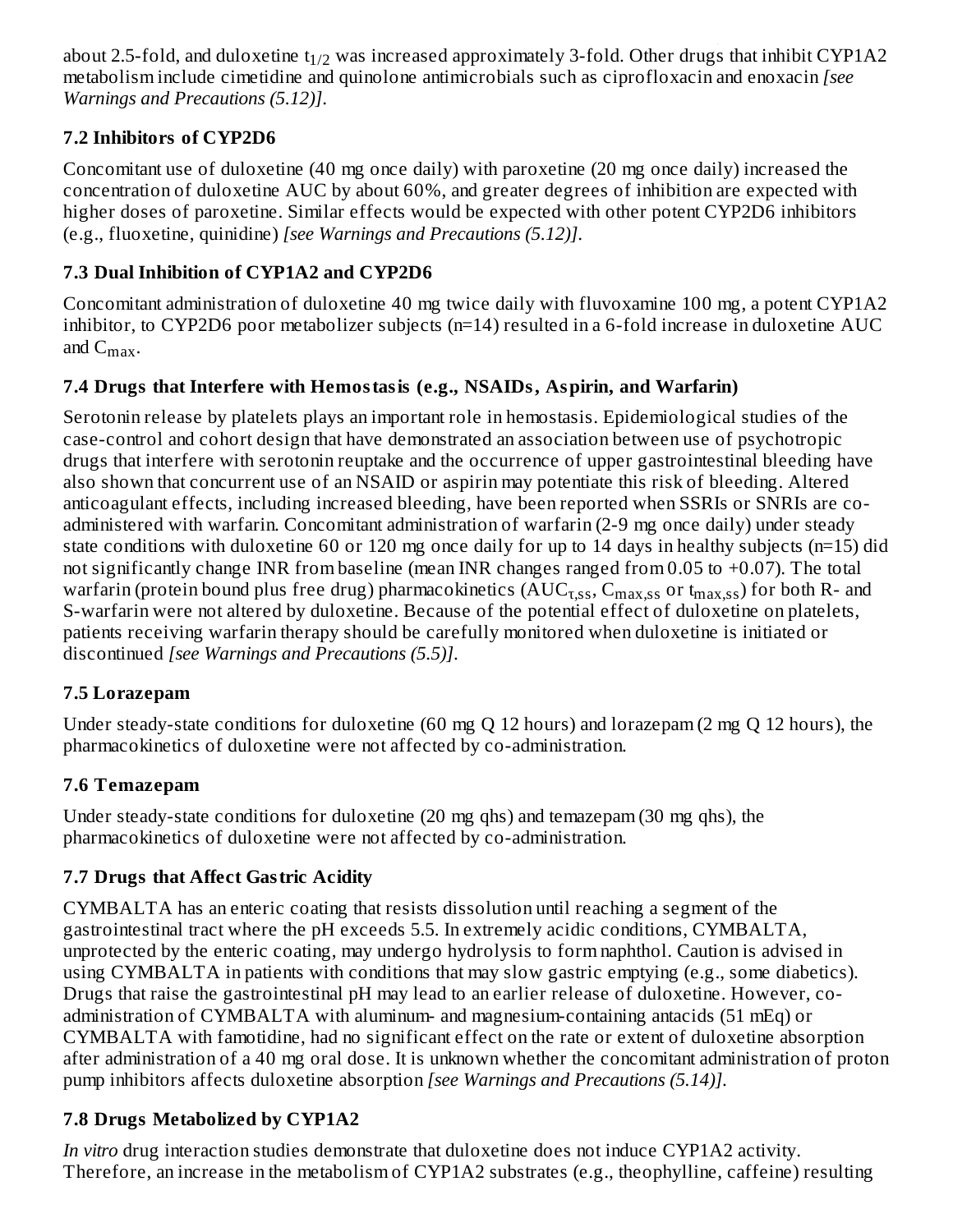from induction is not anticipated, although clinical studies of induction have not been performed. Duloxetine is an inhibitor of the CYP1A2 isoform in *in vitro* studies, and in two clinical studies the average (90% confidence interval) increase in theophylline AUC was 7% (1%-15%) and 20% (13%- 27%) when co-administered with duloxetine (60 mg twice daily).

## **7.9 Drugs Metabolized by CYP2D6**

Duloxetine is a moderate inhibitor of CYP2D6. When duloxetine was administered (at a dose of 60 mg twice daily) in conjunction with a single 50 mg dose of desipramine, a CYP2D6 substrate, the AUC of desipramine increased 3-fold *[see Warnings and Precautions (5.12)]*.

## **7.10 Drugs Metabolized by CYP2C9**

Results of *in vitro* studies demonstrate that duloxetine does not inhibit activity. In a clinical study, the pharmacokinetics of S-warfarin, a CYP2C9 substrate, were not significantly affected by duloxetine *[see Drug Interactions (7.4)]*.

## **7.11 Drugs Metabolized by CYP3A**

Results of *in vitro* studies demonstrate that duloxetine does not inhibit or induce CYP3A activity. Therefore, an increase or decrease in the metabolism of CYP3A substrates (e.g., oral contraceptives and other steroidal agents) resulting from induction or inhibition is not anticipated, although clinical studies have not been performed.

## **7.12 Drugs Metabolized by CYP2C19**

Results of *in vitro* studies demonstrate that duloxetine does not inhibit CYP2C19 activity at therapeutic concentrations. Inhibition of the metabolism of CYP2C19 substrates is therefore not anticipated, although clinical studies have not been performed.

### **7.13 Monoamine Oxidas e Inhibitors (MAOIs)**

*[See Dosage and Administration (2.8, 2.9), Contraindications (4), and Warnings and Precautions (5.4)]*.

### **7.14 Serotonergic Drugs**

*[See Dosage and Administration (2.8, 2.9), Contraindications (4), and Warnings and Precautions (5.4)]*.

## **7.15 Alcohol**

When CYMBALTA and ethanol were administered several hours apart so that peak concentrations of each would coincide, CYMBALTA did not increase the impairment of mental and motor skills caused by alcohol.

In the CYMBALTA clinical trials database, three CYMBALTA-treated patients had liver injury as manifested by ALT and total bilirubin elevations, with evidence of obstruction. Substantial intercurrent ethanol use was present in each of these cases, and this may have contributed to the abnormalities seen *[see Warnings and Precautions (5.2, 5.12)]*.

## **7.16 CNS Drugs**

*[See Warnings and Precautions (5.12)]*.

## **7.17 Drugs Highly Bound to Plasma Protein**

Because duloxetine is highly bound to plasma protein, administration of CYMBALTA to a patient taking another drug that is highly protein bound may cause increased free concentrations of the other drug, potentially resulting in adverse reactions. However, co-administration of duloxetine (60 or 120 mg) with warfarin (2-9 mg), a highly protein-bound drug, did not result in significant changes in INR and in the pharmacokinetics of either total S-or total R-warfarin (protein bound plus free drug) *[see Drug*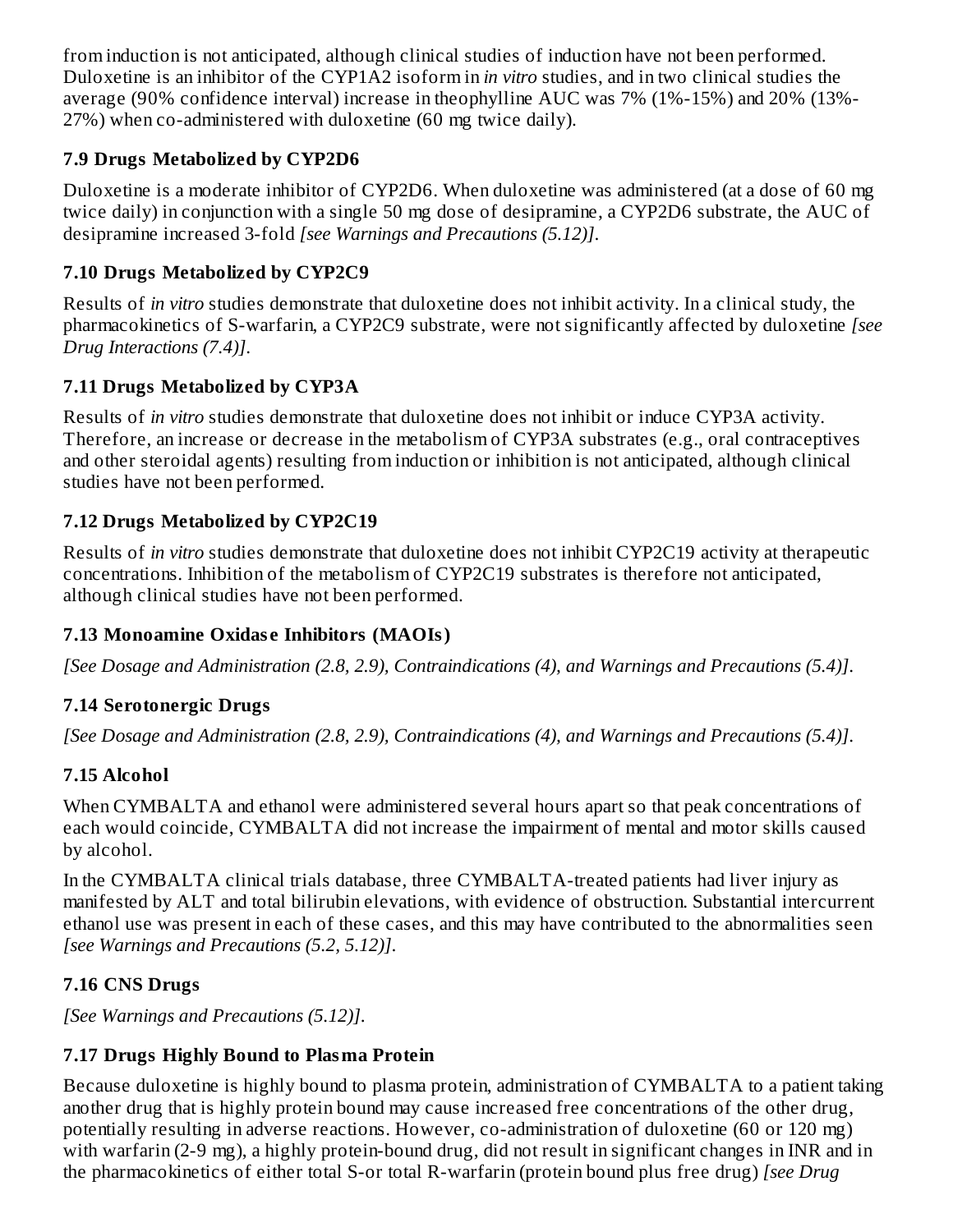## **8 USE IN SPECIFIC POPULATIONS**

#### **8.1 Pregnancy**

#### Pregnancy Category C

*Pregnancy Exposure Registry* — There is a pregnancy registry that monitors the pregnancy outcomes in women exposed to CYMBALTA during pregnancy. To enroll, contact the CYMBALTA Pregnancy Registry at 1-866-814-6975 or www.cymbaltapregnancyregistry.com.

*Risk Summary* — There are no adequate and well-controlled studies of CYMBALTA administration in pregnant women. In animal studies with duloxetine, fetal weights were decreased but there was no evidence of teratogenicity in pregnant rats and rabbits at oral doses administered during the period of organogenesis up to 4 and 7 times the maximum recommended human dose (MRHD) of 120 mg/day, respectively. When duloxetine was administered orally to pregnant rats throughout gestation and lactation, pup weights at birth and pup survival to 1 day postpartum were decreased at a dose 2 times the MRHD. At this dose, pup behaviors consistent with increased reactivity, such as increased startle response to noise and decreased habituation of locomotor activity were observed. Post-weaning growth was not adversely affected. CYMBALTA should be used in pregnancy only if the potential benefit justifies the potential risk to the fetus.

### Clinical Considerations

*Fetal/Neonatal Adverse Reaction* — Neonates exposed during pregnancy to serotonin - norepinephrine reuptake inhibitors (SNRIs) or selective serotonin reuptake inhibitors (SSRIs) have developed complications requiring prolonged hospitalization, respiratory support, and tube feeding which can arise immediately upon delivery. Reported clinical findings have included respiratory distress, cyanosis, apnea, seizures, temperature instability, feeding difficulty, vomiting, hypoglycemia, hypotonia, hypertonia, hyperreflexia, tremor, jitteriness, irritability, and constant crying. These features are consistent with either a direct toxic effect of the SNRIs or SSRIs, or possibly, a drug discontinuation syndrome. It should be noted that, in some cases, the clinical picture is consistent with serotonin syndrome *[see Warnings and Precautions (5.4)]*.

### **Data**

*Animal Data* — In animal reproduction studies, duloxetine has been shown to have adverse effects on embryo/fetal and postnatal development.

When duloxetine was administered orally to pregnant rats and rabbits during the period of organogenesis, there was no evidence of teratogenicity at doses up to 45 mg/kg/day (4 times the  $maximum$  recommended human dose (MRHD) of 120 mg/day on a mg/m<sup>2</sup> basis, in rat; 7 times the MRHD in rabbit). However, fetal weights were decreased at this dose, with a no-effect dose of 10 mg/kg/day approximately equal to the MRHD in rats; 2 times the MRHD in rabbits).

When duloxetine was administered orally to pregnant rats throughout gestation and lactation, the survival of pups to 1 day postpartum and pup body weights at birth and during the lactation period were decreased at a dose of 30 mg/kg/day (2 times the MRHD); the no-effect dose was 10 mg/kg/day. Furthermore, behaviors consistent with increased reactivity, such as increased startle response to noise and decreased habituation of locomotor activity, were observed in pups following maternal exposure to 30 mg/kg/day. Post-weaning growth and reproductive performance of the progeny were not affected adversely by maternal duloxetine treatment.

### **8.3 Nursing Mothers**

Risk Summary

CYMBALTA is present in human milk. In a published study, lactating women who were weaning their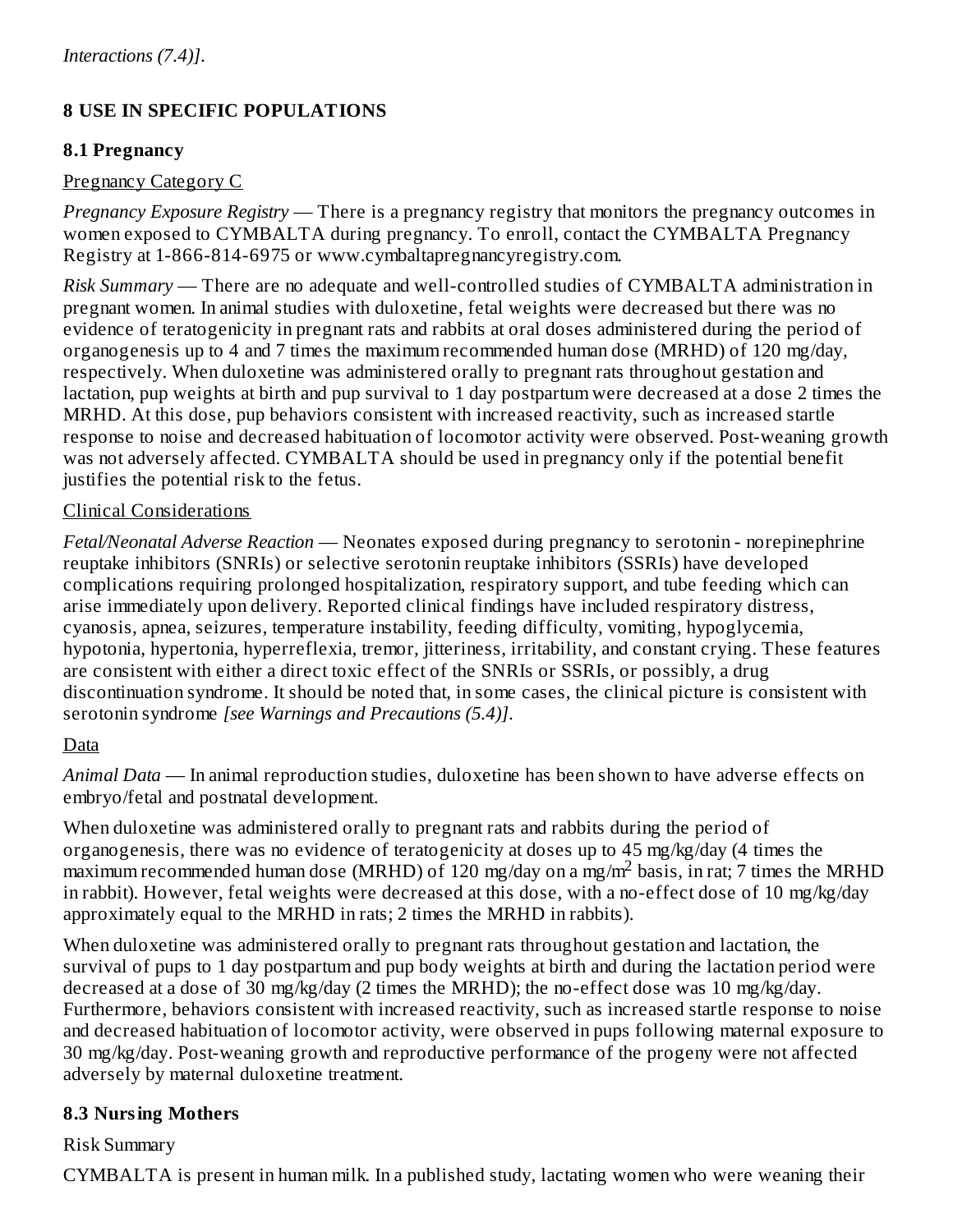infants were given CYMBALTA. At steady state, the concentration of CYMBALTA in breast milk was approximately 25% that of maternal plasma. The estimated daily infant dose was approximately 0.14% of the maternal dose. The developmental and health benefits of human milk feeding should be considered along with the mother's clinical need for CYMBALTA and any potential adverse effects on the milk-fed child from the drug or from the underlying maternal condition. Exercise caution when CYMBALTA is administered to a nursing woman.

## Data

The disposition of CYMBALTA was studied in 6 lactating women who were at least 12 weeks postpartum and had elected to wean their infants. The women were given 40 mg of CYMBALTA twice daily for 3.5 days. The peak concentration measured in breast milk occurred at a median of 3 hours after the dose. The amount of CYMBALTA in breast milk was approximately 7 mcg/day while on that dose; the estimated daily infant dose was approximately 2 mcg/kg/day. The presence of CYMBALTA metabolites in breast milk was not examined.

## **8.4 Pediatric Us e**

Generalized Anxiety Disorder — In pediatric patients aged 7 to 17 years, efficacy was demonstrated in one 10-week, placebo-controlled trial. The study included 272 pediatric patients with GAD of which 47% were 7 to 11 years of age. CYMBALTA demonstrated superiority over placebo as measured by greater improvement in the Pediatric Anxiety Rating Scale (PARS) for GAD severity score *[see Clinical Studies (14.2)]*. The safety and effectiveness in pediatric patients less than 7 years of age have not been established.

Major Depressive Disorder — Efficacy was not demonstrated in two 10-week, placebo-controlled trials with 800 pediatric patients with MDD, age 7-17. Neither CYMBALTA nor an active control (indicated for treatment of pediatric depression) was superior to placebo. The safety and effectiveness in pediatric patients less than 7 years of age have not been established.

The most frequently observed adverse reactions in the clinical trials included nausea, headache, decreased weight, and abdominal pain. Decreased appetite and weight loss have been observed in association with the use of SSRIs and SNRIs. Perform regular monitoring of weight and growth in children and adolescents treated with an SNRI such as CYMBALTA *[see Adverse Reactions (6.11)]*.

Use of CYMBALTA in a child or adolescent must balance the potential risks with the clinical need *[see Boxed Warning and Warnings and Precautions (5.1)]*.

Animal Data — Duloxetine administration to young rats from post-natal day 21 (weaning) through postnatal day 90 (adult) resulted in decreased body weights that persisted into adulthood, but recovered when drug treatment was discontinued; slightly delayed  $(\sim 1.5$  days) sexual maturation in females, without any effect on fertility; and a delay in learning a complex task in adulthood, which was not observed after drug treatment was discontinued. These effects were observed at the high dose of 45 mg/kg/day (2 times the MRHD, for a child); the no-effect-level was 20 mg/kg/day (≈1 times the MRHD, for a child).

## **8.5 Geriatric Us e**

Of the 2,418 patients in premarketing clinical studies of CYMBALTA for MDD, 5.9% (143) were 65 years of age or over. Of the 1041 patients in CLBP premarketing studies, 21.2% (221) were 65 years of age or over. Of the 487 patients in OA premarketing studies, 40.5% (197) were 65 years of age or over. Of the 1,074 patients in the DPNP premarketing studies, 33% (357) were 65 years of age or over. Of the 1,761 patients in FM premarketing studies, 7.9% (140) were 65 years of age or over. In the MDD, GAD, DPNP, FM, OA, and CLBP studies, no overall differences in safety or effectiveness were generally observed between these subjects and younger subjects, and other reported clinical experience has not identified differences in responses between the elderly and younger patients, but greater sensitivity of some older individuals cannot be ruled out. SSRIs and SNRIs, including CYMBALTA have been associated with cases of clinically significant hyponatremia in elderly patients, who may be at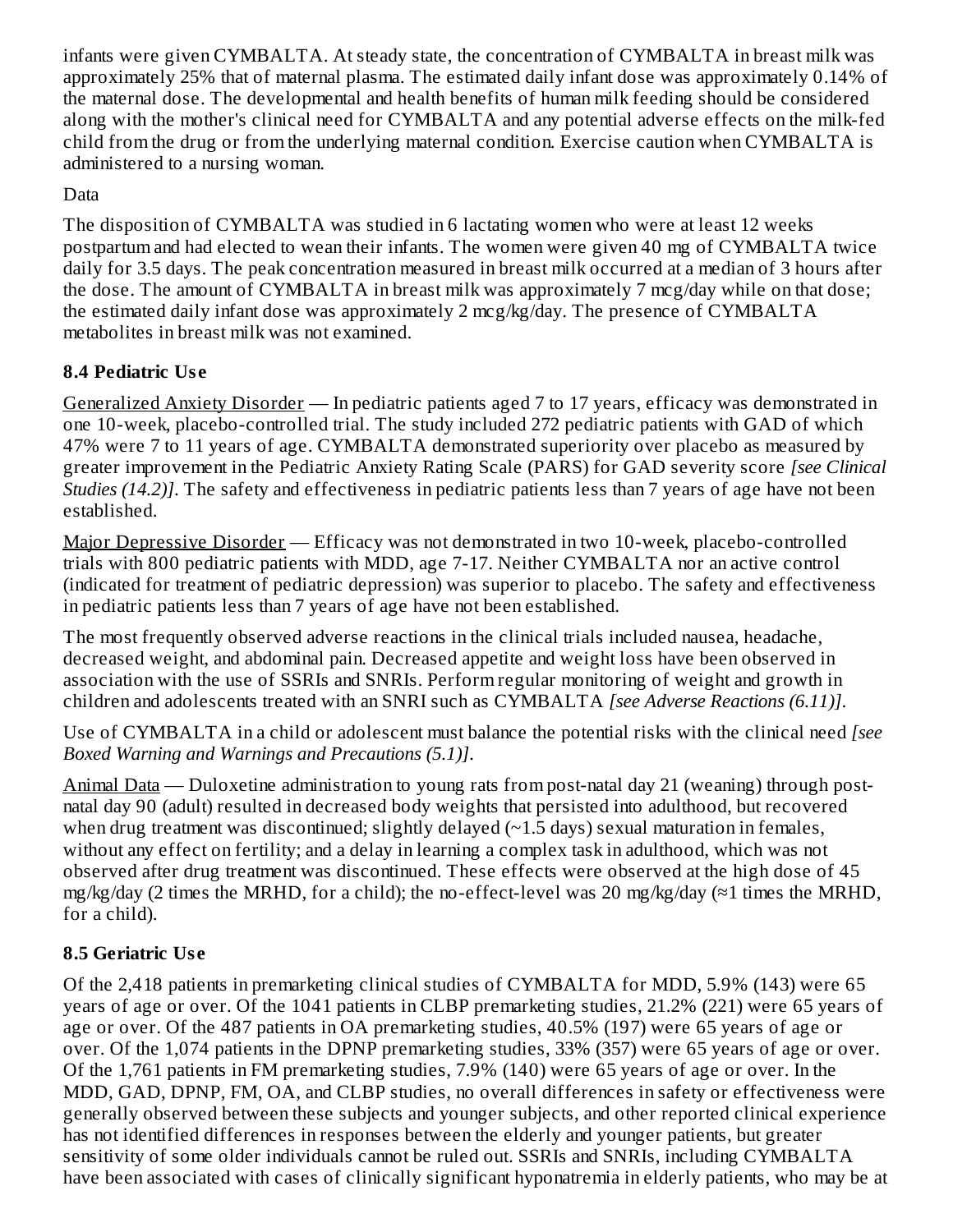greater risk for this adverse event *[see Warnings and Precautions (5.13)]*.

In an analysis of data from all placebo-controlled-trials, patients treated with CYMBALTA reported a higher rate of falls compared to patients treated with placebo. The increased risk appears to be proportional to a patient's underlying risk for falls. Underlying risk appears to increase steadily with age. As elderly patients tend to have a higher prevalence of risk factors for falls such as medications, medical comorbidities and gait disturbances, the impact of increasing age by itself on falls during treatment with CYMBALTA is unclear. Falls with serious consequences including bone fractures and hospitalizations have been reported *[see Warnings and Precautions (5.3) and Adverse Reactions (6.10)]*.

The pharmacokinetics of duloxetine after a single dose of 40 mg were compared in healthy elderly females (65 to 77 years) and healthy middle-age females (32 to 50 years). There was no difference in the C $_{\rm max}$ , but the AUC of duloxetine was somewhat (about 25%) higher and the half-life about 4 hours longer in the elderly females. Population pharmacokinetic analyses suggest that the typical values for clearance decrease by approximately 1% for each year of age between 25 to 75 years of age; but age as a predictive factor only accounts for a small percentage of between-patient variability. Dosage adjustment based on the age of the patient is not necessary.

### **8.6 Gender**

Duloxetine's half-life is similar in men and women. Dosage adjustment based on gender is not necessary.

### **8.7 Smoking Status**

Duloxetine bioavailability (AUC) appears to be reduced by about one-third in smokers. Dosage modifications are not recommended for smokers.

## **8.8 Race**

No specific pharmacokinetic study was conducted to investigate the effects of race.

## **8.9 Hepatic Impairment**

Patients with clinically evident hepatic impairment have decreased duloxetine metabolism and elimination. After a single 20 mg dose of CYMBALTA, 6 cirrhotic patients with moderate liver impairment (Child-Pugh Class B) had a mean plasma duloxetine clearance about 15% that of age- and gender-matched healthy subjects, with a 5-fold increase in mean exposure (AUC). Although  $\mathsf{C}_{\max}$  was similar to normals in the cirrhotic patients, the half-life was about 3 times longer *[see Dosage and Administration (2.6) and Warnings and Precautions (5.14)]*.

## **8.10 Severe Renal Impairment**

Limited data are available on the effects of duloxetine in patients with end-stage renal disease (ESRD). After a single 60 mg dose of duloxetine,  $\mathsf{C}_{\max}$  and AUC values were approximately 100% greater in patients with end-stage renal disease receiving chronic intermittent hemodialysis than in subjects with normal renal function. The elimination half-life, however, was similar in both groups. The AUCs of the major circulating metabolites, 4-hydroxy duloxetine glucuronide and 5-hydroxy, 6-methoxy duloxetine sulfate, largely excreted in urine, were approximately 7- to 9-fold higher and would be expected to increase further with multiple dosing. Population PK analyses suggest that mild to moderate degrees of renal impairment (estimated CrCl 30-80 mL/min) have no significant effect on duloxetine apparent clearance *[see Dosage and Administration (2.6) and Warnings and Precautions (5.14)]*.

## **9 DRUG ABUSE AND DEPENDENCE**

## **9.2 Abus e**

In animal studies, duloxetine did not demonstrate barbiturate-like (depressant) abuse potential.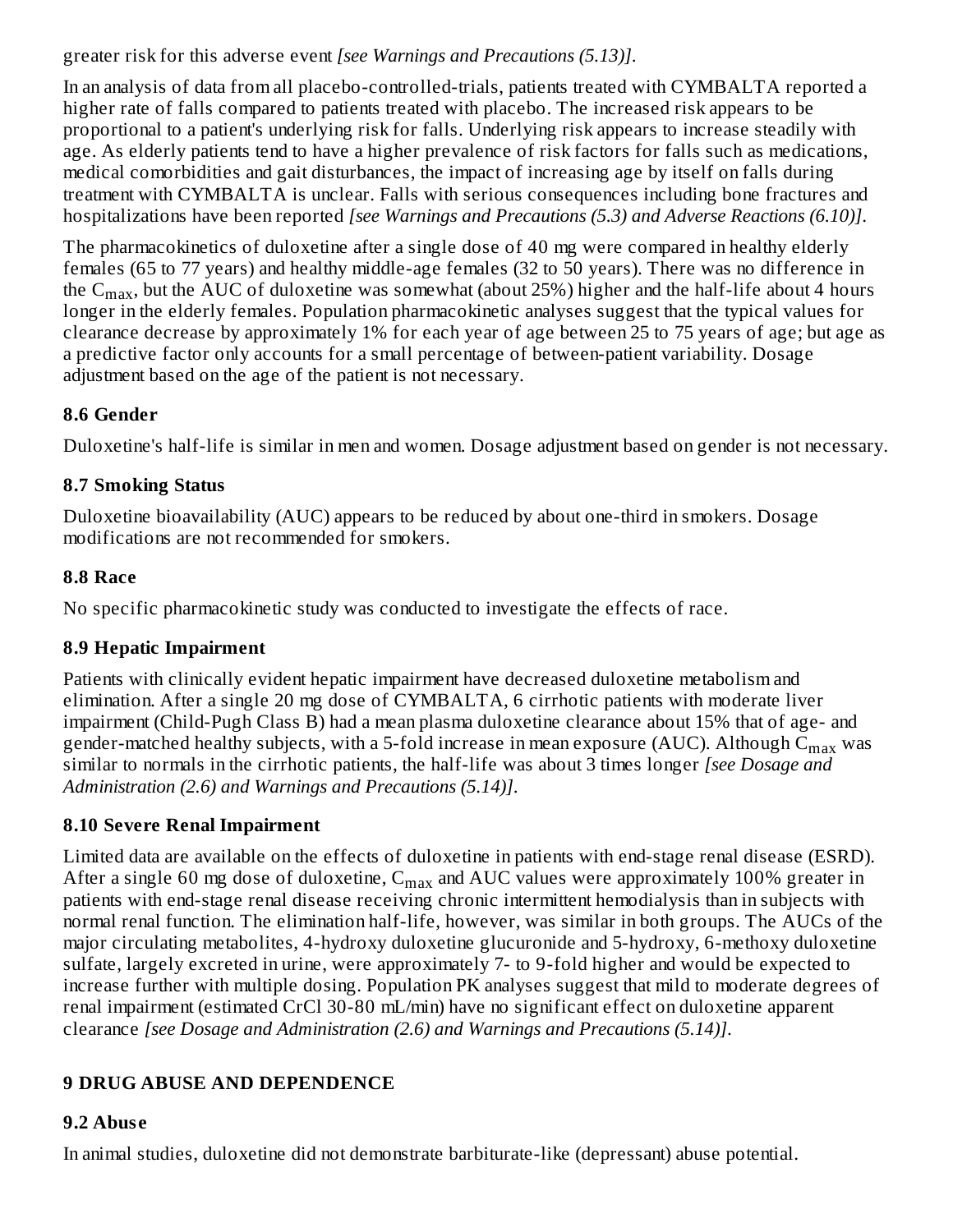While CYMBALTA has not been systematically studied in humans for its potential for abuse, there was no indication of drug-seeking behavior in the clinical trials. However, it is not possible to predict on the basis of premarketing experience the extent to which a CNS active drug will be misused, diverted, and/or abused once marketed. Consequently, physicians should carefully evaluate patients for a history of drug abuse and follow such patients closely, observing them for signs of misuse or abuse of CYMBALTA (e.g., development of tolerance, incrementation of dose, drug-seeking behavior).

### **9.3 Dependence**

In drug dependence studies, duloxetine did not demonstrate dependence-producing potential in rats.

## **10 OVERDOSAGE**

## **10.1 Signs and Symptoms**

In postmarketing experience, fatal outcomes have been reported for acute overdoses, primarily with mixed overdoses, but also with duloxetine only, at doses as low as 1000 mg. Signs and symptoms of overdose (duloxetine alone or with mixed drugs) included somnolence, coma, serotonin syndrome, seizures, syncope, tachycardia, hypotension, hypertension, and vomiting.

## **10.2 Management of Overdos e**

There is no specific antidote to CYMBALTA, but if serotonin syndrome ensues, specific treatment (such as with cyproheptadine and/or temperature control) may be considered. In case of acute overdose, treatment should consist of those general measures employed in the management of overdose with any drug.

An adequate airway, oxygenation, and ventilation should be assured, and cardiac rhythm and vital signs should be monitored. Induction of emesis is not recommended. Gastric lavage with a large-bore orogastric tube with appropriate airway protection, if needed, may be indicated if performed soon after ingestion or in symptomatic patients.

Activated charcoal may be useful in limiting absorption of duloxetine from the gastrointestinal tract. Administration of activated charcoal has been shown to decrease  $\rm AUC$  and  $\rm C_{max}$  by an average of onethird, although some subjects had a limited effect of activated charcoal. Due to the large volume of distribution of this drug, forced diuresis, dialysis, hemoperfusion, and exchange transfusion are unlikely to be beneficial.

In managing overdose, the possibility of multiple drug involvement should be considered. A specific caution involves patients who are taking or have recently taken CYMBALTA and might ingest excessive quantities of a TCA. In such a case, decreased clearance of the parent tricyclic and/or its active metabolite may increase the possibility of clinically significant sequelae and extend the time needed for close medical observation *[see Warnings and Precautions (5.4) and Drug Interactions (7)]*. The physician should consider contacting a poison control center (1-800-222-1222 or www.poison.org) for additional information on the treatment of any overdose. Telephone numbers for certified poison control centers are listed in the *Physicians' Desk Reference* (PDR).

## **11 DESCRIPTION**

 $\text{CYMBALTA}^{\circledR}$  (duloxetine delayed-release capsules) is a selective serotonin and norepinephrine reuptake inhibitor (SSNRI) for oral administration. Its chemical designation is (+)-(*S*)-*N*-methyl-γ-(1 naphthyloxy)-2-thiophenepropylamine hydrochloride. The empirical formula is  $\rm{C_{18}H_{19}NOS\textbf{+}HCl}$ , which corresponds to a molecular weight of 333.88. The structural formula is: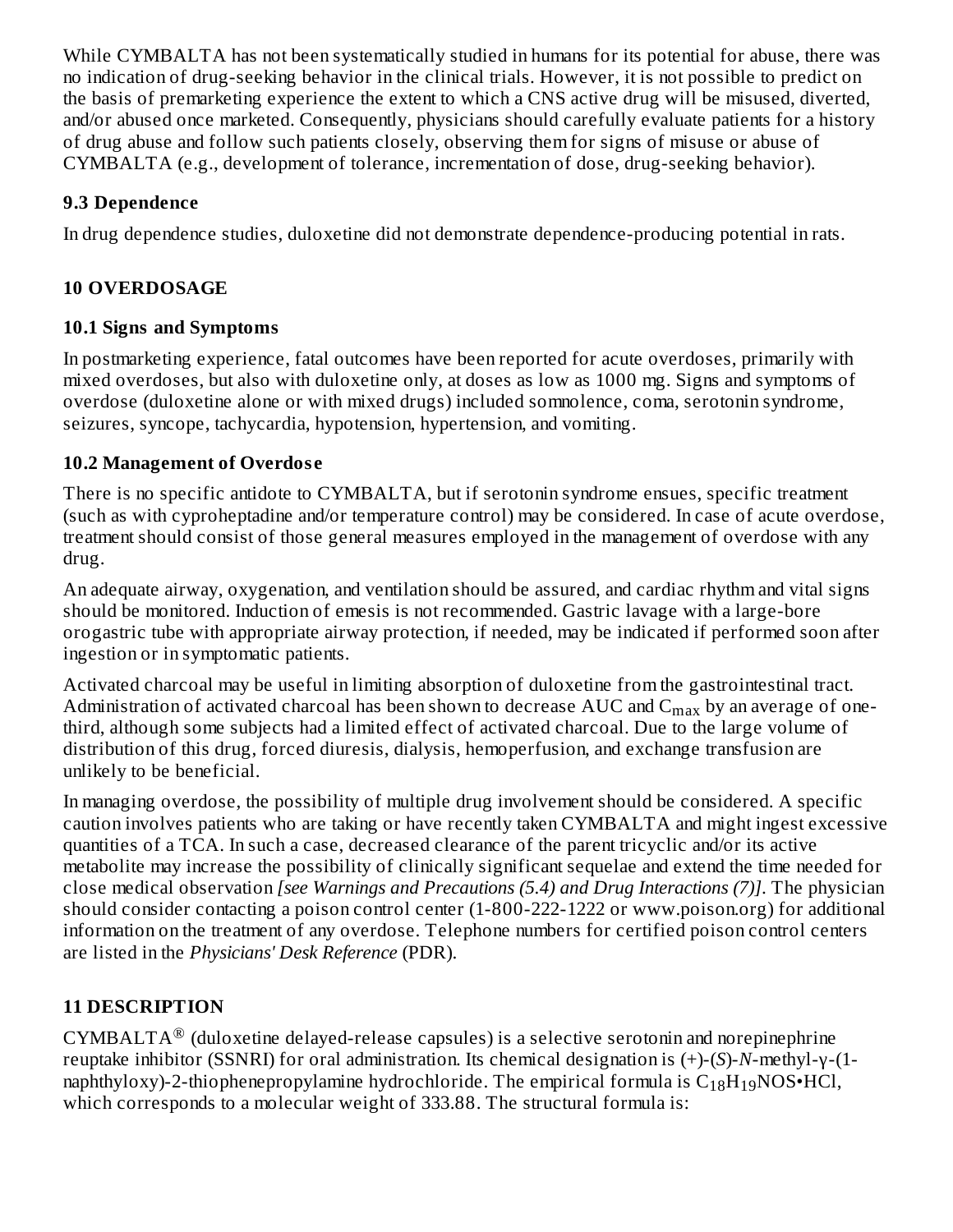

Duloxetine hydrochloride is a white to slightly brownish white solid, which is slightly soluble in water.

Each capsule contains enteric-coated pellets of 22.4, 33.7, or 67.3 mg of duloxetine hydrochloride equivalent to 20, 30, or 60 mg of duloxetine, respectively. These enteric-coated pellets are designed to prevent degradation of the drug in the acidic environment of the stomach. Inactive ingredients include FD&C Blue No. 2, gelatin, hypromellose, hydroxypropyl methylcellulose acetate succinate, sodium lauryl sulfate, sucrose, sugar spheres, talc, titanium dioxide, and triethyl citrate. The 20 and 60 mg capsules also contain iron oxide yellow.

### **12 CLINICAL PHARMACOLOGY**

#### **12.1 Mechanism of Action**

Although the exact mechanisms of the antidepressant, central pain inhibitory and anxiolytic actions of duloxetine in humans are unknown, these actions are believed to be related to its potentiation of serotonergic and noradrenergic activity in the CNS.

#### **12.2 Pharmacodynamics**

Preclinical studies have shown that duloxetine is a potent inhibitor of neuronal serotonin and norepinephrine reuptake and a less potent inhibitor of dopamine reuptake. Duloxetine has no significant affinity for dopaminergic, adrenergic, cholinergic, histaminergic, opioid, glutamate, and GABA receptors *in vitro*. Duloxetine does not inhibit monoamine oxidase (MAO).

CYMBALTA is in a class of drugs known to affect urethral resistance. If symptoms of urinary hesitation develop during treatment with CYMBALTA, consideration should be given to the possibility that they might be drug-related.

#### **12.3 Pharmacokinetics**

Duloxetine has an elimination half-life of about 12 hours (range 8 to 17 hours) and its pharmacokinetics are dose proportional over the therapeutic range. Steady-state plasma concentrations are typically achieved after 3 days of dosing. Elimination of duloxetine is mainly through hepatic metabolism involving two P450 isozymes, CYP1A2 and CYP2D6.

Absorption and Distribution — Orally administered duloxetine hydrochloride is well absorbed. There is a median 2 hour lag until absorption begins (T<sub>lag</sub>), with maximal plasma concentrations (C<sub>max</sub>) of duloxetine occurring 6 hours post dose. Food does not affect the  $\mathsf{C}_{\max}$  of duloxetine, but delays the time to reach peak concentration from 6 to 10 hours and it marginally decreases the extent of absorption (AUC) by about 10%. There is a 3 hour delay in absorption and a one-third increase in apparent clearance of duloxetine after an evening dose as compared to a morning dose.

The apparent volume of distribution averages about 1640 L. Duloxetine is highly bound (>90%) to proteins in human plasma, binding primarily to albumin and  $\alpha_1$ -acid glycoprotein. The interaction between duloxetine and other highly protein bound drugs has not been fully evaluated. Plasma protein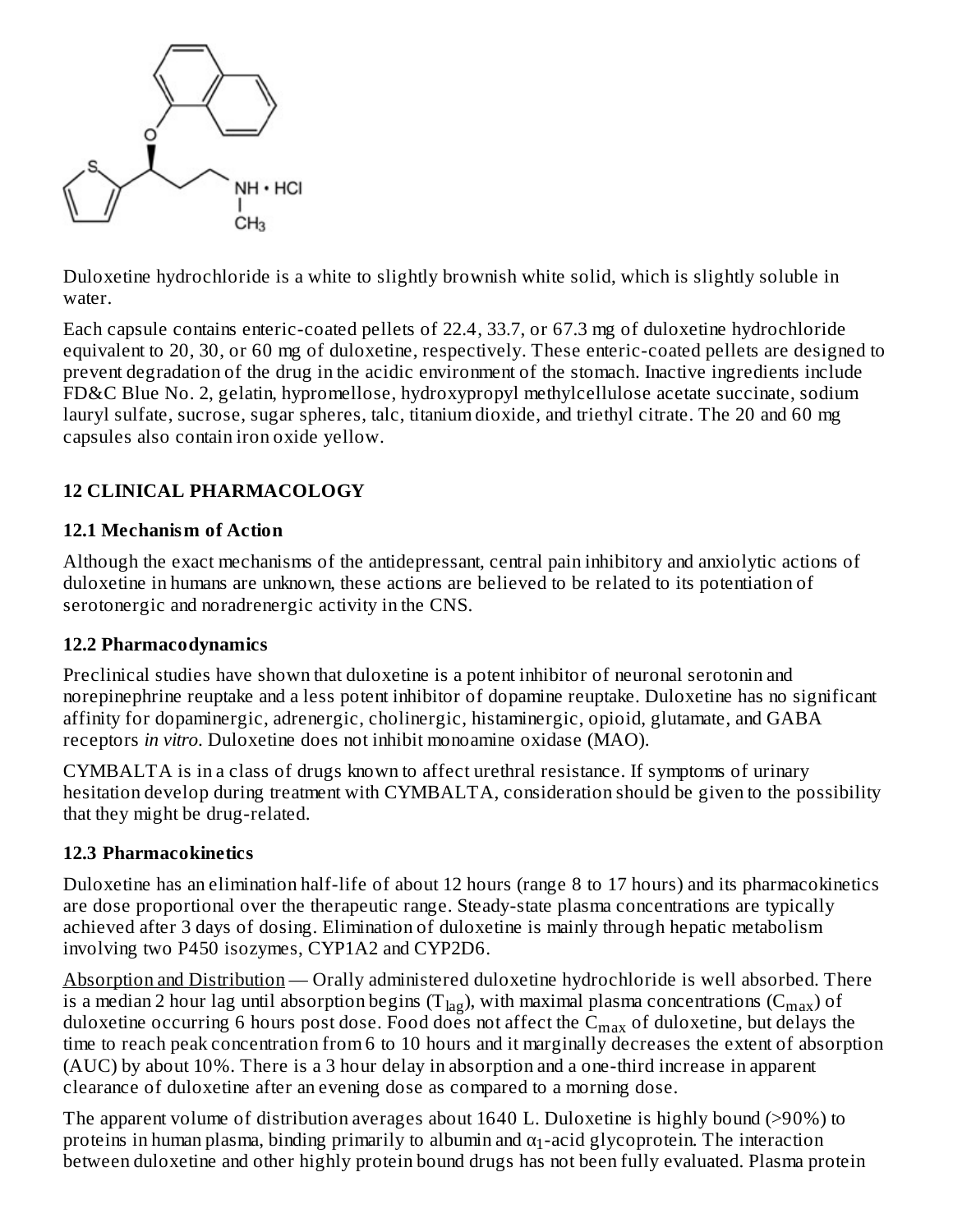binding of duloxetine is not affected by renal or hepatic impairment.

Metabolism and Elimination — Biotransformation and disposition of duloxetine in humans have been determined following oral administration of  $^{14}$ C-labeled duloxetine. Duloxetine comprises about 3% of the total radiolabeled material in the plasma, indicating that it undergoes extensive metabolism to numerous metabolites. The major biotransformation pathways for duloxetine involve oxidation of the naphthyl ring followed by conjugation and further oxidation. Both CYP1A2 and CYP2D6 catalyze the oxidation of the naphthyl ring *in vitro*. Metabolites found in plasma include 4-hydroxy duloxetine glucuronide and 5-hydroxy, 6-methoxy duloxetine sulfate. Many additional metabolites have been identified in urine, some representing only minor pathways of elimination. Only trace (<1% of the dose) amounts of unchanged duloxetine are present in the urine. Most (about 70%) of the duloxetine dose appears in the urine as metabolites of duloxetine; about 20% is excreted in the feces. Duloxetine undergoes extensive metabolism, but the major circulating metabolites have not been shown to contribute significantly to the pharmacologic activity of duloxetine.

Children and Adolescents (ages 7 to 17 years) — Duloxetine steady-state plasma concentration was comparable in children (7 to 12 years of age), adolescents (13 to 17 years of age) and adults. The average steady-state duloxetine concentration was approximately 30% lower in the pediatric population (children and adolescents) relative to the adults. The model-predicted duloxetine steady state plasma concentrations in children and adolescents were mostly within the concentration range observed in adult patients and did not exceed the concentration range in adults.

## **13 NONCLINICAL TOXICOLOGY**

## **13.1 Carcinogenesis, Mutagenesis, Impairment of Fertility**

Carcinogenesis — Duloxetine was administered in the diet to mice and rats for 2 years.

In female mice receiving duloxetine at 140 mg/kg/day (6 times the maximum recommended human dose (MRHD) of 120 mg/day on a mg/m<sup>2</sup> basis), there was an increased incidence of hepatocellular adenomas and carcinomas. The no-effect dose was 50 mg/kg/day (2 times the MRHD). Tumor incidence was not increased in male mice receiving duloxetine at doses up to 100 mg/kg/day (4 times the MRHD).

In rats, dietary doses of duloxetine up to 27 mg/kg/day in females (2 times the MRHD) and up to 36 mg/kg/day in males (3 times the MRHD) did not increase the incidence of tumors.

Mutagenesis — Duloxetine was not mutagenic in the *in vitro* bacterial reverse mutation assay (Ames test) and was not clastogenic in an *in vivo* chromosomal aberration test in mouse bone marrow cells. Additionally, duloxetine was not genotoxic in an *in vitro* mammalian forward gene mutation assay in mouse lymphoma cells or in an *in vitro* unscheduled DNA synthesis (UDS) assay in primary rat hepatocytes, and did not induce sister chromatid exchange in Chinese hamster bone marrow *in vivo*.

Impairment of Fertility — Duloxetine administered orally to either male or female rats prior to and throughout mating at doses up to 45 mg/kg/day (4 times the MRHD) did not alter mating or fertility.

## **14 CLINICAL STUDIES**

The efficacy of CYMBALTA has been established in the following adequate and well-controlled trials:

- Major Depressive Disorder (MDD): 4 short-term and 1 maintenance trial in adults *[see Clinical Studies (14.1)]*.
- Generalized Anxiety Disorder (GAD): 3 short-term trials in adults, 1 maintenance trial in adults, and 1 short-term trial in children and adolescents *[see Clinical Studies (14.2)]*.
- Diabetic Peripheral Neuropathic Pain (DPNP): Two 12-week trials in adults *[see Clinical Studies (14.3)]*.
- Fibromyalgia (FM): Two trials in adults (one of 3 months duration and one of 6 months duration) *[see*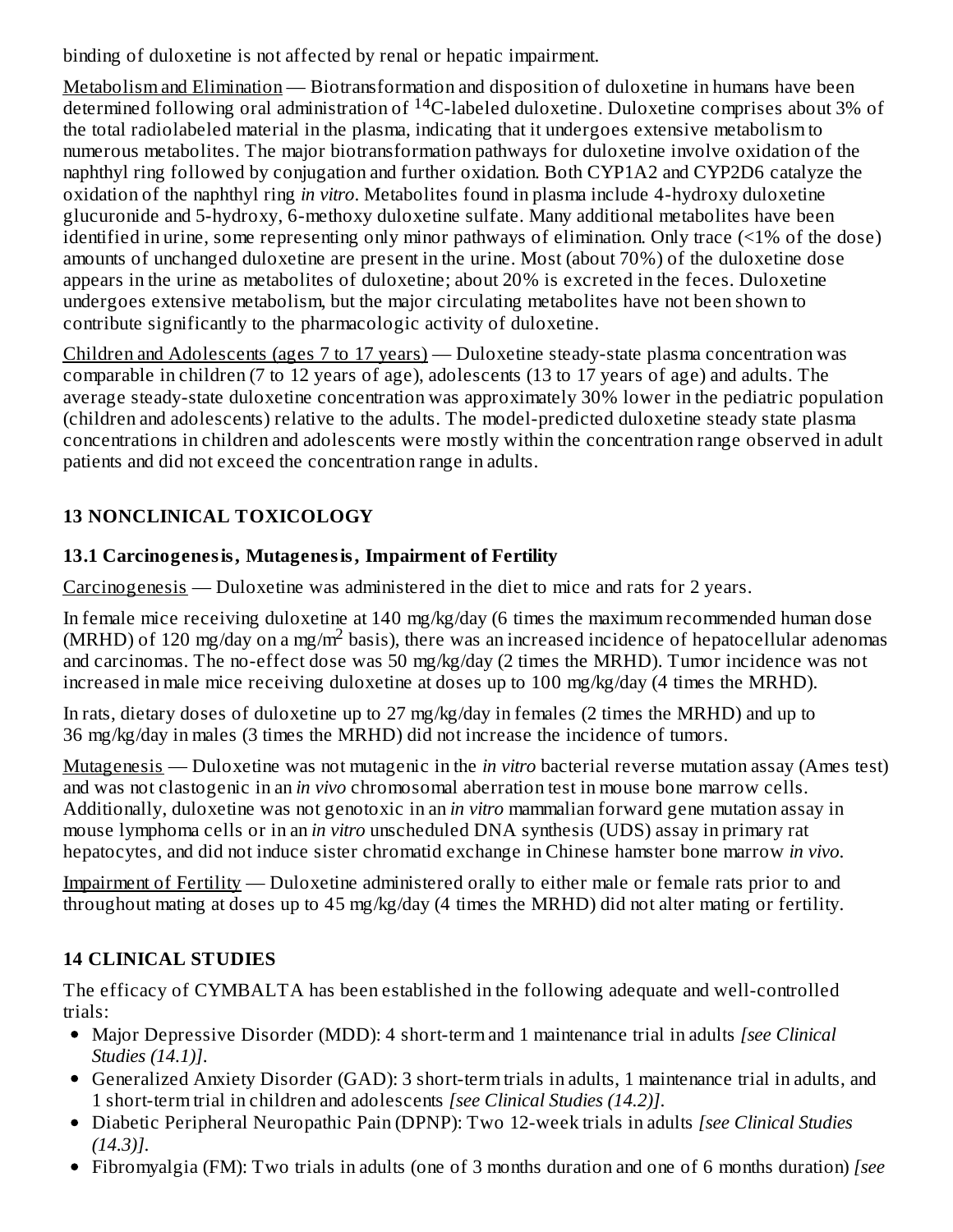*Clinical Studies (14.4)]*.

Chronic Musculoskeletal Pain: Two 12- to 13-week trials in adult patients with chronic low back pain (CLBP) and one 13-week trial in adult patients with chronic pain due to osteoarthritis *[see Clinical Studies (14.5)]*.

## **14.1 Major Depressive Disorder**

The efficacy of CYMBALTA as a treatment for depression was established in 4 randomized, doubleblind, placebo-controlled, fixed-dose studies in adult outpatients (18 to 83 years) meeting DSM-IV criteria for major depression. In 2 studies, patients were randomized to CYMBALTA 60 mg once daily  $(N=123$  and  $N=128$ , respectively) or placebo  $(N=122$  and  $N=139$ , respectively) for 9 weeks; in the third study, patients were randomized to CYMBALTA 20 or 40 mg twice daily (N=86 and N=91, respectively) or placebo (N=89) for 8 weeks; in the fourth study, patients were randomized to CYMBALTA 40 or 60 mg twice daily (N=95 and N=93, respectively) or placebo (N=93) for 8 weeks. There is no evidence that doses greater than 60 mg/day confer additional benefits.

In all 4 studies, CYMBALTA demonstrated superiority over placebo as measured by improvement in the 17-item Hamilton Depression Rating Scale (HAMD-17) total score (Studies 1-4 in Table 7).

In all of these clinical studies, analyses of the relationship between treatment outcome and age, gender, and race did not suggest any differential responsiveness on the basis of these patient characteristics.

|                        |                                              | <b>Primary Efficacy Measure: HAMD-17</b> |                                             |                                                                    |  |
|------------------------|----------------------------------------------|------------------------------------------|---------------------------------------------|--------------------------------------------------------------------|--|
| <b>Study</b><br>Number | <b>Treatment Group</b>                       | <b>Mean Baseline</b><br>Score (SD)       | <b>LS Mean Change</b><br>from Baseline (SE) | Placebo-subtracted<br>Difference <sup>a</sup> (95%<br>$\mathbf{C}$ |  |
| Study 1                | CYMBALTA (60<br>$mg/day)^b$                  | 21.5(4.10)                               | $-10.9(0.70)$                               | $-4.9$ $(-6.8, -2.9)$                                              |  |
|                        | Placebo                                      | 21.1(3.71)                               | $-6.1(0.69)$                                |                                                                    |  |
| Study 2                | CYMBALTA (60<br>$mg/day)^b$                  | 20.3(3.32)                               | $-10.5(0.71)$                               | $-2.2$ ( $-4.0, -0.3$ )                                            |  |
|                        | Placebo                                      | 20.5 (3.42)                              | $-8.3(0.67)$                                |                                                                    |  |
| Study 3                | CYMBALTA (20 mg<br>$\text{BID}$ <sup>b</sup> | 18.6 (5.85)                              | $-7.4(0.80)$                                | $-2.4$ ( $-4.7, -0.2$ )                                            |  |
|                        | CYMBALTA (40 mg<br>$\text{BID}$ <sup>b</sup> | 18.1 (4.52)                              | $-8.6(0.81)$                                | $-3.6$ $(-5.9, -1.4)$                                              |  |
|                        | Placebo                                      | 17.2(5.11)                               | $-5.0(0.81)$                                |                                                                    |  |
| Study 4                | CYMBALTA (40 mg<br>$\text{BID}$ <sup>b</sup> | 19.9 (3.54)                              | $-11.0(0.49)$                               | $-2.2$ ( $-3.6, -0.9$ )                                            |  |
|                        | CYMBALTA (60 mg<br>$\text{BID}$ <sup>b</sup> | 20.2(3.41)                               | $-12.1(0.49)$                               | $-3.3(-4.7, -1.9)$                                                 |  |
|                        | Placebo                                      | 19.9 (3.58)                              | $-8.8(0.50)$                                |                                                                    |  |

**Table 7: Summary of the Primary Efficacy Results for Studies in Major Depressive Disorder**

SD: standard deviation; SE: standard error; LS Mean: least-squares mean; CI: confidence interval, not adjusted for multiplicity in trials where multiple dose groups were included.

<sup>a</sup> Difference (drug minus placebo) in least-squares mean change from baseline.

 $^{\rm b}$  Doses statistically significantly superior to placebo.

In another study, 533 patients meeting DSM-IV criteria for MDD received CYMBALTA 60 mg once daily during an initial 12-week open-label treatment phase. Two hundred and seventy-eight patients who responded to open label treatment (defined as meeting the following criteria at weeks 10 and 12: a HAMD-17 total score ≤9, Clinical Global Impressions of Severity (CGI-S) ≤2, and not meeting the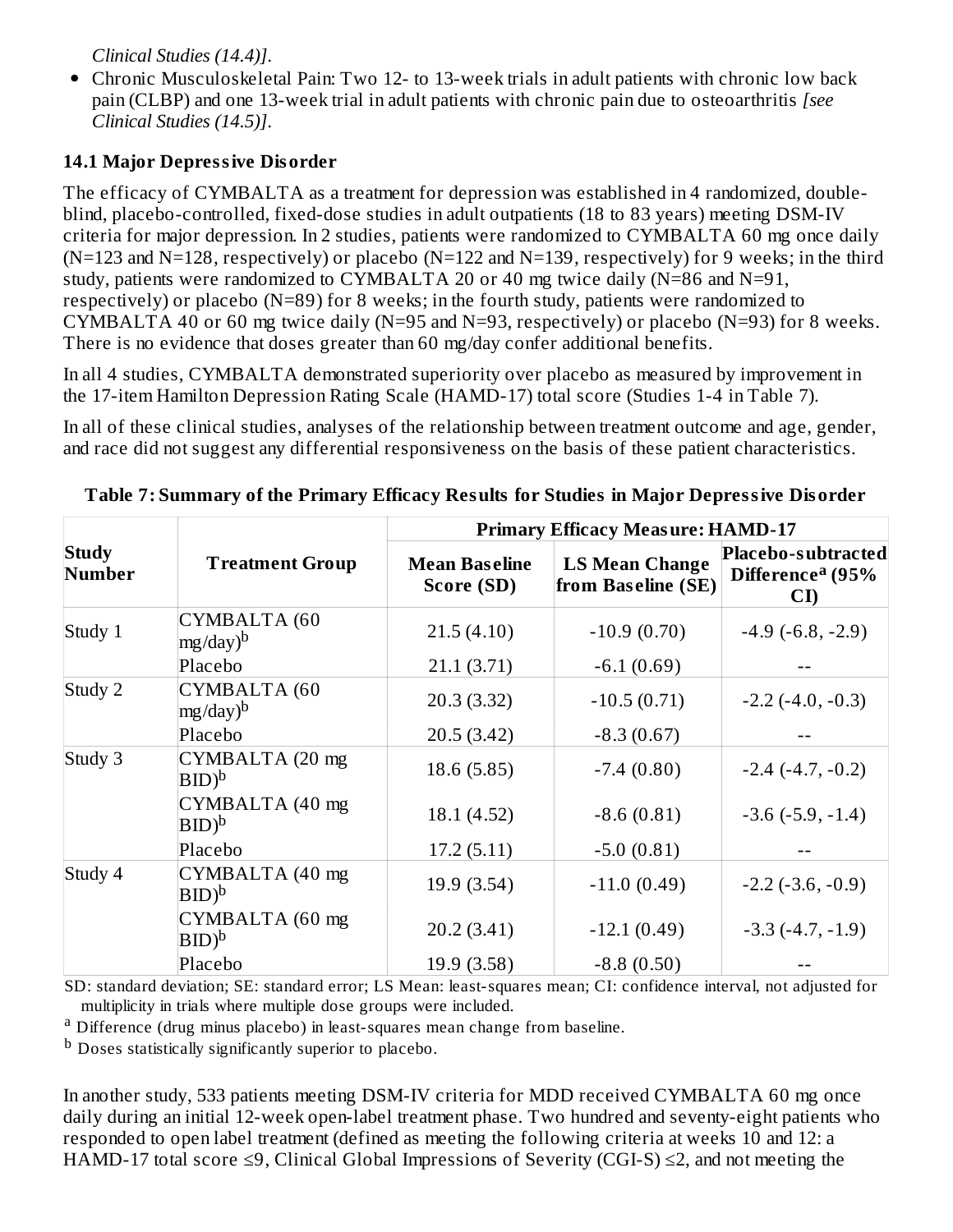DSM-IV criteria for MDD) were randomly assigned to continuation of CYMBALTA at the same dose  $(N=136)$  or to placebo  $(N=142)$  for 6 months. Patients on CYMBALTA experienced a statistically significantly longer time to relapse of depression than did patients on placebo (Study 5 in Figure 1). Relapse was defined as an increase in the CGI-S score of ≥2 points compared with that obtained at week 12, as well as meeting the DSM-IV criteria for MDD at 2 consecutive visits at least 2 weeks apart, where the 2-week temporal criterion had to be satisfied at only the second visit. The effectiveness of CYMBALTA in hospitalized patients with major depressive disorder has not been studied.

#### **Fig ure 1: Kaplan-Meier Estimation of Cumulative Proportion of Patients with Relaps e (MDD Study 5)**



#### **14.2 Generalized Anxiety Disorder**

The efficacy of CYMBALTA in the treatment of generalized anxiety disorder (GAD) was established in 1 fixed-dose randomized, double-blind, placebo-controlled trial and 2 flexible-dose randomized, double-blind, placebo-controlled trials in adult outpatients between 18 and 83 years of age meeting the DSM-IV criteria for GAD.

In 1 flexible-dose study and in the fixed-dose study, the starting dose was 60 mg once daily where down titration to 30 mg once daily was allowed for tolerability reasons before increasing it to 60 mg once daily. Fifteen percent of patients were down titrated. One flexible-dose study had a starting dose of 30 mg once daily for 1 week before increasing it to 60 mg once daily.

The 2 flexible-dose studies involved dose titration with CYMBALTA doses ranging from 60 mg once daily to 120 mg once daily (N=168 and N=162) compared to placebo (N=159 and N=161) over a 10 week treatment period. The mean dose for completers at endpoint in the flexible-dose studies was 104.75 mg/day. The fixed-dose study evaluated CYMBALTA doses of 60 mg once daily (N=168) and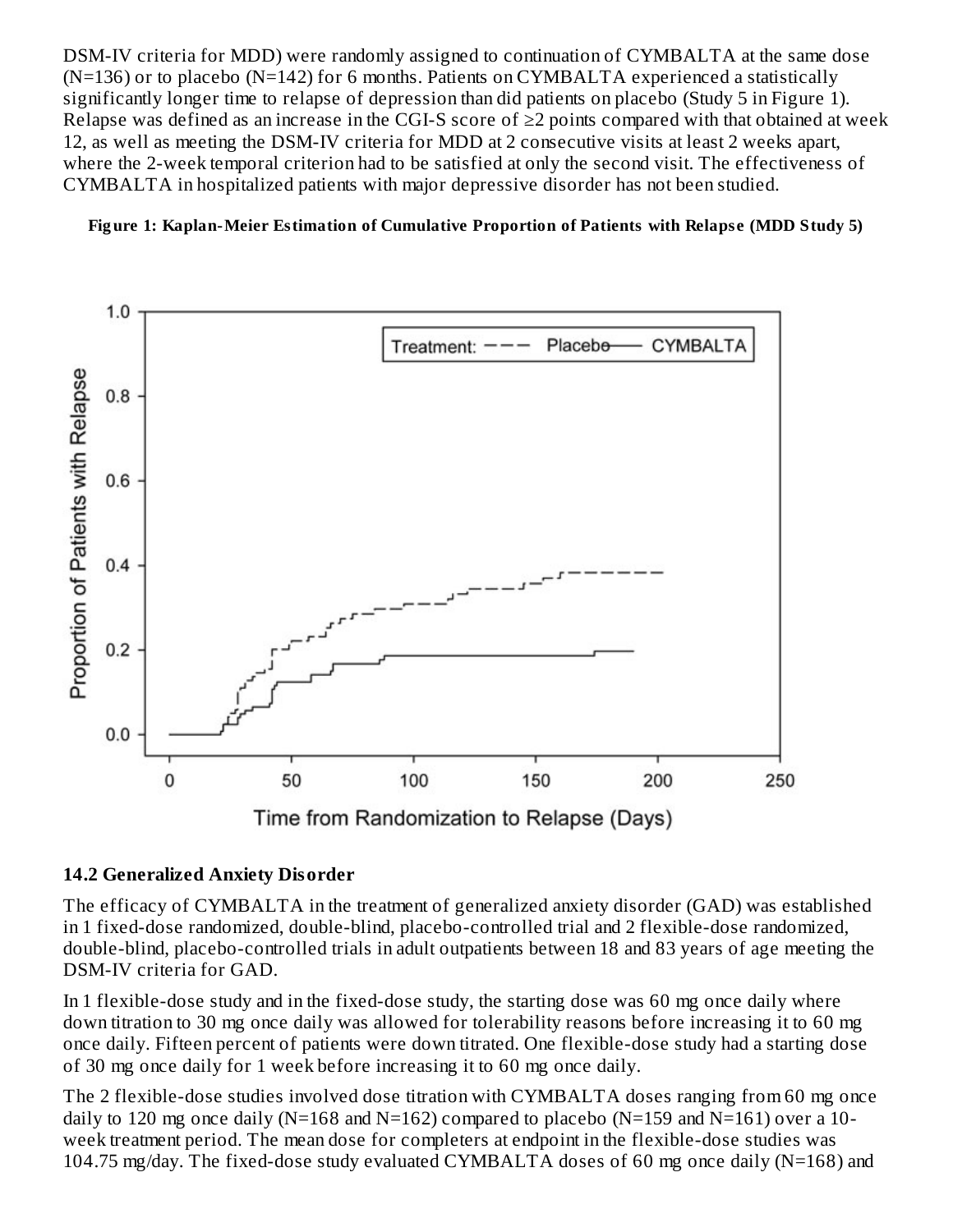120 mg once daily (N=170) compared to placebo (N=175) over a 9-week treatment period. While a 120 mg/day dose was shown to be effective, there is no evidence that doses greater than 60 mg/day confer additional benefit.

In all 3 studies, CYMBALTA demonstrated superiority over placebo as measured by greater improvement in the Hamilton Anxiety Scale (HAM-A) total score (Studies 1-3 in Table 8) and by the Sheehan Disability Scale (SDS) global functional impairment score. The SDS is a composite measurement of the extent emotional symptoms disrupt patient functioning in 3 life domains: work/school, social life/leisure activities, and family life/home responsibilities.

In another study, 887 patients meeting DSM-IV-TR criteria for GAD received CYMBALTA 60 mg to 120 mg once daily during an initial 26-week open-label treatment phase. Four hundred and twenty-nine patients who responded to open-label treatment (defined as meeting the following criteria at weeks 24 and 26: a decrease from baseline HAM-A total score by at least 50% to a score no higher than 11, and a Clinical Global Impressions of Improvement [CGI-Improvement] score of 1 or 2) were randomly assigned to continuation of CYMBALTA at the same dose (N=216) or to placebo (N=213) and were observed for relapse. Of the patients randomized, 73% had been in a responder status for at least 10 weeks. Relapse was defined as an increase in CGI-Severity score at least 2 points to a score ≥4 and a MINI (Mini-International Neuropsychiatric Interview) diagnosis of GAD (excluding duration), or discontinuation due to lack of efficacy. Patients taking CYMBALTA experienced a statistically significantly longer time to relapse of GAD than did patients taking placebo (Study 4 in Figure 2).

Subgroup analyses did not indicate that there were any differences in treatment outcomes as a function of age or gender.

The efficacy of CYMBALTA in the treatment of patients  $\geq$ 65 years of age with generalized anxiety disorder was established in one 10-week flexible-dose, randomized, double-blind, placebo-controlled trial in adults ≥65 years of age meeting the DSM-IV criteria for GAD. In this study, the starting dose was 30 mg once daily for 2 weeks before further dose increases in 30 mg increments at treatment weeks 2, 4, and 7 up to 120 mg once daily were allowed based on investigator judgment of clinical response and tolerability. The mean dose for patients completing the 10-week acute treatment phase was 50.95 mg. Patients treated with CYMBALTA (N=151) demonstrated significantly greater improvement compared with placebo (N=140) on mean change from baseline to endpoint as measured by the Hamilton Anxiety Rating Scale total score (Study 5 in Table 8).

The efficacy of CYMBALTA in the treatment of pediatric patients 7 to 17 years of age with generalized anxiety disorder (GAD) was established in 1 flexible-dose randomized, double-blind, placebo-controlled trial in pediatric outpatients with GAD (based on DSM-IV criteria).

In this study, the starting dose was 30 mg once daily for 2 weeks. Further dose increases in 30 mg increments up to 120 mg once daily were allowed based on investigator judgment of clinical response and tolerability. The mean dose for patients completing the 10-week treatment phase was 57.6 mg/day. In this study, CYMBALTA (N=135) demonstrated superiority over placebo (N=137) from baseline to endpoint as measured by greater improvement in the Pediatric Anxiety Rating Scale (PARS) for GAD severity score (Study 6 in Table 8).

| <b>Study</b>         | <b>Treatment Group</b>      | <b>Primary Efficacy Measure</b>    |                                             |                                                               |  |
|----------------------|-----------------------------|------------------------------------|---------------------------------------------|---------------------------------------------------------------|--|
| <b>Number</b>        |                             | <b>Mean Baseline</b><br>Score (SD) | <b>LS Mean Change</b><br>from Baseline (SE) | <b>Placebo-</b><br>subtracted<br>Difference <sup>a</sup> (95% |  |
| Study 1<br>$(HAM-A)$ | CYMBALTA (60<br>$mg/day)^b$ | 25.1(7.18)                         | $-12.8(0.68)$                               | $-4.4$ ( $-6.2, -2.5$ )                                       |  |
|                      | CYMBALTA (120               | 25.1(7.24)                         | $-12.5(0.67)$                               | $-4.1$ ( $-5.9$ , $-2.3$ )                                    |  |

#### **Table 8: Summary of the Primary Efficacy Results for Studies in General Anxiety Disorder**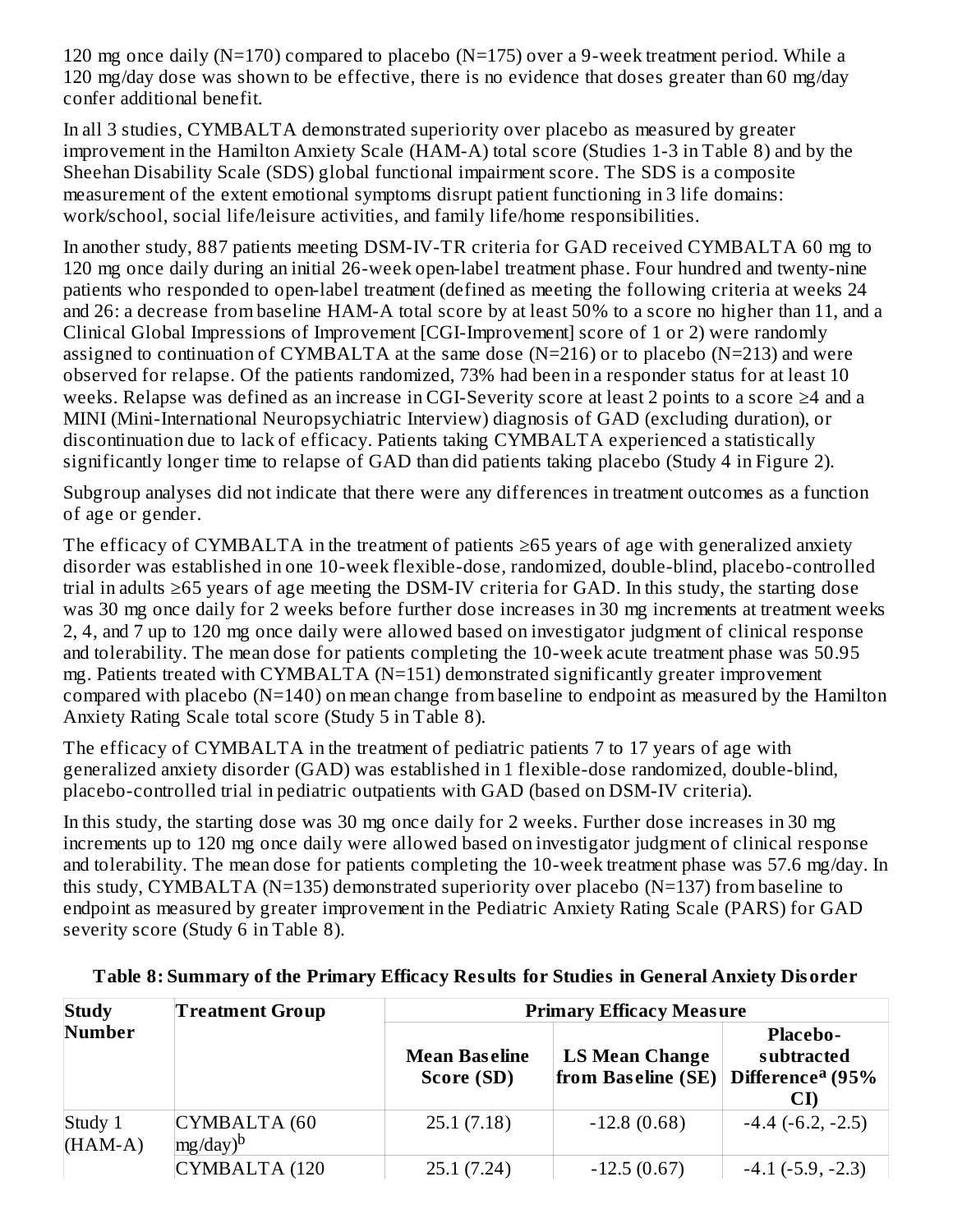|                        | $mg/day)^b$                     |             |               |                            |
|------------------------|---------------------------------|-------------|---------------|----------------------------|
|                        | Placebo                         | 25.8 (7.66) | $-8.4(0.67)$  |                            |
| Study 2<br>$(HAM-A)$   | CYMBALTA (60-120<br>$mg/day)^b$ | 22.5(7.44)  | $-8.1(0.70)$  | $-2.2$ ( $-4.2, -0.3$ )    |
|                        | Placebo                         | 23.5(7.91)  | $-5.9(0.70)$  |                            |
| Study 3<br>$(HAM-A)$   | CYMBALTA (60-120<br>$mg/day)^b$ | 25.8(5.66)  | $-11.8(0.69)$ | $-2.6$ $(-4.5, -0.7)$      |
|                        | Placebo                         | 25.0(5.82)  | $-9.2(0.67)$  |                            |
| Study 5<br>(Elderly)   | CYMBALTA (60-120<br>$mg/day)^b$ | 24.6 (6.21) | $-15.9(0.63)$ | $-4.2$ ( $-5.9$ , $-2.5$ ) |
| $(HAM-A)$              | Placebo                         | 24.5(7.05)  | $-11.7(0.67)$ |                            |
| Study 6<br>(Pediatric) | CYMBALTA (30-120<br>$mg/day)^b$ | 17.5(1.98)  | $-9.7(0.50)$  | $-2.7$ $(-4.0, -1.3)$      |
| (PARS for<br>GAD)      | Placebo                         | 17.4 (2.24) | $-7.1(0.50)$  |                            |

SD: standard deviation; SE: standard error; LS Mean: least-squares mean; CI: confidence interval, not adjusted for multiplicity in trials where multiple dose groups were included.

<sup>a</sup> Difference (drug minus placebo) in least squares mean change from baseline.

 $^{\rm b}$  Dose statistically significantly superior to placebo.

#### **Fig ure 2: Kaplan-Meier Estimation of Cumulative Proportion of Patients with Relaps e (GAD Study 4 )**



#### **14.3 Diabetic Peripheral Neuropathic Pain**

The efficacy of CYMBALTA for the management of neuropathic pain associated with diabetic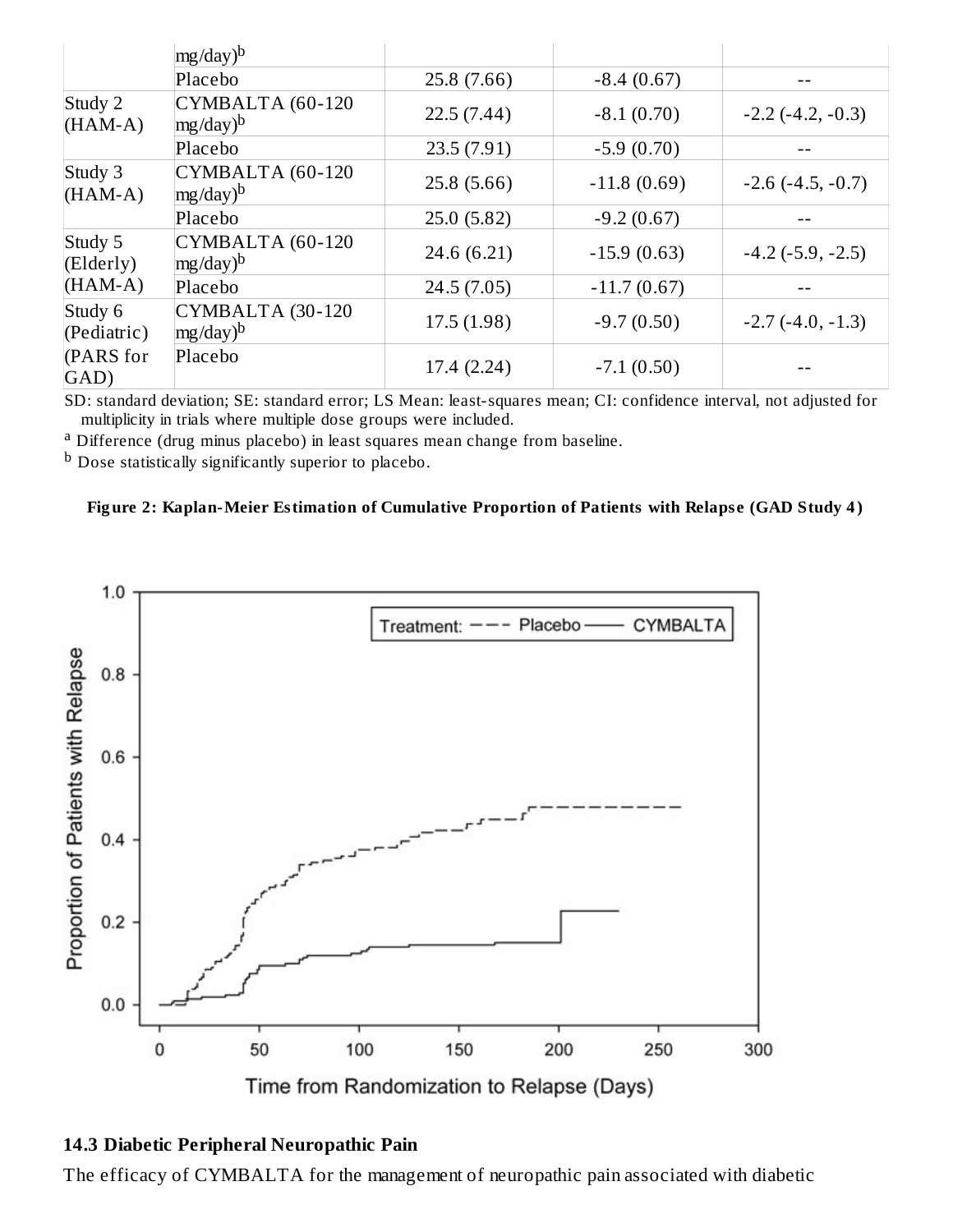peripheral neuropathy was established in 2 randomized, 12-week, double-blind, placebo-controlled, fixed-dose studies in adult patients having diabetic peripheral neuropathic pain for at least 6 months. Study DPNP-1 and Study DPNP-2 enrolled a total of 791 patients of whom 592 (75%) completed the studies. Patients enrolled had Type I or II diabetes mellitus with a diagnosis of painful distal symmetrical sensorimotor polyneuropathy for at least 6 months. The patients had a baseline pain score of ≥4 on an 11-point scale ranging from 0 (no pain) to 10 (worst possible pain). Patients were permitted up to 4 g of acetaminophen per day as needed for pain, in addition to CYMBALTA. Patients recorded their pain daily in a diary.

Both studies compared CYMBALTA 60 mg once daily or 60 mg twice daily with placebo. DPNP-1 additionally compared CYMBALTA 20 mg with placebo. A total of 457 patients (342 CYMBALTA, 115 placebo) were enrolled in DPNP-1 and a total of 334 patients (226 CYMBALTA, 108 placebo) were enrolled in DPNP-2. Treatment with CYMBALTA 60 mg one or two times a day statistically significantly improved the endpoint mean pain scores from baseline and increased the proportion of patients with at least a 50% reduction in pain scores from baseline. For various degrees of improvement in pain from baseline to study endpoint, Figures 3 and 4 show the fraction of patients achieving that degree of improvement. The figures are cumulative, so that patients whose change from baseline is, for example, 50%, are also included at every level of improvement below 50%. Patients who did not complete the study were assigned 0% improvement. Some patients experienced a decrease in pain as early as week 1, which persisted throughout the study.



**Percent Improvement in Pain from Baseline** Figure 3: Percentage of Patients Achieving Various Levels of Pain Relief as Measured by 24-Hour Average **Pain Severity - DPNP-1**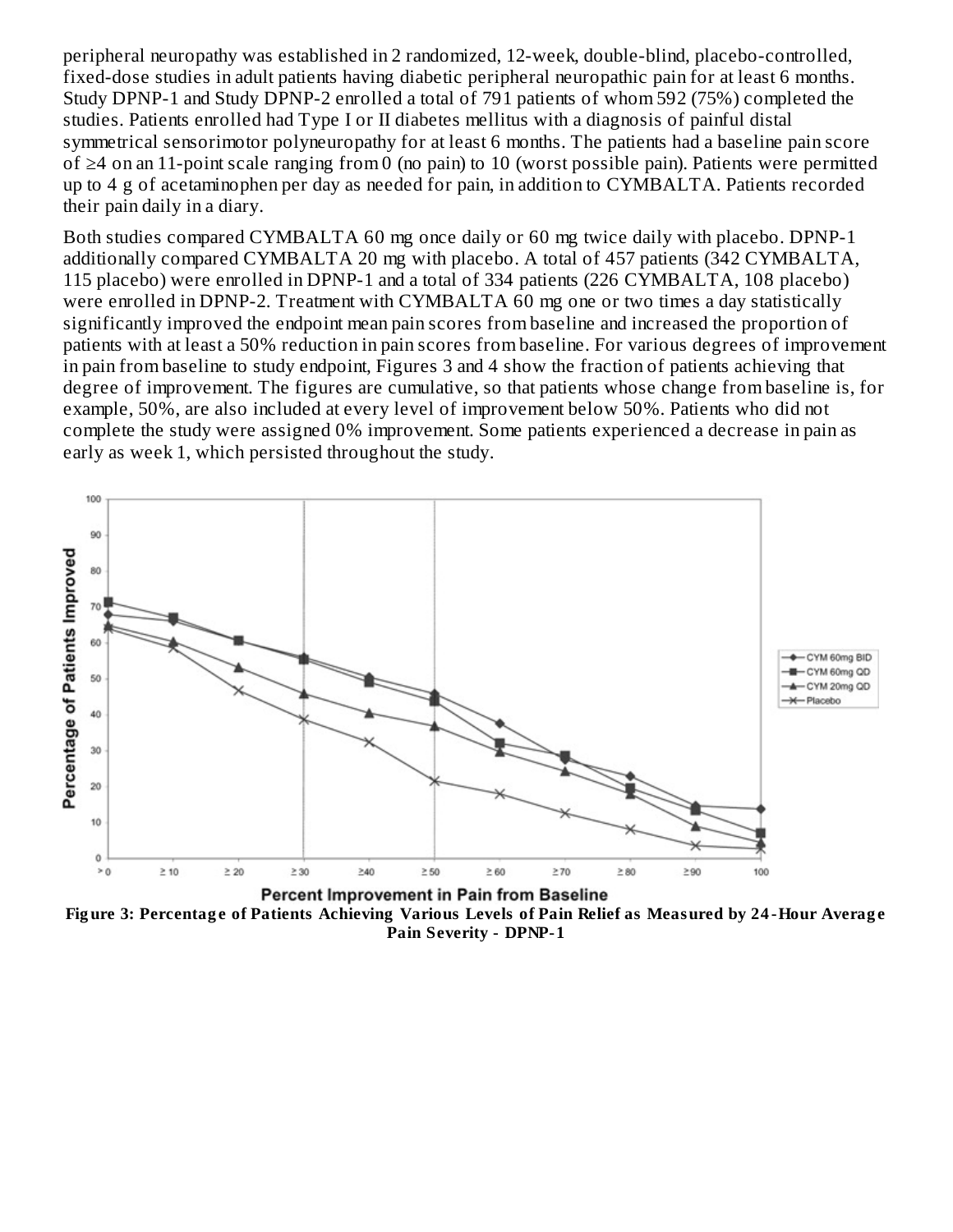

Figure 4: Percentage of Patients Achieving Various Levels of Pain Relief as Measured by 24-Hour Average **Pain Severity - DPNP-2**

#### **14.4 Fibromyalgia**

The efficacy of CYMBALTA for the management of fibromyalgia was established in two randomized, double-blind, placebo-controlled, fixed-dose studies in adult patients meeting the American College of Rheumatology criteria for fibromyalgia (a history of widespread pain for 3 months, and pain present at 11 or more of the 18 specific tender point sites). Study FM-1 was three months in duration and enrolled female patients only. Study FM-2 was six months in duration and enrolled male and female patients. Approximately 25% of participants had a comorbid diagnosis of major depressive disorder (MDD). FM-1 and FM-2 enrolled a total of 874 patients of whom 541 (62%) completed the studies. The patients had a baseline pain score of 6.5 on an 11-point scale ranging from 0 (no pain) to 10 (worse possible pain).

Both studies compared CYMBALTA 60 mg once daily or 120 mg daily (given in divided doses in FM-1 and as a single daily dose in FM-2) with placebo. FM-2 additionally compared CYMBALTA 20 mg with placebo during the initial three months of a six-month study. A total of 354 patients (234 CYMBALTA, 120 placebo) were enrolled in FM-1 and a total of 520 patients (376 CYMBALTA, 144 placebo) were enrolled in FM-2 (5% male, 95% female). Treatment with CYMBALTA 60 mg or 120 mg daily statistically significantly improved the endpoint mean pain scores from baseline and increased the proportion of patients with at least a 50% reduction in pain score from baseline. Pain reduction was observed in patients both with and without comorbid MDD. However, the degree of pain reduction may be greater in patients with comorbid MDD. For various degrees of improvement in pain from baseline to study endpoint, Figures 5 and 6 show the fraction of patients achieving that degree of improvement. The figures are cumulative so that patients whose change from baseline is, for example, 50%, are also included at every level of improvement below 50%. Patients who did not complete the study were assigned 0% improvement. Some patients experienced a decrease in pain as early as week 1, which persisted throughout the study. Improvement was also demonstrated on measures of function (Fibromyalgia Impact Questionnaires) and patient global impression of change (PGI). Neither study demonstrated a benefit of 120 mg compared to 60 mg, and a higher dose was associated with more adverse reactions and premature discontinuations of treatment.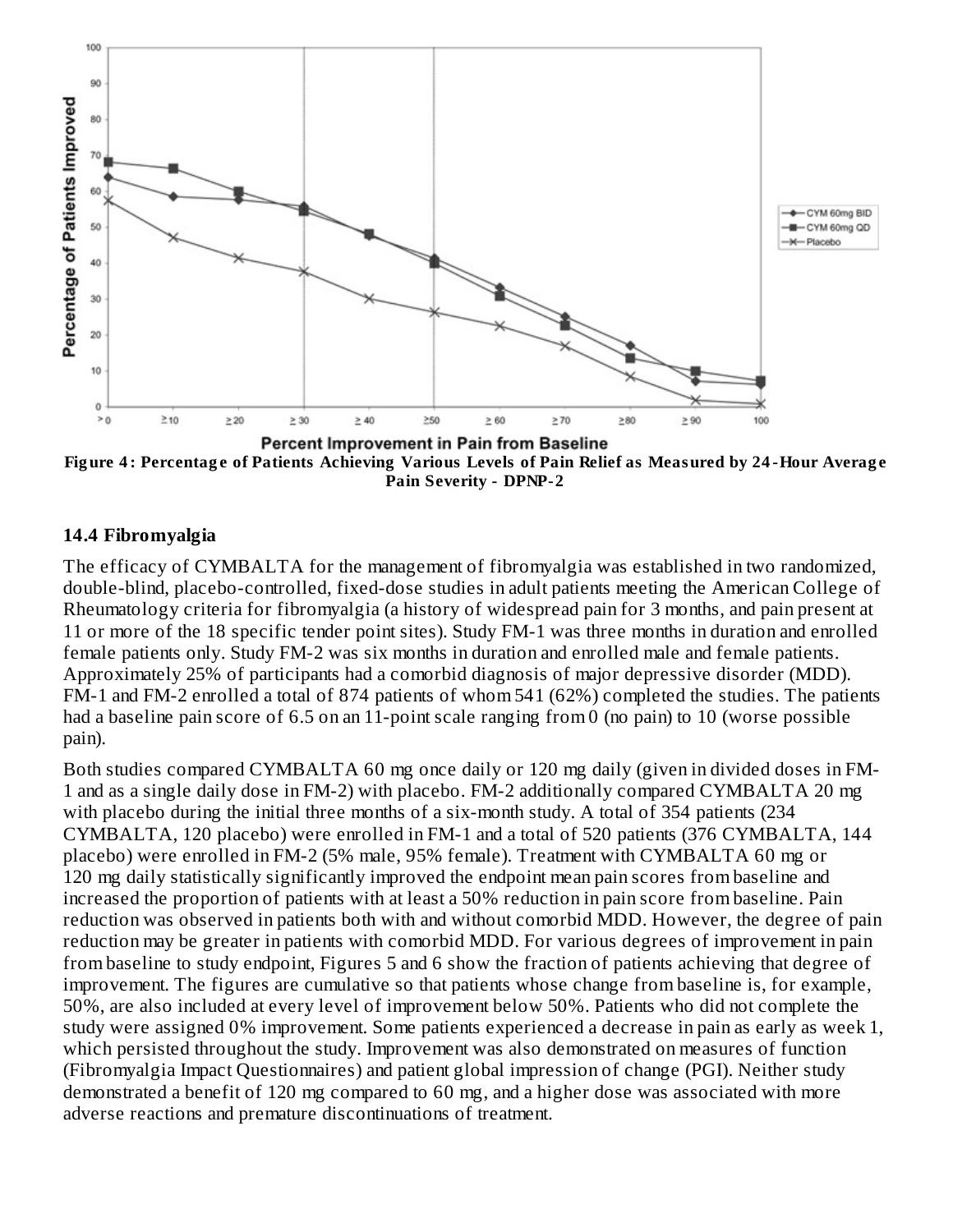

Percent Improvement in Pain from Baseline Figure 5: Percentage of Patients Achieving Various Levels of Pain Relief as Measured by 24-Hour Average **Pain Severity - FM-1**



Percent Improvement in Pain from Baseline

Figure 6: Percentage of Patients Achieving Various Levels of Pain Relief as Measured by 24-Hour Average **Pain Severity - FM-2**

Additionally, the benefit of up-titration in non-responders to CYMBALTA at 60 mg/day was evaluated in a separate study. Patients were initially treated with CYMBALTA 60 mg once daily for eight weeks in open-label fashion. Subsequently, completers of this phase were randomized to double-blind treatment with CYMBALTA at either 60 mg once daily or 120 mg once daily. Those patients who were considered non-responders, where response was defined as at least a 30% reduction in pain score from baseline at the end of the 8-week treatment, were no more likely to meet response criteria at the end of 60 weeks of treatment if blindly titrated to CYMBALTA 120 mg as compared to those who were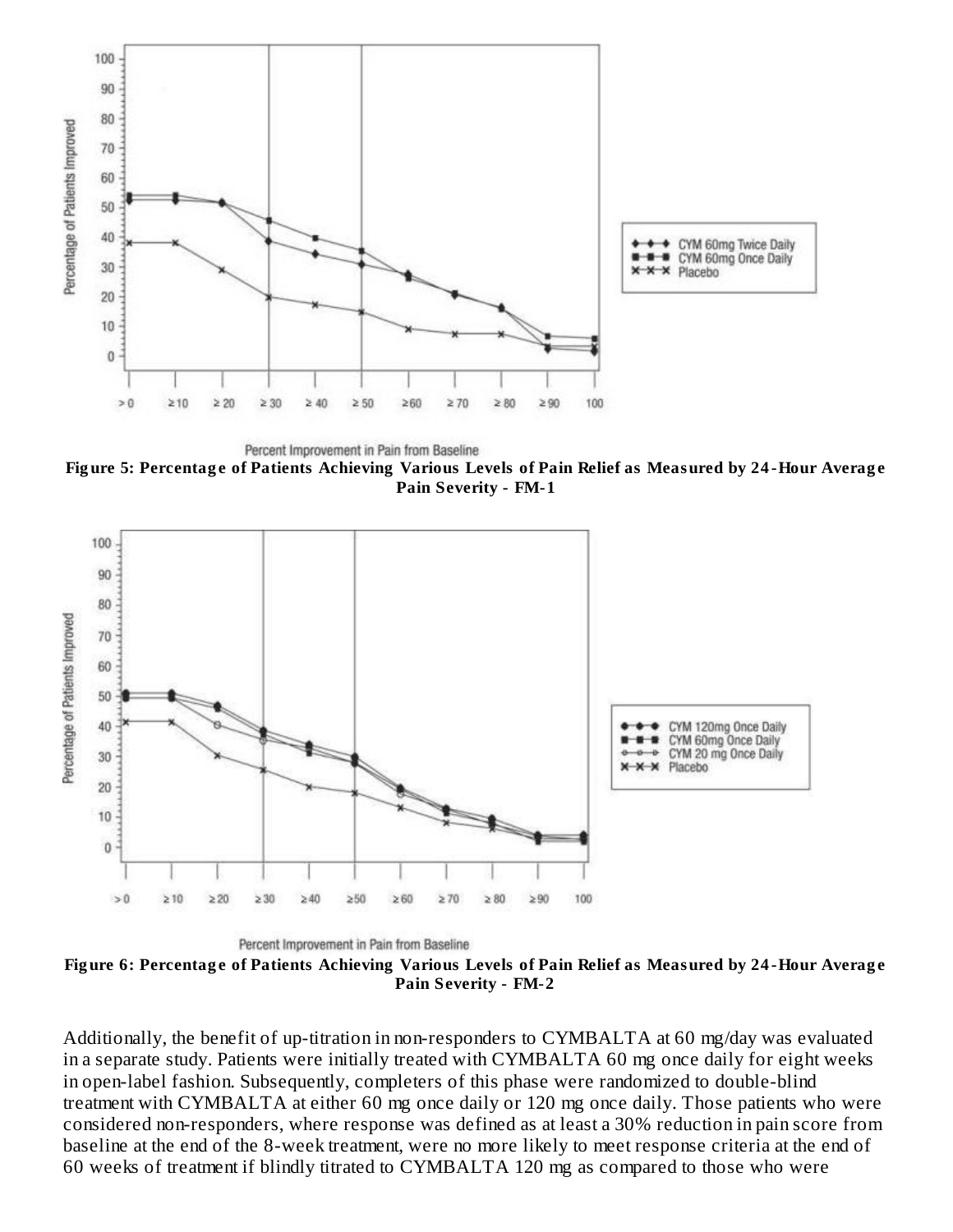## **14.5 Chronic Mus culoskeletal Pain**

CYMBALTA is indicated for the management of chronic musculoskeletal pain. This has been established in studies in patients with chronic low back pain and chronic pain due to osteoarthritis.

## Studies in Chronic Low Back Pain

The efficacy of CYMBALTA in chronic low back pain (CLBP) was assessed in two double-blind, placebo-controlled, randomized clinical trials of 13-weeks duration (Study CLBP-1 and Study CLBP-2), and one of 12-weeks duration (CLBP-3). CLBP-1 and CLBP-3 demonstrated efficacy of CYMBALTA in the treatment of chronic low back pain. Patients in all studies had no signs of radiculopathy or spinal stenosis.

*Study CLBP-1*: Two hundred thirty-six adult patients (N=115 on CYMBALTA, N=121 on placebo) enrolled and 182 (77%) completed 13-week treatment phase. After 7 weeks of treatment, CYMBALTA patients with less than 30% reduction in average daily pain and who were able to tolerate CYMBALTA 60 mg once daily had their dose of CYMBALTA, in a double-blinded fashion, increased to 120 mg once daily for the remainder of the study. Patients had a mean baseline pain rating of 6 on a numerical rating scale ranging from 0 (no pain) to 10 (worst possible pain). After 13 weeks of treatment, patients taking CYMBALTA 60-120 mg daily had a significantly greater pain reduction compared to placebo. Randomization was stratified by the patients' baseline NSAIDs-use status. Subgroup analyses did not indicate that there were differences in treatment outcomes as a function of NSAIDs use.

*Study CLBP-2*: Four hundred and four patients were randomized to receive fixed doses of CYMBALTA daily or a matching placebo (N=59 on CYMBALTA 20 mg, N=116 on CYMBALTA 60 mg, N=112 on CYMBALTA 120 mg, N=117 on placebo) and 267 (66%) completed the entire 13-week study. After 13 weeks of treatment, none of the three CYMBALTA doses showed a statistically significant difference in pain reduction compared to placebo.

*Study CLBP-3*: Four hundred and one patients were randomized to receive fixed doses of CYMBALTA 60 mg daily or placebo (N=198 on CYMBALTA, N=203 on placebo), and 303 (76%) completed the study. Patients had a mean baseline pain rating of 6 on a numerical rating scale ranging from 0 (no pain) to 10 (worst possible pain). After 12 weeks of treatment, patients taking CYMBALTA 60 mg daily had significantly greater pain reduction compared to placebo.

For various degrees of improvement in pain from baseline to study endpoint, Figures 7 and 8 show the fraction of patients in CLBP-1 and CLBP-3 achieving that degree of improvement. The figures are cumulative, so that patients whose change from baseline is, for example, 50%, are also included at every level of improvement below 50%. Patients who did not complete the study were assigned the value of 0% improvement.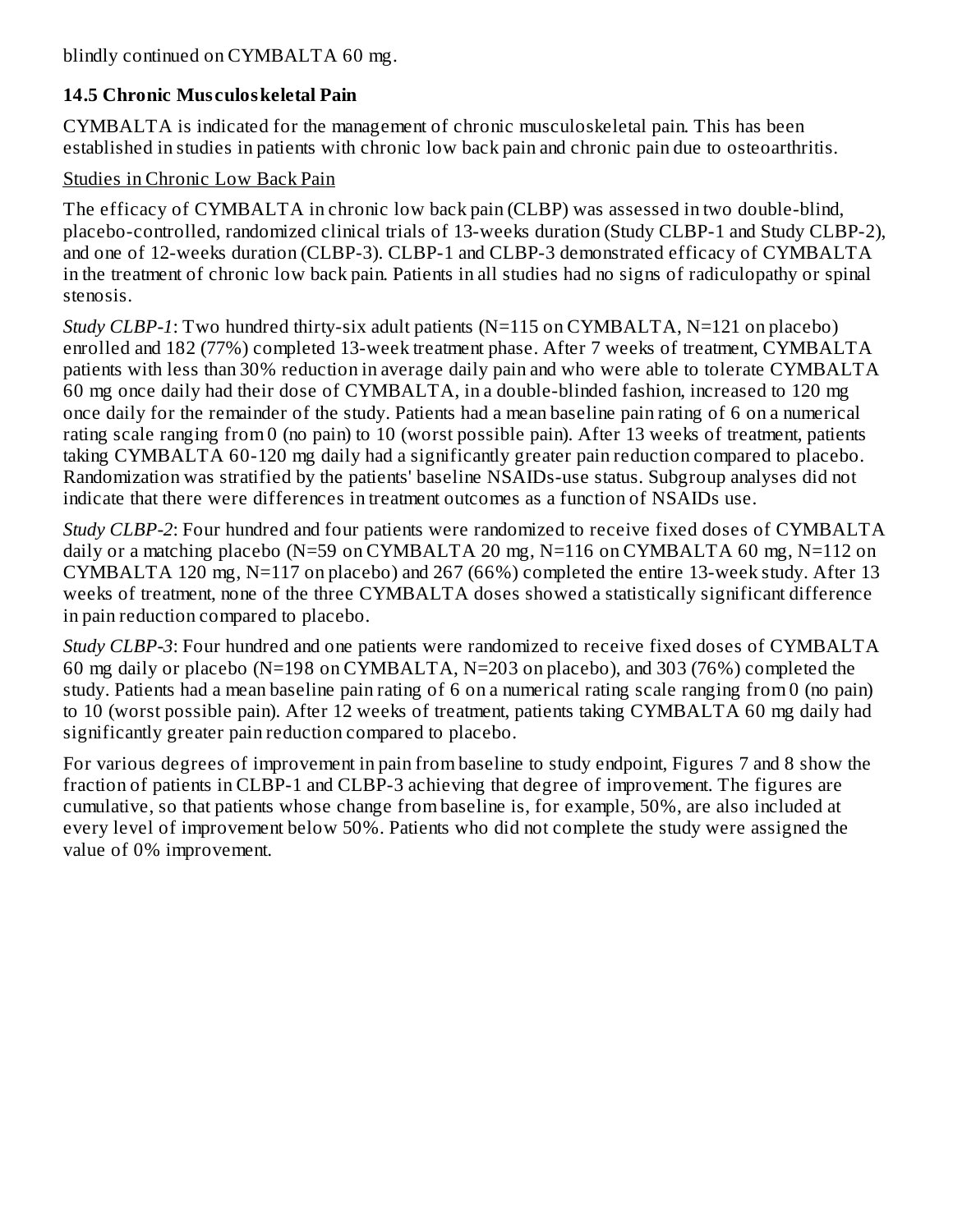

Figure 7: Percentage of Patients Achieving Various Levels of Pain Relief as Measured by 24-Hour Average Pain Severity – CLBP-1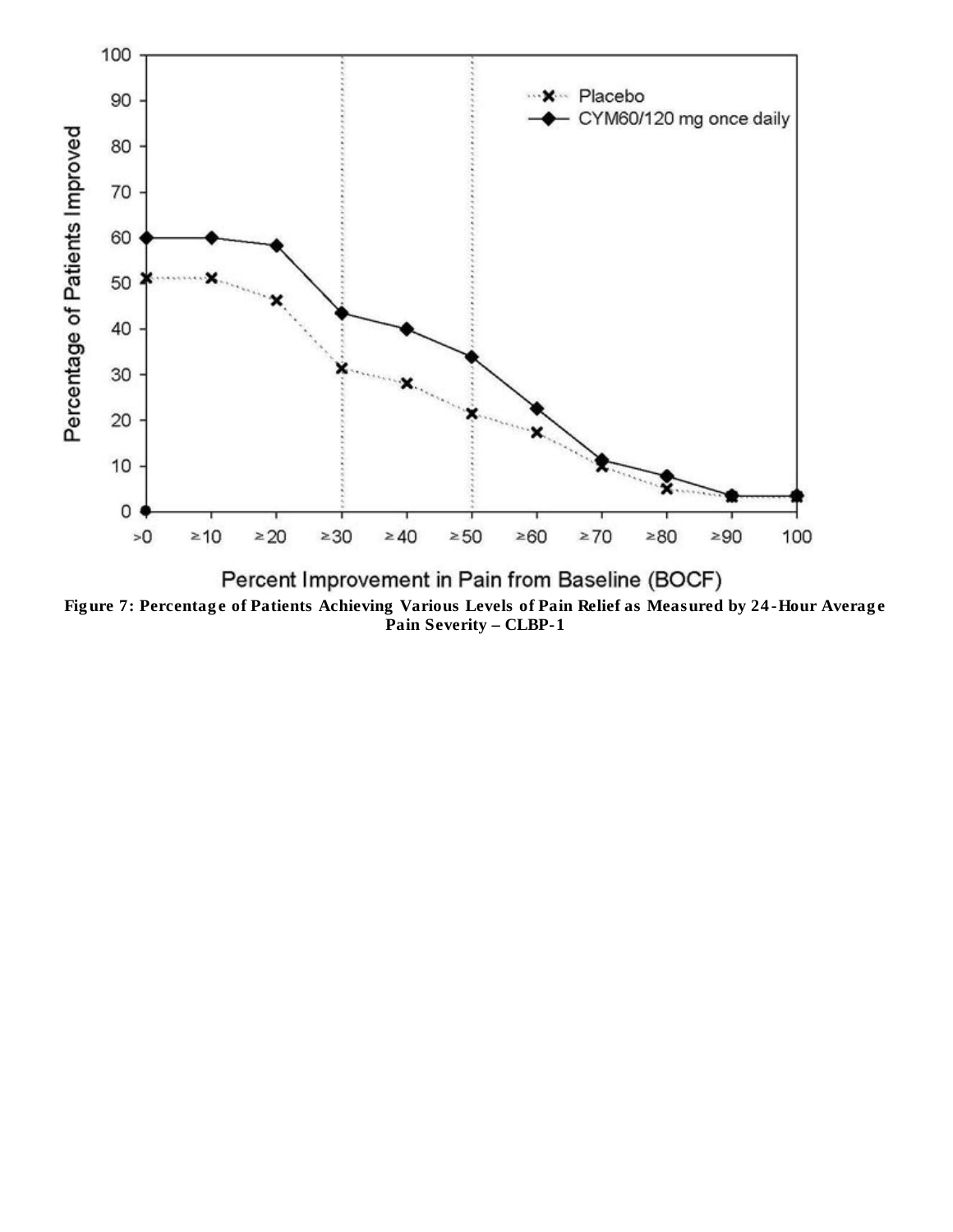

Percent Improvement in Pain from Baseline (BOCF) Figure 8: Percentage of Patients Achieving Various Levels of Pain Relief as Measured by 24-Hour Average **Pain Severity – CLBP-3**

#### Studies in Chronic Pain Due to Osteoarthritis

The efficacy of CYMBALTA in chronic pain due to osteoarthritis was assessed in 2 double-blind, placebo-controlled, randomized clinical trials of 13-weeks duration (Study OA-1 and Study OA-2). All patients in both studies fulfilled the ACR clinical and radiographic criteria for classification of idiopathic osteoarthritis of the knee. Randomization was stratified by the patients' baseline NSAIDs-use status. Patients assigned to CYMBALTA started treatment in both studies at a dose of 30 mg once daily for one week. After the first week, the dose of CYMBALTA was increased to 60 mg once daily. After 7 weeks of treatment with CYMBALTA 60 mg once daily, in OA-1 patients with sub-optimal response to treatment (<30% pain reduction) and tolerated CYMBALTA 60 mg once daily had their dose increased to 120 mg. However, in OA-2, all patients, regardless of their response to treatment after 7 weeks, were re-randomized to either continue receiving CYMBALTA 60 mg once daily or have their dose increased to 120 mg once daily for the remainder of the study. Patients in the placebo treatment groups in both studies received a matching placebo for the entire duration of studies. For both studies, efficacy analyses were conducted using 13-week data from the combined CYMBALTA 60 mg and 120 mg once daily treatment groups compared to the placebo group.

*Study OA-1*: Two hundred fifty-six patients (N=128 on CYMBALTA, N=128 on placebo) enrolled and 204 (80%) completed the study. Patients had a mean baseline pain rating of 6 on a numerical rating scale ranging from 0 (no pain) to 10 (worst possible pain). After 13 weeks of treatment, patients taking CYMBALTA had significantly greater pain reduction. Subgroup analyses did not indicate that there were differences in treatment outcomes as a function of NSAIDs use.

*Study OA-2*: Two hundred thirty-one patients (N=111 on CYMBALTA, N=120 on placebo) enrolled and 173 (75%) completed the study. Patients had a mean baseline pain of 6 on a numerical rating scale ranging from 0 (no pain) to 10 (worst possible pain). After 13 weeks of treatment, patients taking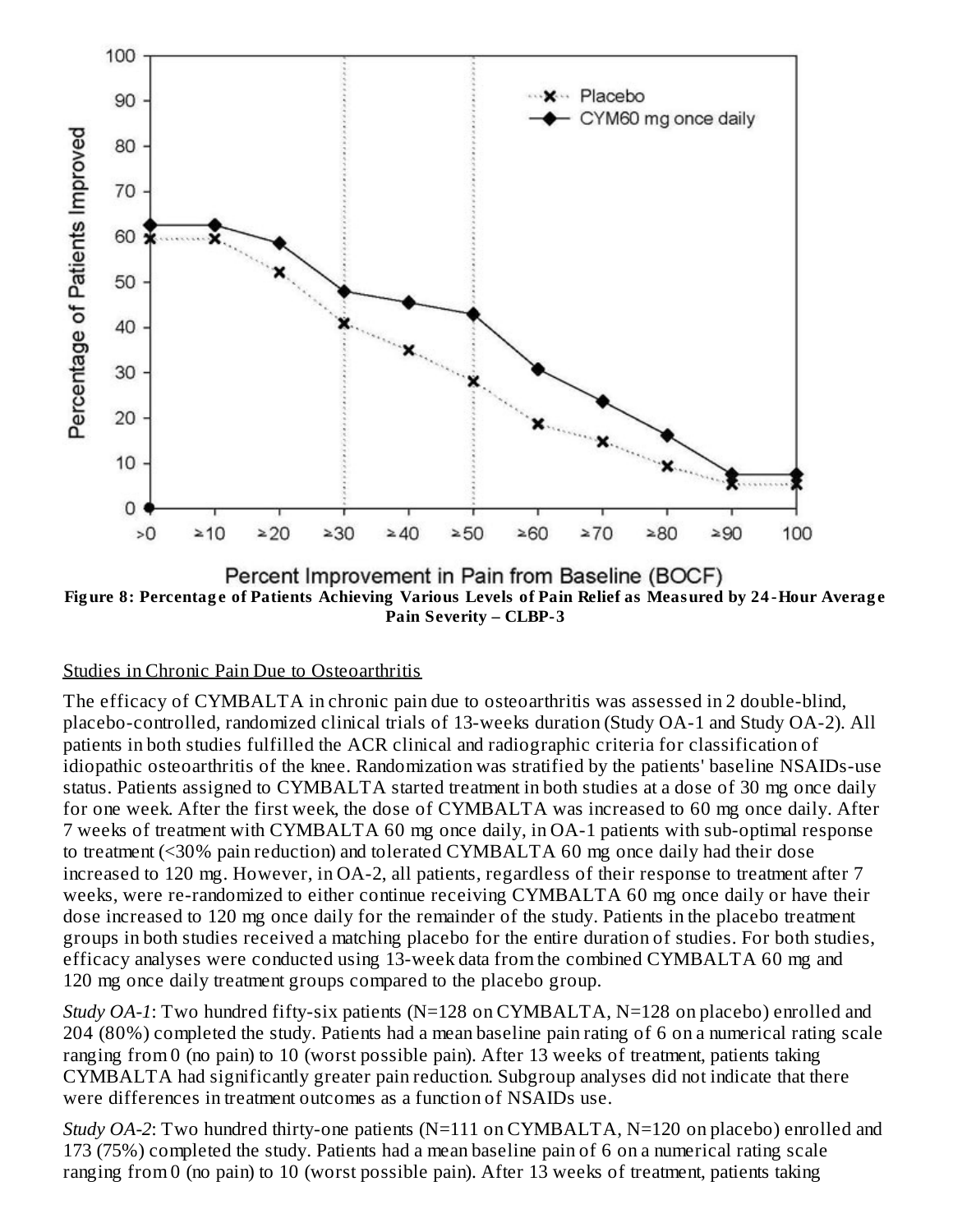CYMBALTA did not show a significantly greater pain reduction.

In Study OA-1, for various degrees of improvement in pain from baseline to study endpoint, Figure 7 shows the fraction of patients achieving that degree of improvement. The figure is cumulative, so that patients whose change from baseline is, for example, 50%, are also included at every level of improvement below 50%. Patients who did not complete the study were assigned the value of 0% improvement.



Percent Improvement in Pain from Baseline (BOCF) Figure 9: Percentage of Patients Achieving Various Levels of Pain Relief as Measured by 24-Hour Average **Pain Severity – OA-1**

### **HOW SUPPLIED**

Product: 68151-4734

NDC: 68151-4734-6 1 CAPSULE, DELAYED RELEASE in a PACKAGE

#### **17 PATIENT COUNSELING INFORMATION**

See FDA-approved patient labeling (Medication Guide).

• Information on Medication Guide — Inform patients, their families, and their caregivers about the benefits and risks associated with treatment with CYMBALTA and counsel them in its appropriate use. A patient Medication Guide is available for CYMBALTA. Instruct patients, their families, and their caregivers to read the Medication Guide before starting CYMBALTA and each time their prescription is renewed, and assist them in understanding its contents. Give patients the opportunity to discuss the contents of the Medication Guide and to obtain answers to any questions they may have. The complete text of the Medication Guide is reprinted at the end of this document. Advise patients of the following issues and ask them to alert their prescriber if these occur while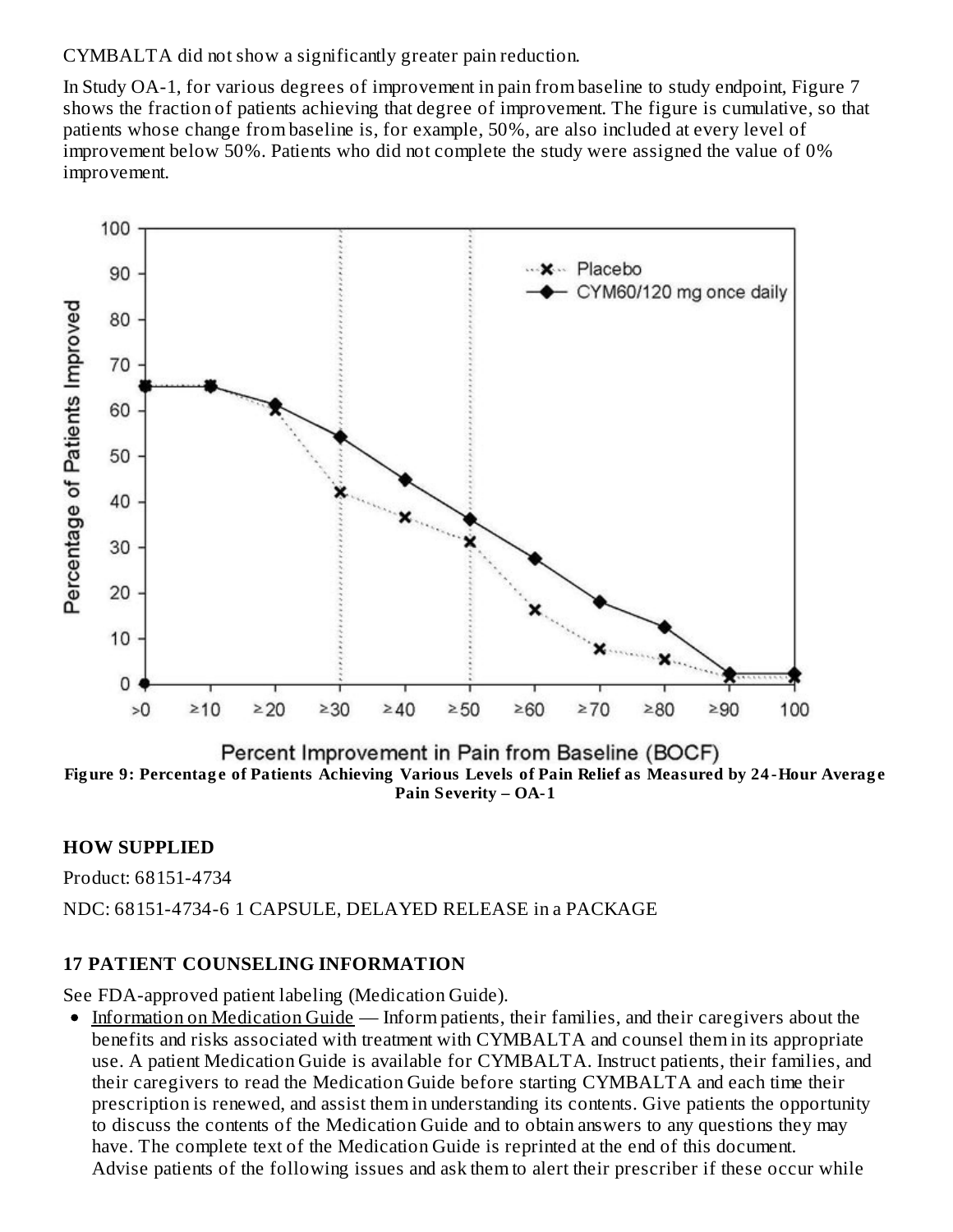taking CYMBALTA.

• Suicidal Thoughts and Behaviors — Encourage patients, their families, and their caregivers to be alert to the emergence of anxiety, agitation, panic attacks, insomnia, irritability, hostility, aggressiveness, impulsivity, akathisia (psychomotor restlessness), hypomania, mania, other unusual changes in behavior, worsening of depression, and suicidal ideation, especially early during antidepressant treatment and when the dose is adjusted up or down.

Advise families and caregivers of patients to observe for the emergence of such symptoms on a day-to-day basis, since changes may be abrupt. Such symptoms should be reported to the patient's prescriber or health professional, especially if they are severe, abrupt in onset, or were not part of the patient's presenting symptoms. Symptoms such as these may be associated with an increased risk for suicidal thinking and behavior and indicate a need for very close monitoring and possibly changes in the medication *[see Boxed Warning, and Warnings and Precautions (5.1)]*.

- CYMBALTA should be swallowed whole and should not be chewed or crushed, nor should the  $\bullet$ capsule be opened and its contents be sprinkled on food or mixed with liquids. All of these might affect the enteric coating.
- Continuing the Therapy Prescribed While patients may notice improvement with CYMBALTA therapy in 1 to 4 weeks, advise patients to continue therapy as directed.
- Hepatotoxicity Inform patients that severe liver problems, sometimes fatal, have been reported in patients treated with CYMBALTA. Instruct patients to talk to their healthcare provider if they develop itching, right upper belly pain, dark urine, or yellow skin/eyes while taking CYMBALTA, which may be signs of liver problems. Instruct patients to talk to their healthcare provider about their alcohol consumption. Use of CYMBALTA with heavy alcohol intake may be associated with severe liver injury *[see Warnings and Precautions (5.2)]*.
- Alcohol Although CYMBALTA does not increase the impairment of mental and motor skills  $\bullet$ caused by alcohol, use of CYMBALTA concomitantly with heavy alcohol intake may be associated with severe liver injury. For this reason, CYMBALTA should not be prescribed for patients with substantial alcohol use *[see Warnings and Precautions (5.2) and Drug Interactions (7.15)]*.
- Orthostatic Hypotension, Falls and Syncope Advise patients of the risk of orthostatic  $\bullet$ hypotension, falls and syncope, especially during the period of initial use and subsequent dose escalation, and in association with the use of concomitant drugs that might potentiate the orthostatic effect of CYMBALTA *[see Warnings and Precautions (5.3)]*.
- Serotonin Syndrome Caution patients about the risk of serotonin syndrome with the concomitant use of CYMBALTA and other serotonergic agents including triptans, tricyclic antidepressants, fentanyl, lithium, tramadol, buspirone, tryptophan and St. John's Wort *[see Contraindications (4), Warnings and Precautions (5.4), and Drug Interactions (7.14)]*. Advise patients of the signs and symptoms associated with serotonin syndrome that may include

mental status changes (e.g., agitation, hallucinations, delirium, and coma), autonomic instability (e.g., tachycardia, labile blood pressure, dizziness, diaphoresis, flushing, hyperthermia), neuromuscular changes (e.g., tremor, rigidity, myoclonus, hyperreflexia, incoordination), seizures, and/or gastrointestinal symptoms (e.g., nausea, vomiting, diarrhea). Caution patients to seek medical care immediately if they experience these symptoms.

- Abnormal Bleeding Caution patients about the concomitant use of CYMBALTA and NSAIDs, aspirin, warfarin, or other drugs that affect coagulation since combined use of psychotropic drugs that interfere with serotonin reuptake and these agents has been associated with an increased risk of bleeding *[see Warnings and Precautions (5.5)]*.
- Severe Skin Reactions Caution patients that CYMBALTA may cause serious skin reactions. This  $\bullet$ may need to be treated in a hospital and may be life-threatening. Counsel patients to call their doctor right away or get emergency help if they have skin blisters, peeling rash, sores in their mouth, hives, or any other allergic reactions *[see Warnings and Precautions (5.6)]*.
- Discontinuation of Treatment Instruct patients that discontinuation of CYMBALTA may be associated with symptoms such as dizziness, headache, nausea, diarrhea, paresthesia, irritability, vomiting, insomnia, anxiety, hyperhidrosis, and fatigue, and should be advised not to alter their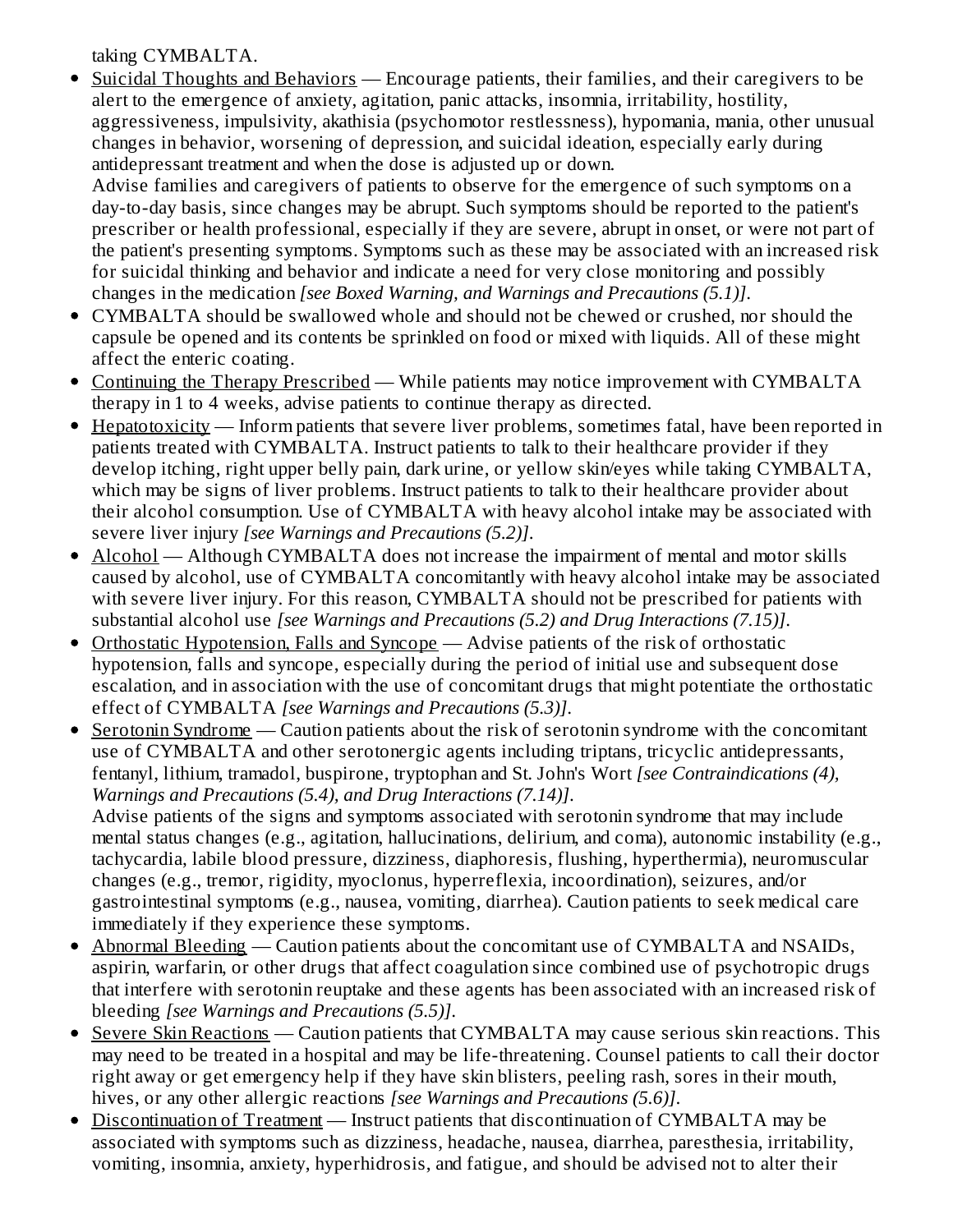dosing regimen, or stop taking CYMBALTA without consulting their physician *[see Warnings and Precautions (5.7)]*.

- Activation of Mania or Hypomania Adequately screen patients with depressive symptoms for risk of bipolar disorder (e.g. family history of suicide, bipolar disorder, and depression) prior to initiating treatment with CYMBALTA. Advise patients to report any signs or symptoms of a manic reaction such as greatly increased energy, severe trouble sleeping, racing thoughts, reckless behavior, talking more or faster than usual, unusually grand ideas, and excessive happiness or irritability *[see Warnings and Precautions (5.8)]*.
- Angle-Closure Glaucoma Advise patients that taking CYMBALTA can cause mild pupillary dilation, which in susceptible individuals, can lead to an episode of angle-closure glaucoma. Preexisting glaucoma is almost always open-angle glaucoma because angle-closure glaucoma, when diagnosed, can be treated definitively with iridectomy. Open-angle glaucoma is not a risk factor for angle-closure glaucoma. Patients may wish to be examined to determine whether they are susceptible to angle-closure, and have a prophylactic procedure (e.g., iridectomy), if they are susceptible. *[See Warnings and Precautions (5.9)]*.
- Seizures Advise patients to inform their physician if they have a history of seizure disorder *[see Warnings and Precautions (5.10)]*.
- Effects on Blood Pressure Caution patients that CYMBALTA may cause an increase in blood pressure *[see Warnings and Precautions (5.11)]*.
- Concomitant Medications Advise patients to inform their physicians if they are taking, or plan to take, any prescription or over-the-counter medications, since there is a potential for interactions *[see Dosage and Administration (2.8, 2.9), Contraindications (4), Warnings and Precautions (5.4, 5.12), and Drug Interactions (7)]*.
- Hyponatremia Advise patients that hyponatremia has been reported as a result of treatment with SNRIs and SSRIs, including CYMBALTA. Advise patients of the signs and symptoms of hyponatremia *[see Warnings and Precautions (5.13)]*.
- Concomitant Illnesses Advise patients to inform their physicians about all of their medical conditions *[see Warnings and Precautions (5.14)]*.
- CYMBALTA is in a class of medicines that may affect urination. Instruct patients to consult with their healthcare provider if they develop any problems with urine flow *[see Warnings and Precautions (5.15)]*.
- Pregnancy and Nursing Mothers Advise patients to notify their physician if they:
	- become pregnant during therapy
	- intend to become pregnant during therapy
	- are nursing *[see Use in Specific Populations (8.1, 8.3)]*.
- Pediatric Use Safety and efficacy of CYMBALTA in patients 7 to 17 years of age have been established for the treatment of GAD. The types of adverse reactions observed with CYMBALTA in children and adolescents were generally similar to those observed in adults. The safety and effectiveness of CYMBALTA have not been established in pediatric patients less than 18 years of age with other indications. *[See Use in Specific Populations (8.4)]*.
- Interference with Psychomotor Performance Any psychoactive drug may impair judgment, thinking, or motor skills. Although in controlled studies CYMBALTA has not been shown to impair psychomotor performance, cognitive function, or memory, it may be associated with sedation and dizziness. Therefore, caution patients about operating hazardous machinery including automobiles, until they are reasonably certain that CYMBALTA therapy does not affect their ability to engage in such activities.

Literature revised June 2015

#### **Marketed by: Lilly USA, LLC, Indianapolis, IN 46285, USA** Copyright © 2004, 2015, Eli Lilly and Company. All rights reserved.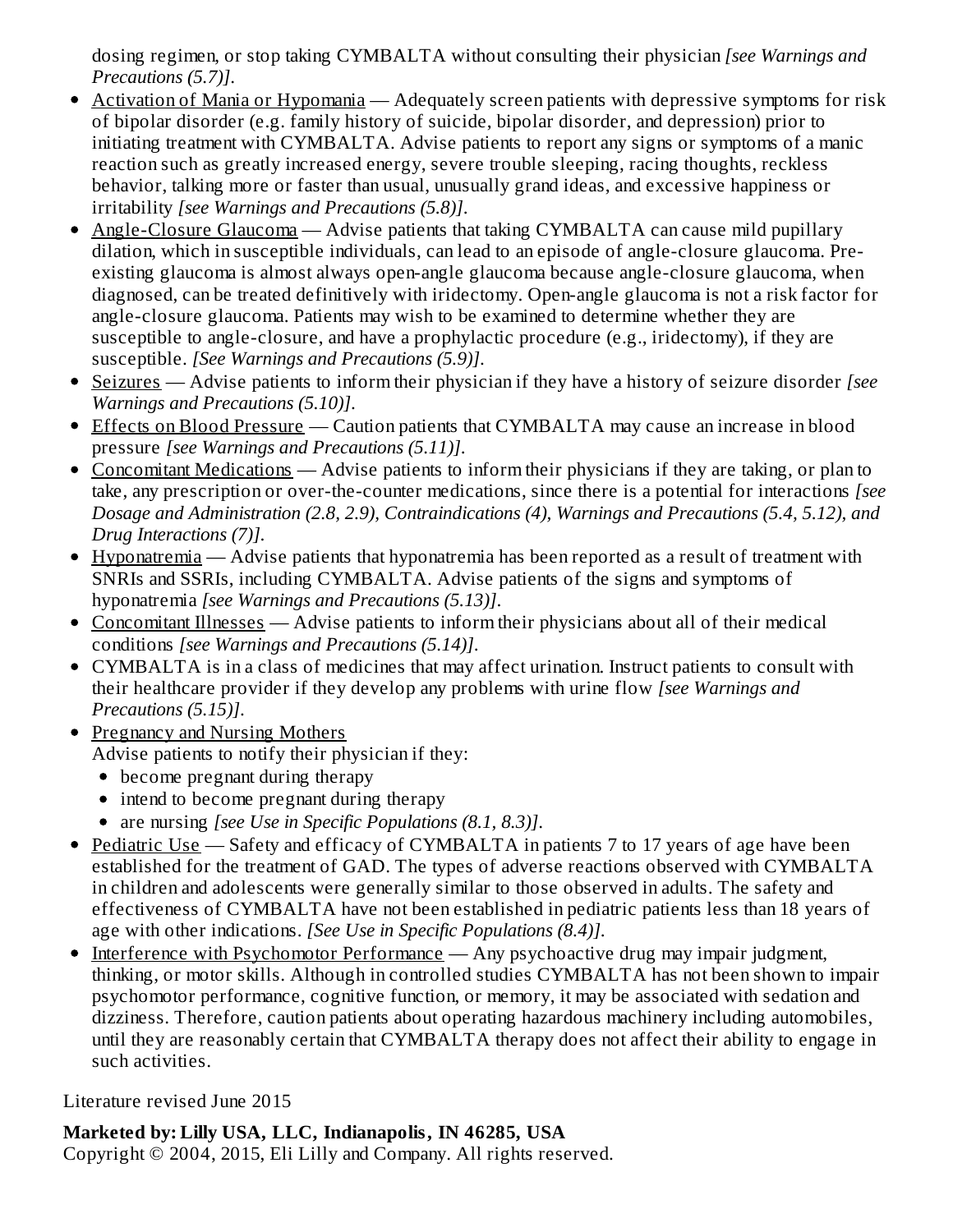#### CYM-0006-USPI-20150618

#### **Medication Guide**

#### **Cymbalta ® [sim-BALL-tah] (duloxetine delayed-releas e capsules)**

Read this Medication Guide before you start taking Cymbalta $^\circledR$  and each time you get a refill. There may be new information. This information does not take the place of talking to your healthcare provider about your medical condition or treatment.

#### **Talk to your healthcare provider about:**

- all risks and benefits of treatment with antidepressant medicines
- all treatment choices for depression or other serious mental illness  $\bullet$

#### **What is the most important information I should know about antidepressant medicines, depression, other s erious mental illness es, and suicidal thoughts or actions?**

**1. Cymbalta and other antidepressant medicines may increas e suicidal thoughts or actions in some children, teenagers, or young adults within the first few months of treatment or when the dos e is changed.**

**2. Depression and other s erious mental illness es are the most important caus es of suicidal thoughts or actions. Some people may have a particularly high risk of having suicidal thoughts or actions.** These include people who have (or have a family history of) bipolar illness (also called manic-depressive illness).

#### **3. How can I watch for and try to prevent suicidal thoughts and actions?**

- Pay close attention to any changes in mood, behavior, actions, thoughts, or feelings, especially sudden changes. This is very important when an antidepressant medicine is started or when the dose is changed.
- Call your healthcare provider right away to report new or sudden changes in mood, behavior, thoughts, or feelings.
	- Keep all follow-up visits with your healthcare provider as scheduled. Call your healthcare provider between visits as needed, especially if you have concerns about symptoms.

#### **Call your healthcare provider right away if you have any of the following symptoms or feelings, especially if they are new, wors e, or worry you. In an emergency, call 911.**

- attempts to commit suicide
- acting on dangerous impulses
- acting aggressive, being angry, or violent
- thoughts about suicide or dying
- new or worse depression
- new or worse anxiety
- panic attacks
- feeling very agitated or restless
- new or worse irritability
- trouble sleeping
- an extreme increase in activity or talking (mania)
- other unusual changes in behavior or mood  $\bullet$

#### **What els e do I need to know about antidepressant medicines?**

- Never stop an antidepressant medicine without first talking to a healthcare provider. Stopping an antidepressant medicine suddenly can cause other symptoms.
- Antidepressants are medicines used to treat depression and other illnesses. It is important to discuss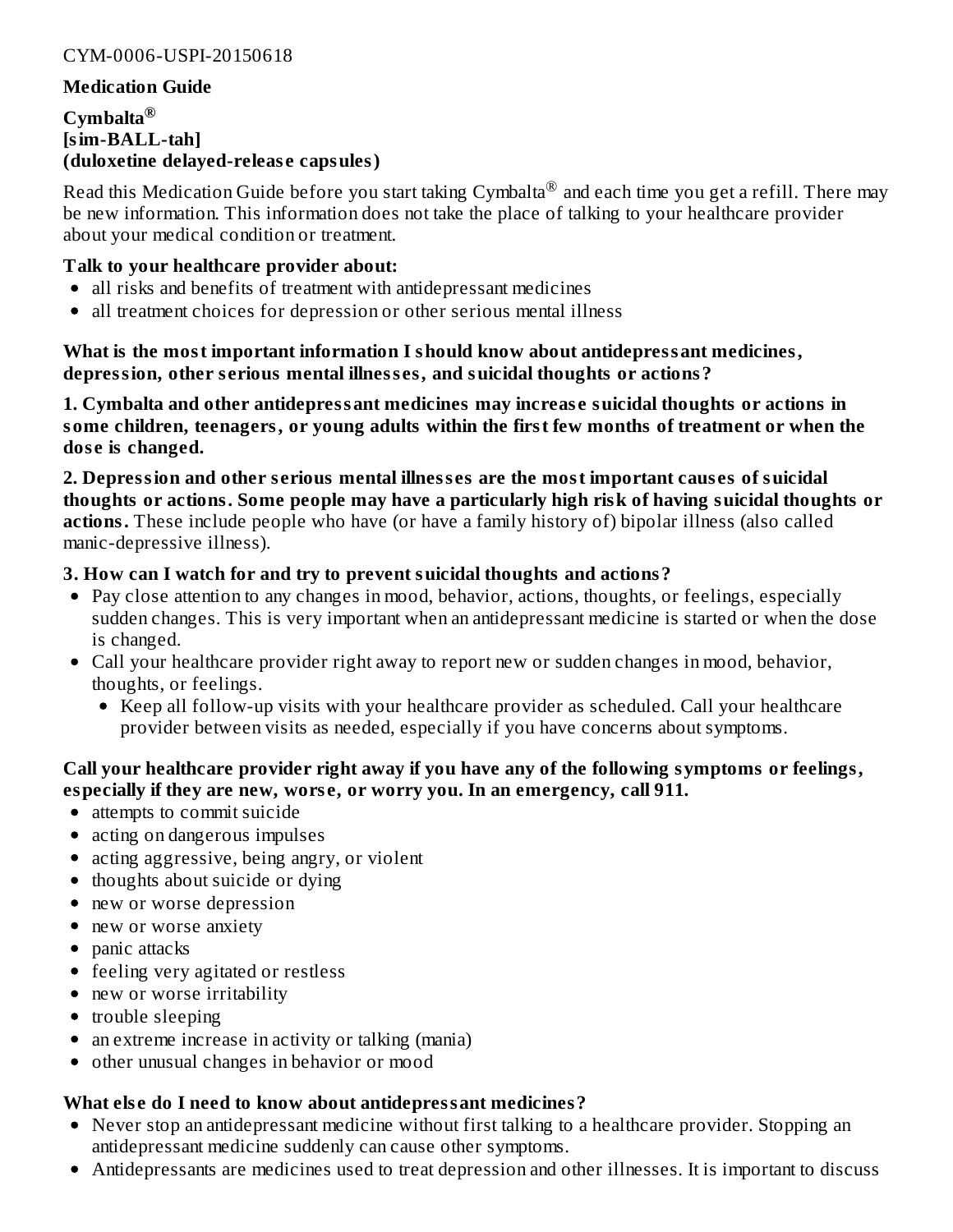all the risks of treating depression and also the risks of not treating it. Patients should discuss all treatment choices with your healthcare provider, not just the use of antidepressants.

- Antidepressant medicines have other side effects. Talk to your healthcare provider about the side effects of the medicine prescribed for you or your family member.
- Antidepressant medicines can interact with other medicines. Know all of the medicines that you or your family member takes. Keep a list of all medicines to show your healthcare provider. Do not start new medicines without first checking with your healthcare provider.

#### **What is Cymbalta?**

Cymbalta is a prescription medicine used to treat a certain type of depression called Major Depressive Disorder (MDD). Cymbalta belongs to a class of medicines known as SNRIs (or serotoninnorepinephrine reuptake inhibitors).

Cymbalta is also used to treat or manage:

- Generalized Anxiety Disorder (GAD)
- Diabetic Peripheral Neuropathic Pain (DPNP)
- $\bullet$  Fibromyalgia (FM)
- Chronic Musculoskeletal Pain

#### **Who should not take Cymbalta?**

#### **Do Not take Cymbalta if you:**

- **take a Monoamine Oxidas e Inhibitor (MAOI).** Ask your healthcare provider or pharmacist if you are not sure if you take an MAOI, including the antibiotic linezolid or intravenous methylene blue.
	- Do not take an MAOI within 5 days of stopping Cymbalta unless directed to do so by your healthcare provider.
	- Do not start Cymbalta if you stopped taking an MAOI in the last 14 days unless directed to do so by your healthcare provider.

#### **People who take Cymbalta clos e in time to an MAOI may have a s erious problem called Serotonin Syndrome (s ee "What are the possible side effects of Cymbalta?").**

#### **What should I tell my healthcare provider before taking Cymbalta?**

Before starting Cymbalta, tell your healthcare provider if you:

- have heart problems or high blood pressure
- have diabetes (Cymbalta treatment makes it harder for some people with diabetes to control their blood sugar)
- have liver problems
- have kidney problems
- have glaucoma
- have or had seizures or convulsions
- have bipolar disorder or mania
- have low sodium levels in your blood
- have delayed stomach emptying
- have or had bleeding problems
- are pregnant or plan to become pregnant. It is not known if Cymbalta will harm your unborn baby. Talk to your healthcare provider about the benefits and risks of treating depression or other conditions with Cymbalta during pregnancy.
	- If you become pregnant while taking Cymbalta, talk to your healthcare provider about registering with the Cymbalta Pregnancy Registry. You can register by calling 1-866-814-6975 or by visiting www.cymbaltapregnancyregistry.com. The purpose of this registry is to monitor the pregnancy outcomes in women who have been treated with Cymbalta at any time during pregnancy.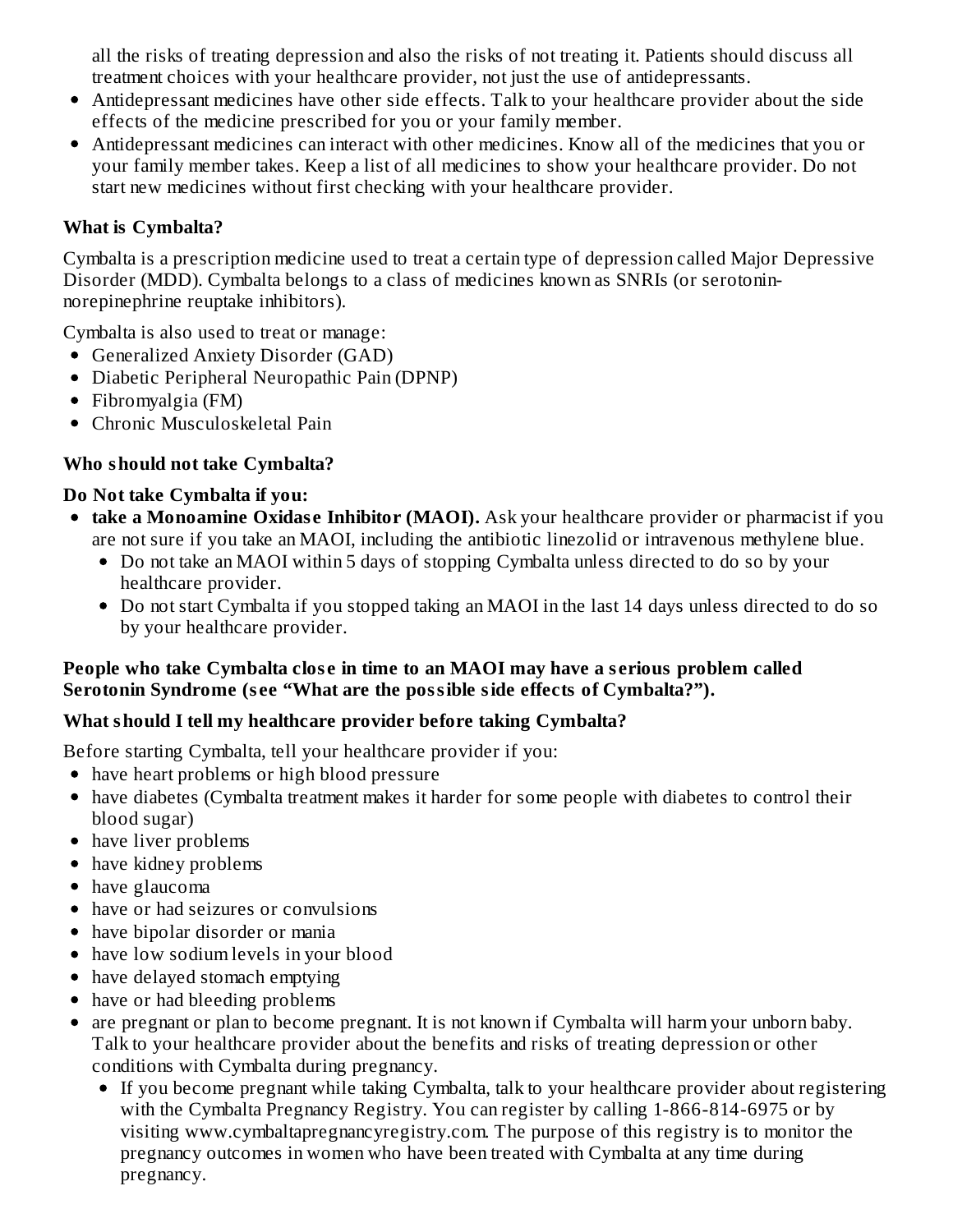are breastfeeding or plan to breastfeed. Cymbalta can pass into your breast milk. Talk to your healthcare provider about the best way to feed your baby while taking Cymbalta.

**Tell your healthcare provider about all the medicines that you take,** including prescription and over-the-counter medicines, vitamins, and herbal supplements. Cymbalta and some medicines may interact with each other, may not work as well, or may cause serious side effects.

Especially tell your healthcare provider if you take:

- triptans used to treat migraine headache
- medicines used to treat mood, anxiety, psychotic or thought disorders, including tricyclics, lithium, buspirone, SSRIs, SNRIs or MAOIs
- tramadol and fentanyl
- cimetidine
- $\bullet$  the antibiotics ciprofloxacin, enoxacin
- medicine to treat irregular heart rate (like propafenone, flecainide, quinidine)
- theophylline
- $\bullet$  the blood thinner warfarin (Coumadin, Jantoven)
- non-steroidal anti-inflammatory drug (NSAID) (like ibuprofen, naproxen or aspirin).
- over-the-counter supplements such as tryptophan or St. John's Wort
- thioridazine (Mellaril). Mellaril together with Cymbalta can cause serious heart rhythm problems or sudden death.

Ask your healthcare provider for a list of these medicines if you are not sure.

Do not take Cymbalta with any other medicine that contain duloxetine.

#### **How should I take Cymbalta?**

- Take Cymbalta exactly as your healthcare provider tells you to take it. Your healthcare provider may need to change the dose of Cymbalta until it is the right dose for you.
- Swallow Cymbalta whole. Do not chew or crush Cymbalta.
- Do not open the capsule and sprinkle on food or mix with liquids. Opening the capsule may affect how well Cymbalta works.
- Cymbalta may be taken with or without food.
- If you miss a dose of Cymbalta, take the missed dose as soon as you remember. If it is almost time for the next dose, skip the missed dose and take your next dose at the regular time. Do not take two doses of Cymbalta at the same time.
- If you take too much Cymbalta, call your healthcare provider or poison control center at 1-800-222- 1222 right away, or get emergency treatment.
- When switching from another antidepressant to Cymbalta your healthcare provider may want to lower the dose of the initial antidepressant first to potentially avoid side effects.

### **What should I avoid while taking Cymbalta?**

- Cymbalta can cause sleepiness or may affect your ability to make decisions, think clearly, or react quickly. You should not drive, operate heavy machinery, or do other dangerous activities until you know how Cymbalta affects you.
- Use of Cymbalta concomitantly with heavy alcohol intake may be associated with severe liver injury. Avoid heavy alcohol use while taking Cymbalta.

### **What are the possible side effects of Cymbalta?**

Cymbalta may cause serious side effects, including: See "What is the most important information I should know about Cymbalta?"

Common possible side effects in people who take Cymbalta include: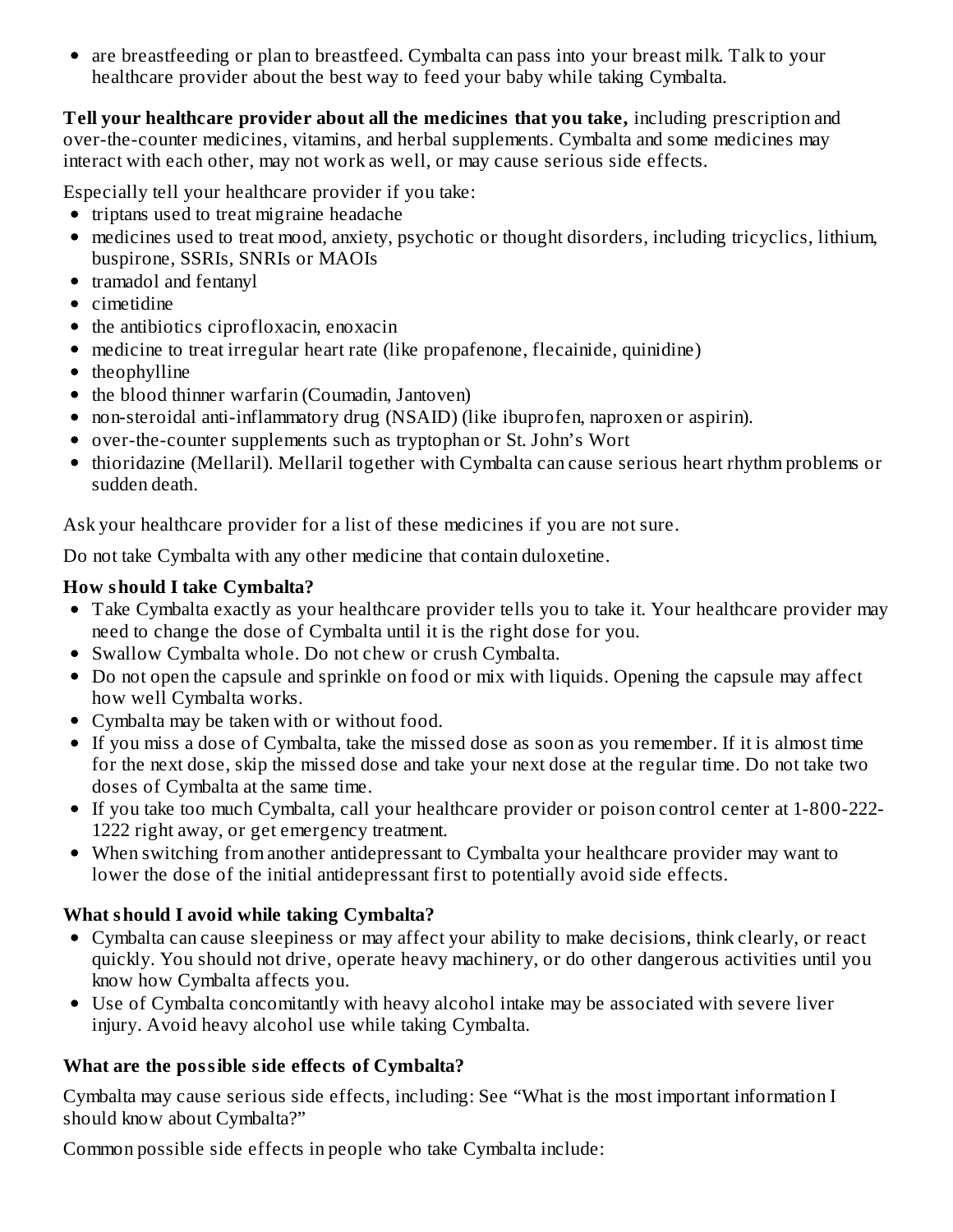#### **1. liver damage. Symptoms may include:**

- itching
- right upper abdominal pain
- dark urine
- yellow skin or eyes
- enlarged liver
- increased liver enzymes

**2. changes in blood pressure and falls.** Monitor your blood pressure before starting and throughout treatment. Cymbalta may:

- increase your blood pressure.
- decrease your blood pressure when standing and cause dizziness or fainting, mostly when first starting Cymbalta or when increasing the dose.
- increase risk of falls, especially in elderly.

## **3. Serotonin Syndrome: This condition can be life-threatening and symptoms may include:**

- agitation, hallucinations, coma or other changes in mental status
- coordination problems or muscle twitching (overactive reflexes)
- racing heartbeat, high or low blood pressure
- sweating or fever
- nausea, vomiting, or diarrhea
- muscle rigidity
- dizziness
- $\bullet$  flushing
- tremor
- seizures

**4. abnormal bleeding:** Cymbalta and other antidepressant medicines may increase your risk of bleeding or bruising, especially if you take the blood thinner warfarin (Coumadin, Jantoven), a non-steroidal antiinflammatory drug (NSAIDs, like ibuprofen or naproxen), or aspirin.

**5. s evere skin reactions:** Cymbalta may cause serious skin reactions that may require stopping its use. This may need to be treated in a hospital and may be life-threatening. Call your healthcare provider right away or get emergency help if you have skin blisters, peeling rash, sores in the mouth, hives or any other allergic reactions.

**6. dis continuation symptoms:** Do not stop Cymbalta without first talking to your healthcare provider. Stopping Cymbalta too quickly or changing from another antidepressant too quickly may result in serious symptoms including:

- anxiety
- irritability
- feeling tired or problems sleeping
- headache
- sweating
- dizziness
- electric shock-like sensations
- vomiting or nausea
- diarrhea

### **7. manic episodes:**

- greatly increased energy
- severe trouble sleeping
- racing thoughts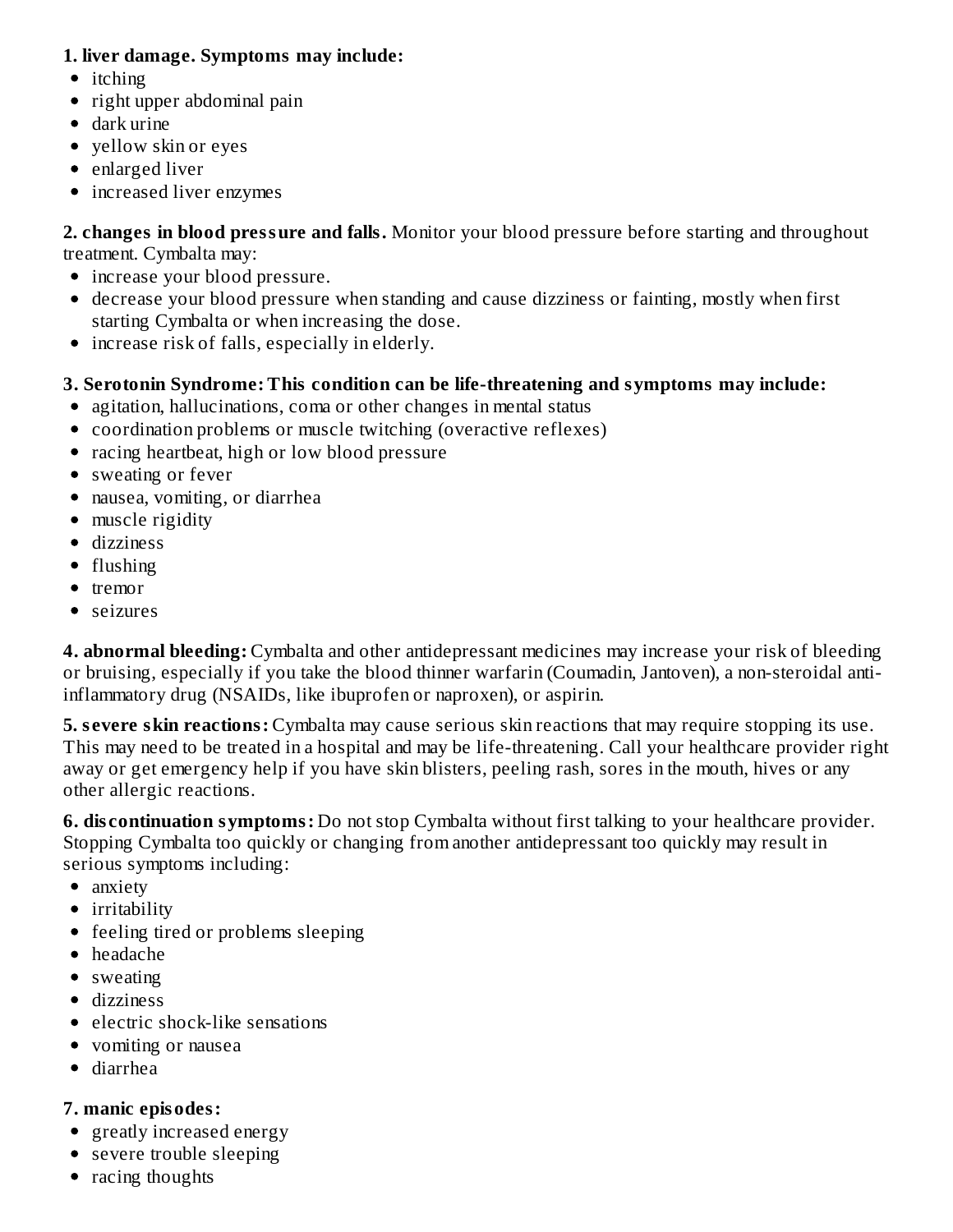- reckless behavior
- unusually grand ideas
- excessive happiness or irritability
- talking more or faster than usual

#### **8. visual problems:**

- $\bullet$  eye pain
- changes in vision
- swelling or redness in or around the eye

Only some people are at risk for these problems. You may want to undergo an eye examination to see if you are at risk and receive preventative treatment if you are.

#### **9. s eizures or convulsions**

**10. low salt (sodium) levels in the blood.** Elderly people may be at greater risk for this. Symptoms may include:

- headache
- weakness or feeling unsteady
- confusion, problems concentrating or thinking or memory problems

### **11. problems with urination. Symptoms may include:**

- decreased urine flow
- unable to pass any urine

The most common side effects of Cymbalta include:

- nausea
- dry mouth
- sleepiness
- fatigue
- constipation
- loss of appetite
- increased sweating
- dizziness

Common possible side effects in children and adolescents who take Cymbalta include:

- nausea
- decreased weight
- dizziness

Side effects in adults may also occur in children and adolescents who take Cymbalta. Children and adolescents should have height and weight monitored during treatment.

Tell your healthcare provider if you have any side effect that bothers you or that does not go away. These are not all the possible side effects of Cymbalta. For more information, ask your healthcare provider or pharmacist.

#### **Call your doctor for medical advice about side effects. You may report side effects to 1-800-FDA-1088.**

### **How should I store Cymbalta?**

Store Cymbalta at room temperature between 68°F to 77°F (20°C to 25°C).

**Keep Cymbalta and all medicines out of the reach of children.**

**General information about the safe and effective us e of Cymbalta.**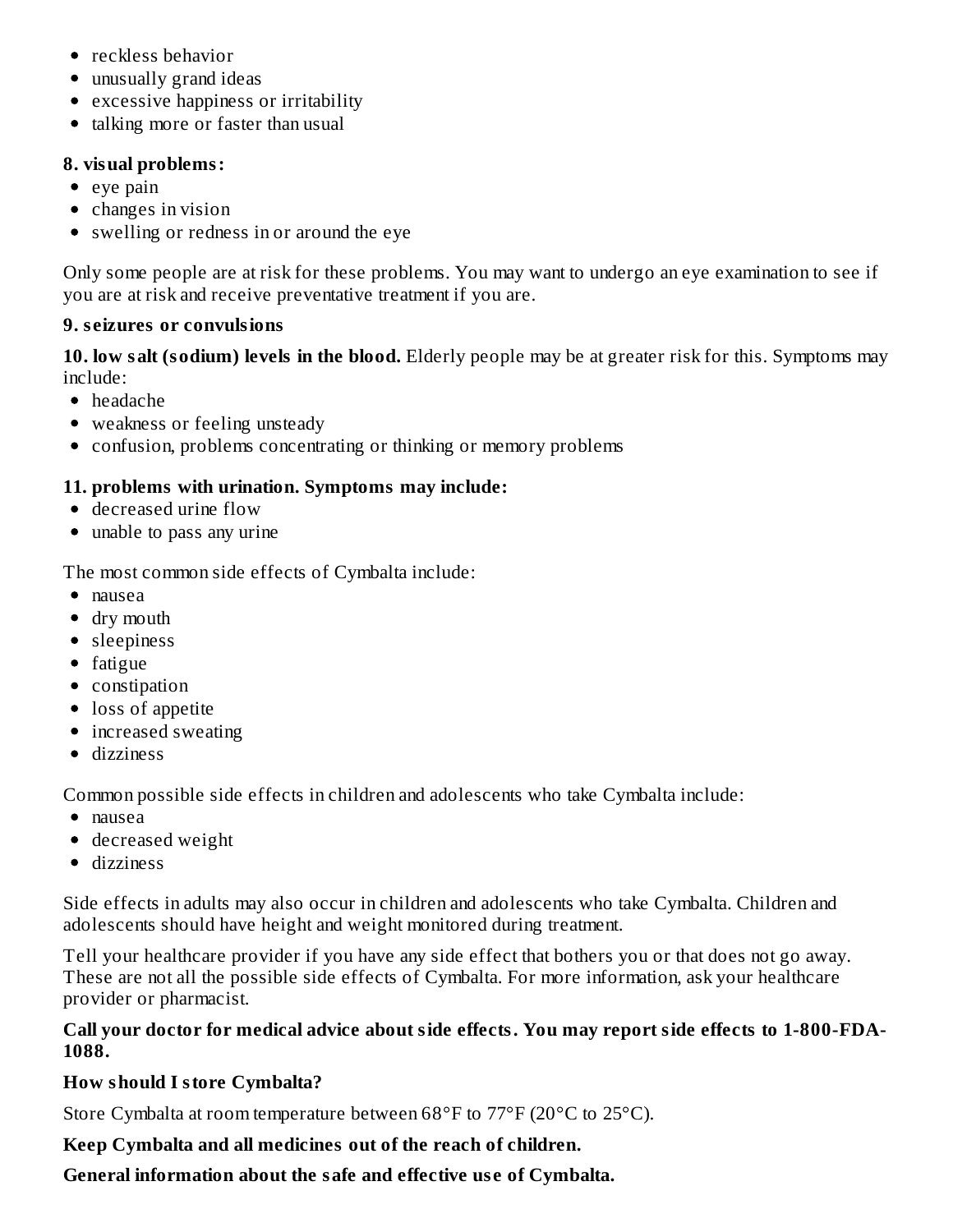Medicines are sometimes prescribed for purposes other than those listed in a Medication Guide. Do not use Cymbalta for a condition for which it was not prescribed. Do not give Cymbalta to other people, even if they have the same symptoms that you have. It may harm them.

This Medication Guide summarizes the most important information about Cymbalta. If you would like more information, talk with your healthcare provider. You may ask your healthcare provider or pharmacist for information about Cymbalta that is written for healthcare professionals.

For more information, call 1-800-545-5979.

### **What are the ingredients in Cymbalta?**

Active ingredient: duloxetine hydrochloride

Inactive ingredients:

FD&C Blue No. 2, gelatin, hypromellose, hydroxypropyl methylcellulose acetate succinate, sodium lauryl sulfate, sucrose, sugar spheres, talc, titanium dioxide, and triethyl citrate. The 20 and 60 mg capsules also contain iron oxide yellow.

*This Medication Guide has been approved by the U.S. Food and Drug Administration.*

Coumadin, Jantoven, and Mellaril are trademarks of their respective owners and not trademarks of Eli Lilly and Company.

Medication Guide revised: November 2014

#### **Marketed by: Lilly USA, LLC Indianapolis, IN 46285, USA**

### **Cymbalta is a registered trademark of Eli Lilly and Company.**

Copyright © 2009, 2014, Eli Lilly and Company. All rights reserved.

CYM-0003-MG-20141125

## **Duloxetine HCL**



| <b>CYMBALTA</b><br>duloxetine hydrochloride capsule, delayed release |                                              |  |                               |
|----------------------------------------------------------------------|----------------------------------------------|--|-------------------------------|
| <b>Product Information</b>                                           |                                              |  |                               |
| <b>Product Type</b>                                                  | HUMAN PRESCRIPTION DRUG   Item Code (Source) |  | NDC:68151-4734(NDC:0002-3235) |
| <b>Route of Administration</b>                                       | ORAL                                         |  |                               |